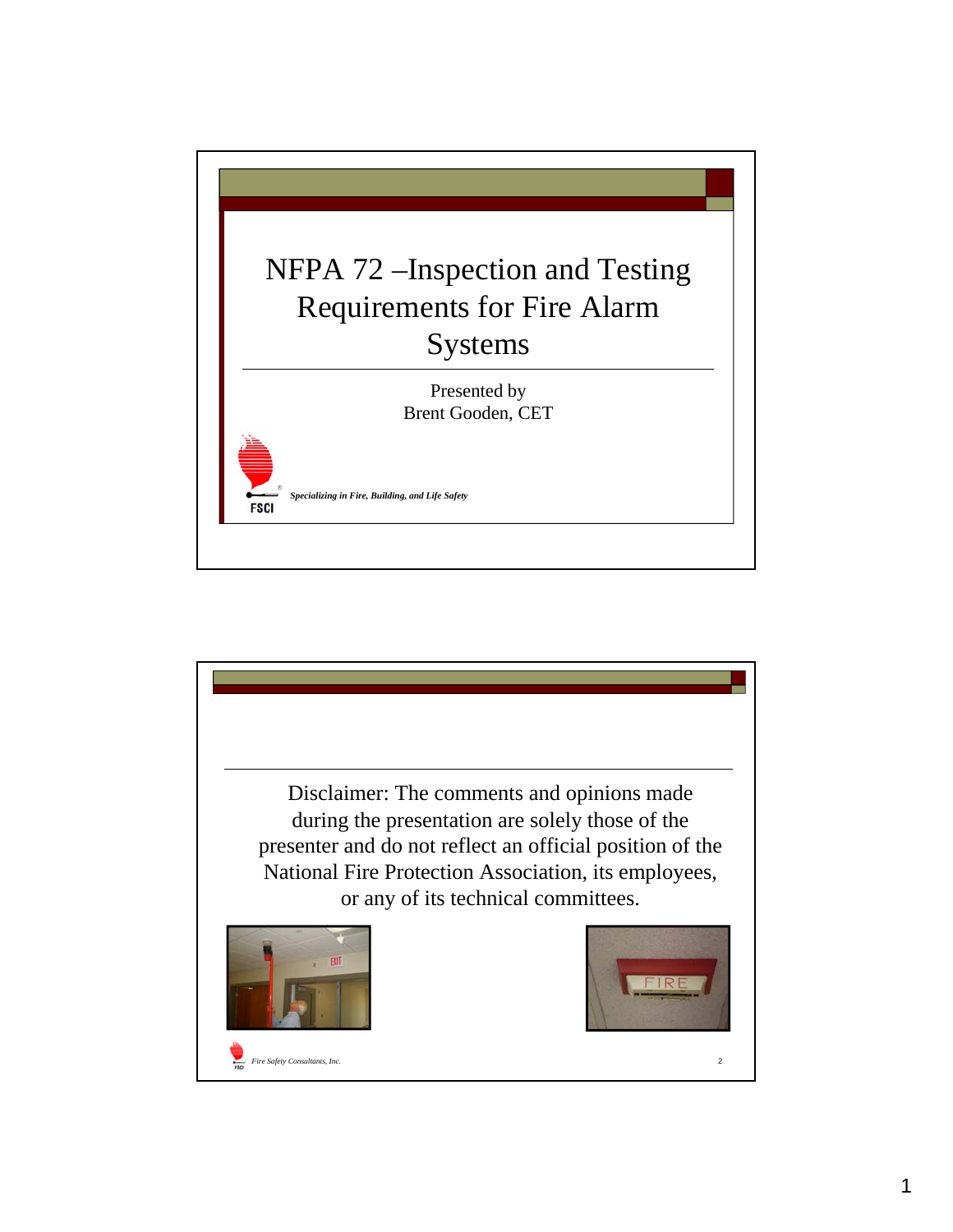

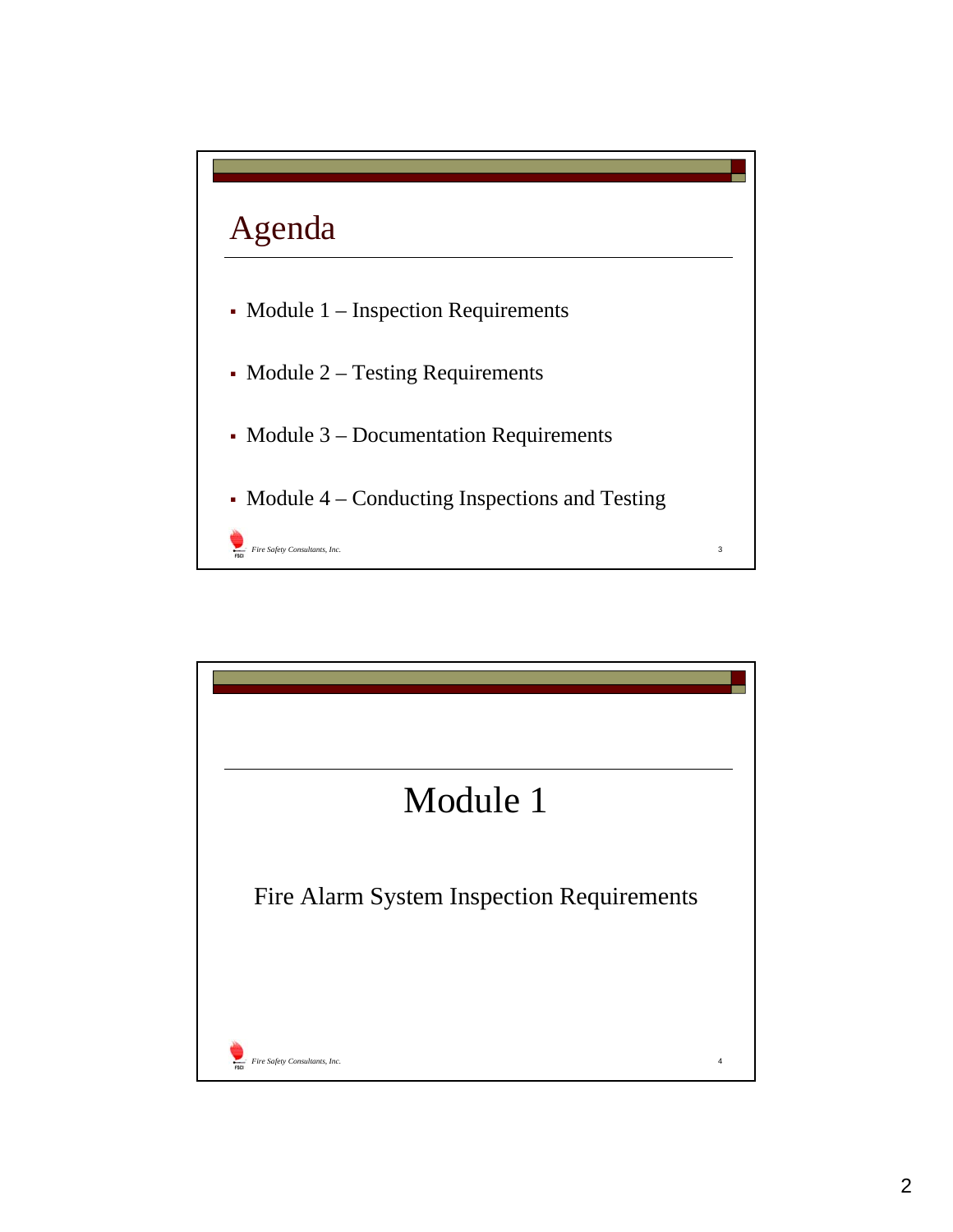

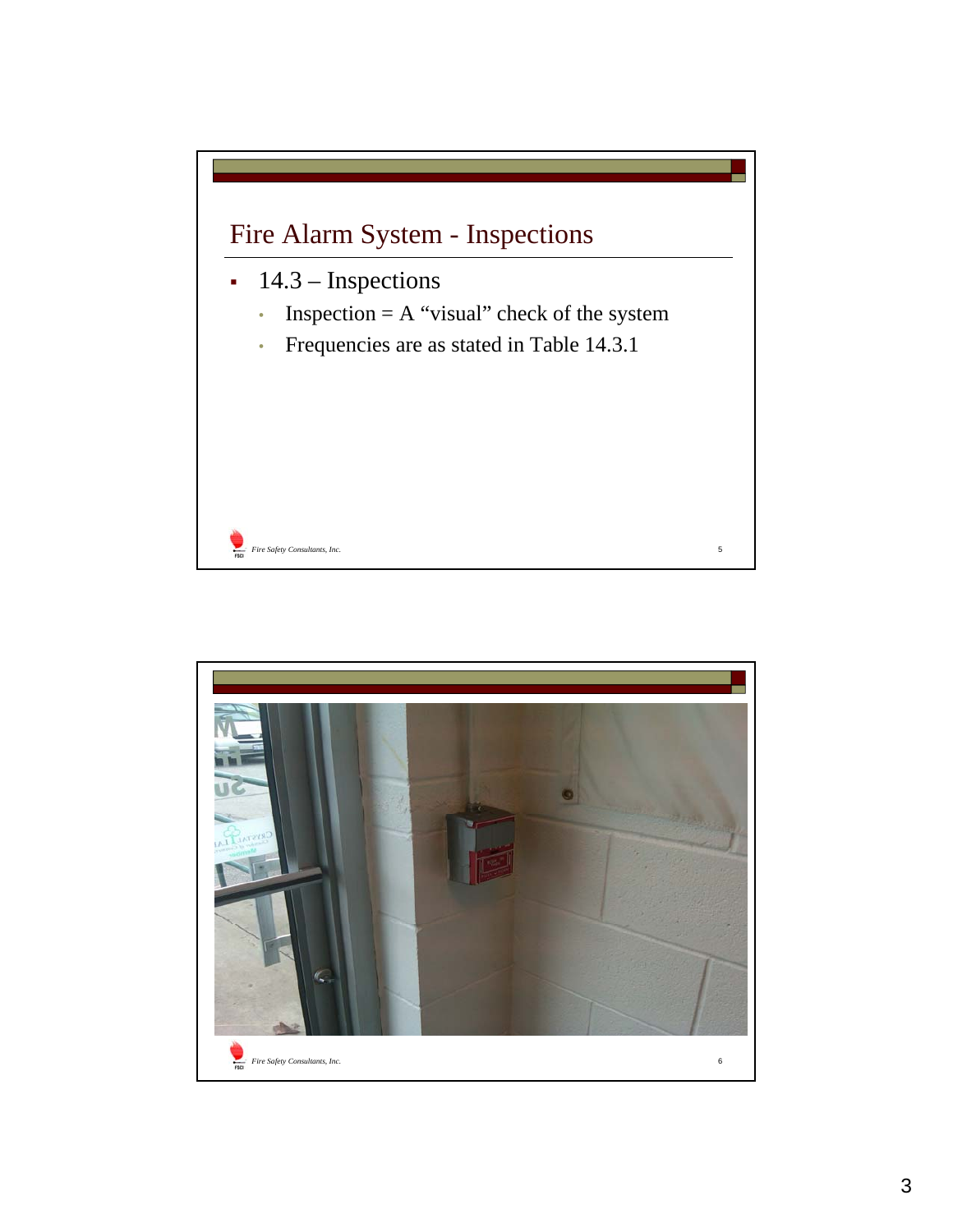

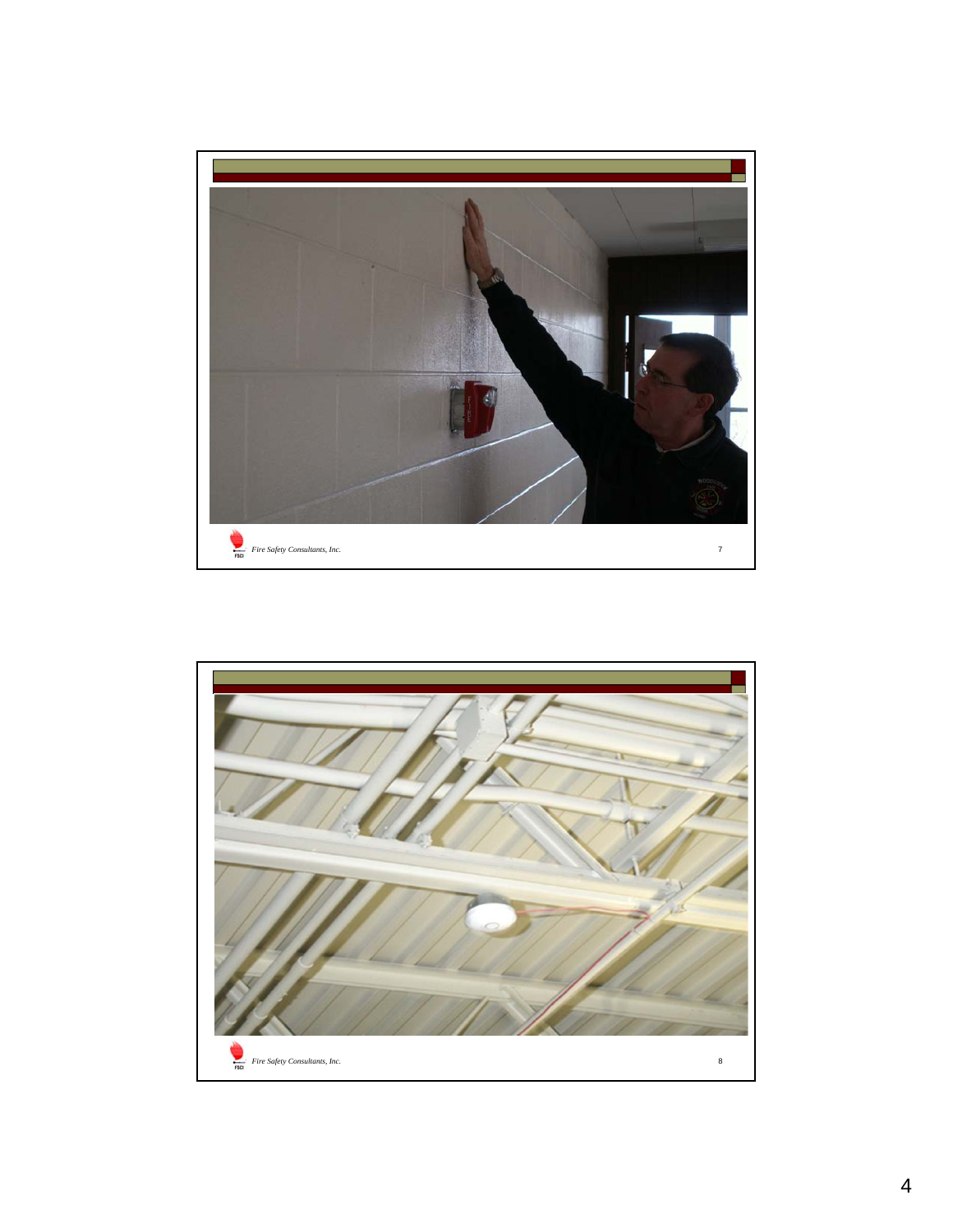

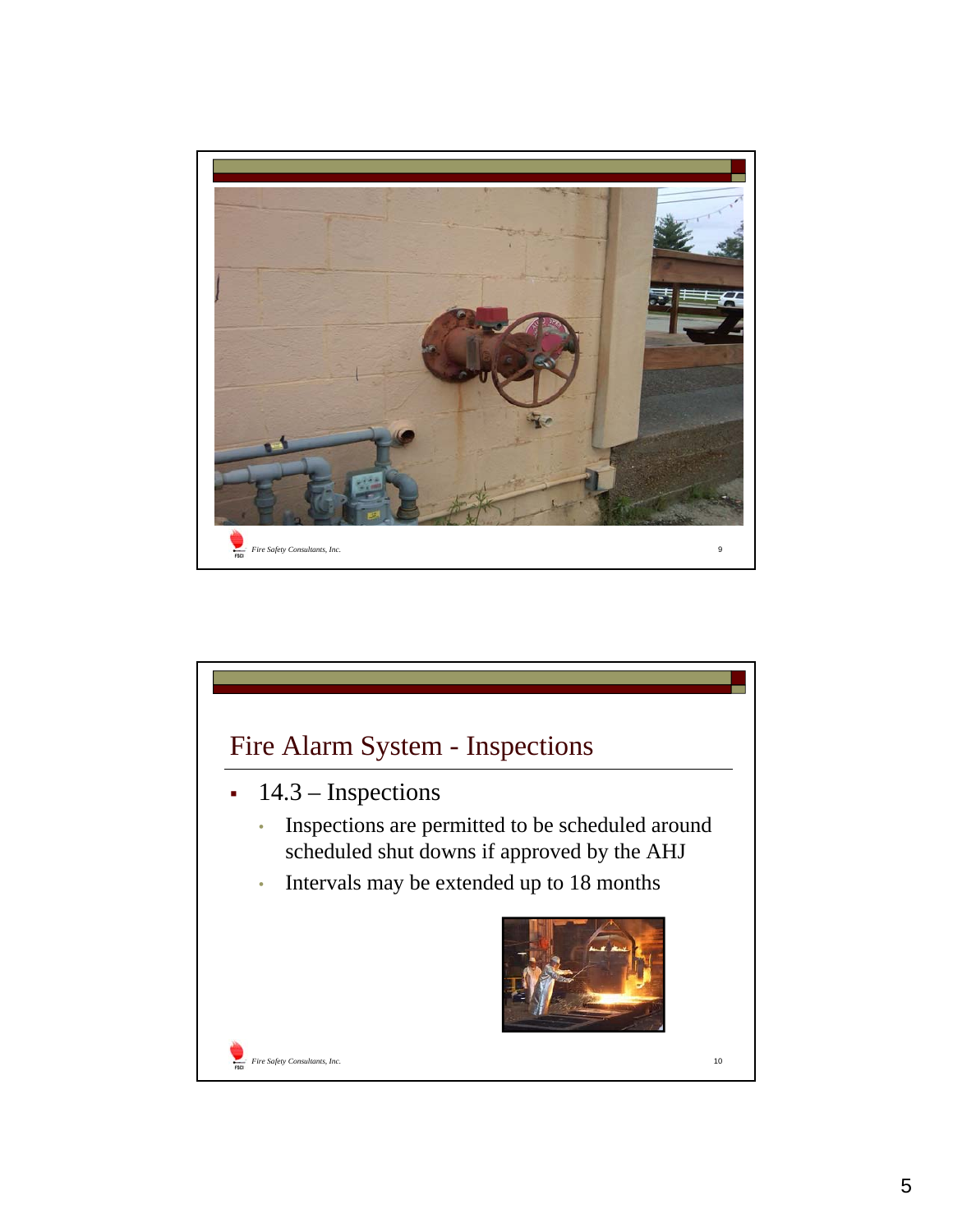

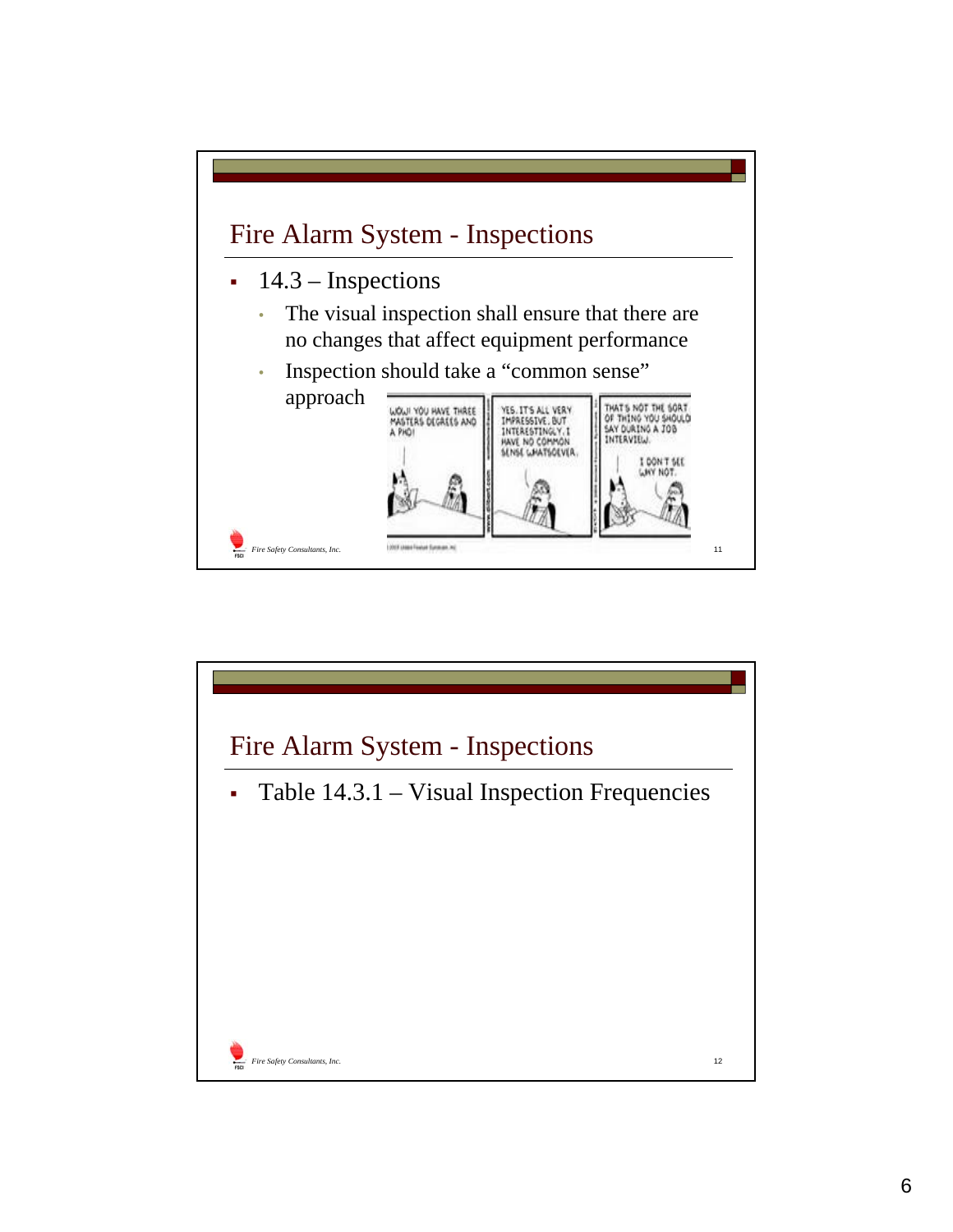|  | $72 - 06$                                                                                                                               |                                                                                                                     | NATIONAL FIRE ALARM AND SIGNALING CODE                         |            |                   |                             |           |  |  |  |
|--|-----------------------------------------------------------------------------------------------------------------------------------------|---------------------------------------------------------------------------------------------------------------------|----------------------------------------------------------------|------------|-------------------|-----------------------------|-----------|--|--|--|
|  | Table 14.5.1 Visual Inspection Frequencies<br>Initial/<br>Component<br>Reacceptance<br>Monthly<br>Quarterly<br>Semiannually<br>Ammuntly |                                                                                                                     |                                                                |            |                   |                             |           |  |  |  |
|  | 1.                                                                                                                                      | Control equipment: fire<br>alarm systems monitored for<br>alarm, supervisory, and<br>trouble signals.               |                                                                |            |                   |                             |           |  |  |  |
|  |                                                                                                                                         | (a) Fuses<br>(b) Interfaced equipment.<br>(c) Lamps and LEDs<br>(d) Primary (main) power-<br>supply                 | $X \times X \times$                                            |            |                   |                             | xxxx      |  |  |  |
|  | 2.                                                                                                                                      | Control equipment: fire<br>alarm systems unmonitored<br>for alarm, supervisory, and<br>trouble signals<br>(a) Fuses | X (weekly)                                                     |            |                   |                             |           |  |  |  |
|  |                                                                                                                                         | (b) Interfaced equipment<br>(c) Lamps and LEDs<br>(d) Primary (main) power-<br>supply                               | X (weekly)<br>$\scriptstyle\!\times$<br>(weekly)<br>N (weekly) |            |                   |                             |           |  |  |  |
|  | 74.                                                                                                                                     | Batteries<br>(a) Lead-acid.<br>(b) Nickel-cadmium.<br>(c) Primary (dry cell)<br>(d) Sealed lead-acid                | xxxx                                                           | $^{\star}$ |                   | $\mathbf{x}$<br>$\propto$   |           |  |  |  |
|  | ч.                                                                                                                                      | Transient suppressors                                                                                               | $\propto$                                                      |            |                   | $\propto$                   |           |  |  |  |
|  | 5.                                                                                                                                      | Fire alarm control unit<br>trouble signals                                                                          | X (weekly)                                                     |            |                   | $\propto$                   |           |  |  |  |
|  | G.                                                                                                                                      | Fiber-optic cable connections.                                                                                      | $\times$                                                       |            |                   |                             | $\propto$ |  |  |  |
|  | 7.                                                                                                                                      | In-building fire emergency<br>voice/alarm communications<br>equipment                                               | $\times$                                                       | -          | $\sim$            | $\propto$                   |           |  |  |  |
|  | н.                                                                                                                                      | Remote annunciators                                                                                                 | $\mathbf{x}$                                                   |            |                   | $\propto$                   |           |  |  |  |
|  | 9.                                                                                                                                      | Initiating devices<br>(a) Air sampling<br>(b) Duct detectors.                                                       | ×                                                              |            |                   | š                           |           |  |  |  |
|  |                                                                                                                                         | (c) Electromechanical<br>releasing devices.<br>(d) Fire extinguishing<br>system (s) or suppression                  | $\frac{1}{2}$<br>$\scriptstyle\mathsf{x}$                      |            |                   | $_{\times}$<br>$\mathbf{x}$ |           |  |  |  |
|  |                                                                                                                                         | system (s) switches<br>(e) Manual fire alarm<br>boxes                                                               | $\propto$                                                      |            |                   | $\propto$                   |           |  |  |  |
|  |                                                                                                                                         | (f) Heat detectors<br>(g) Radiant energy fire<br>detectors                                                          | $\sim$<br>$\mathbf x$                                          |            |                   |                             |           |  |  |  |
|  |                                                                                                                                         | (h) Smoke detectors.<br>texcluding one- and<br>two-family dwellings)                                                | $\times$                                                       |            |                   | ×                           |           |  |  |  |
|  |                                                                                                                                         | (i) Supervisory signal<br>devices                                                                                   | $\propto$                                                      |            | $\mathbf{\times}$ |                             |           |  |  |  |
|  |                                                                                                                                         | (j) Waterflow devices                                                                                               | $\mathbf{x}$                                                   |            | $\mathbb{R}$      |                             |           |  |  |  |

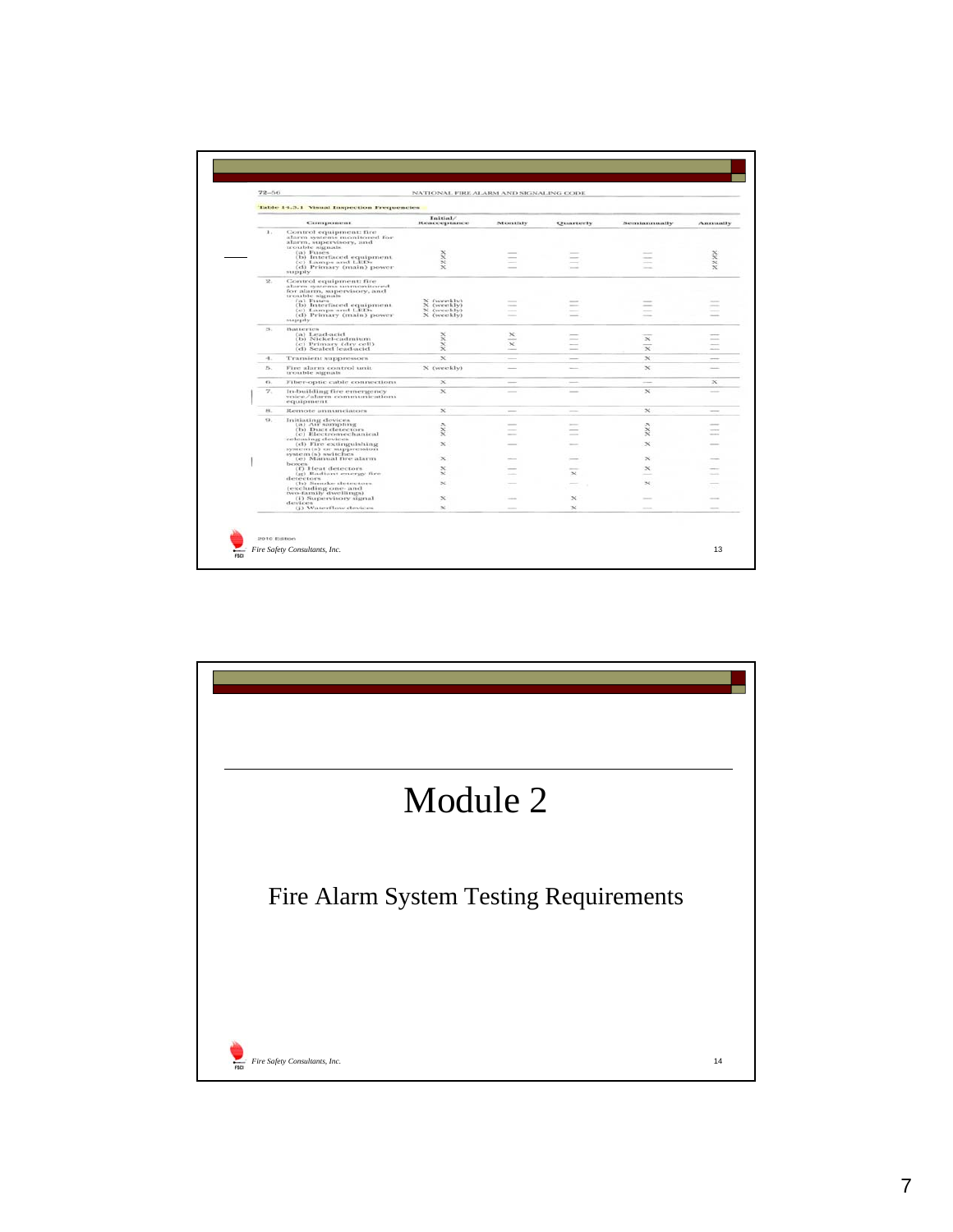

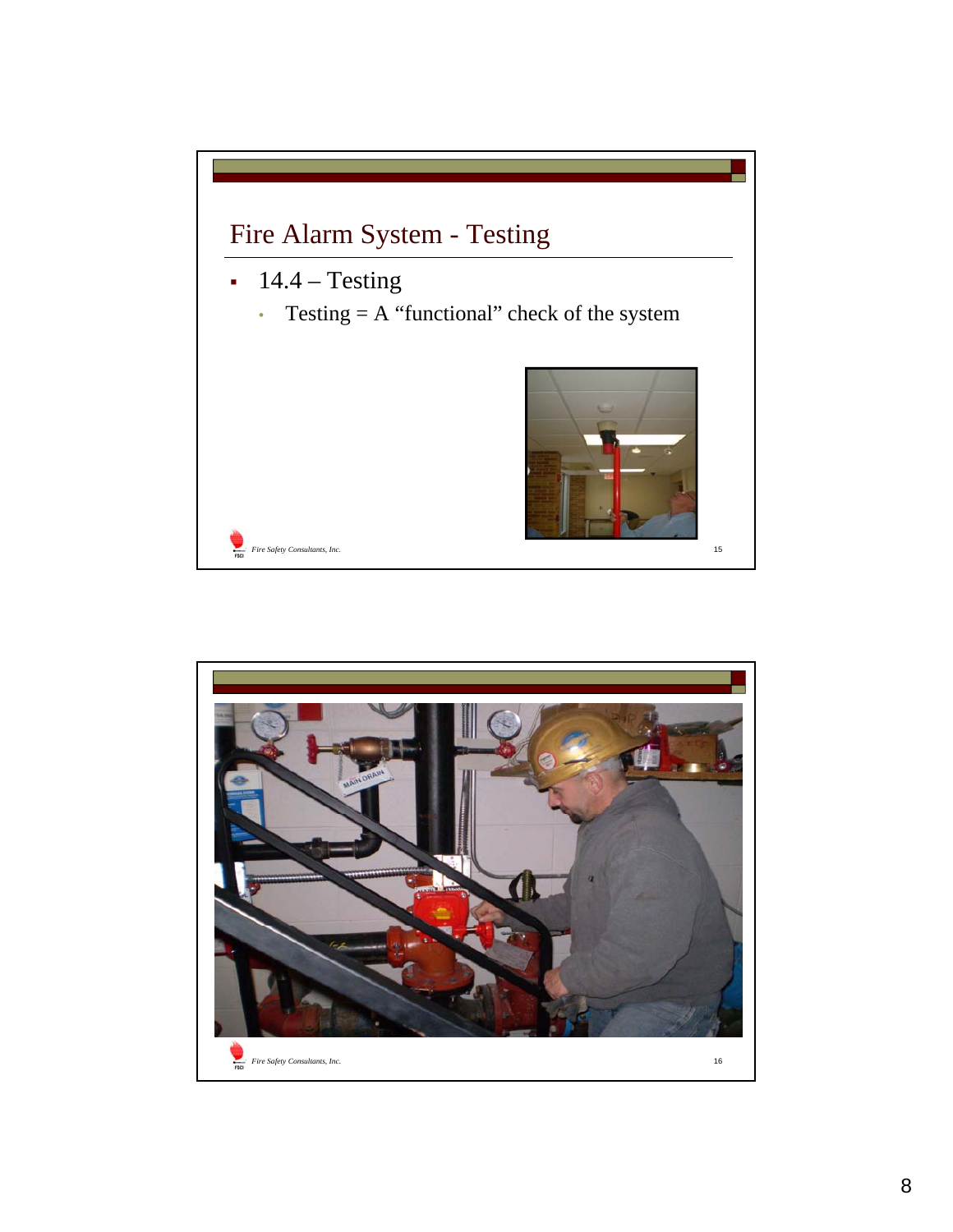

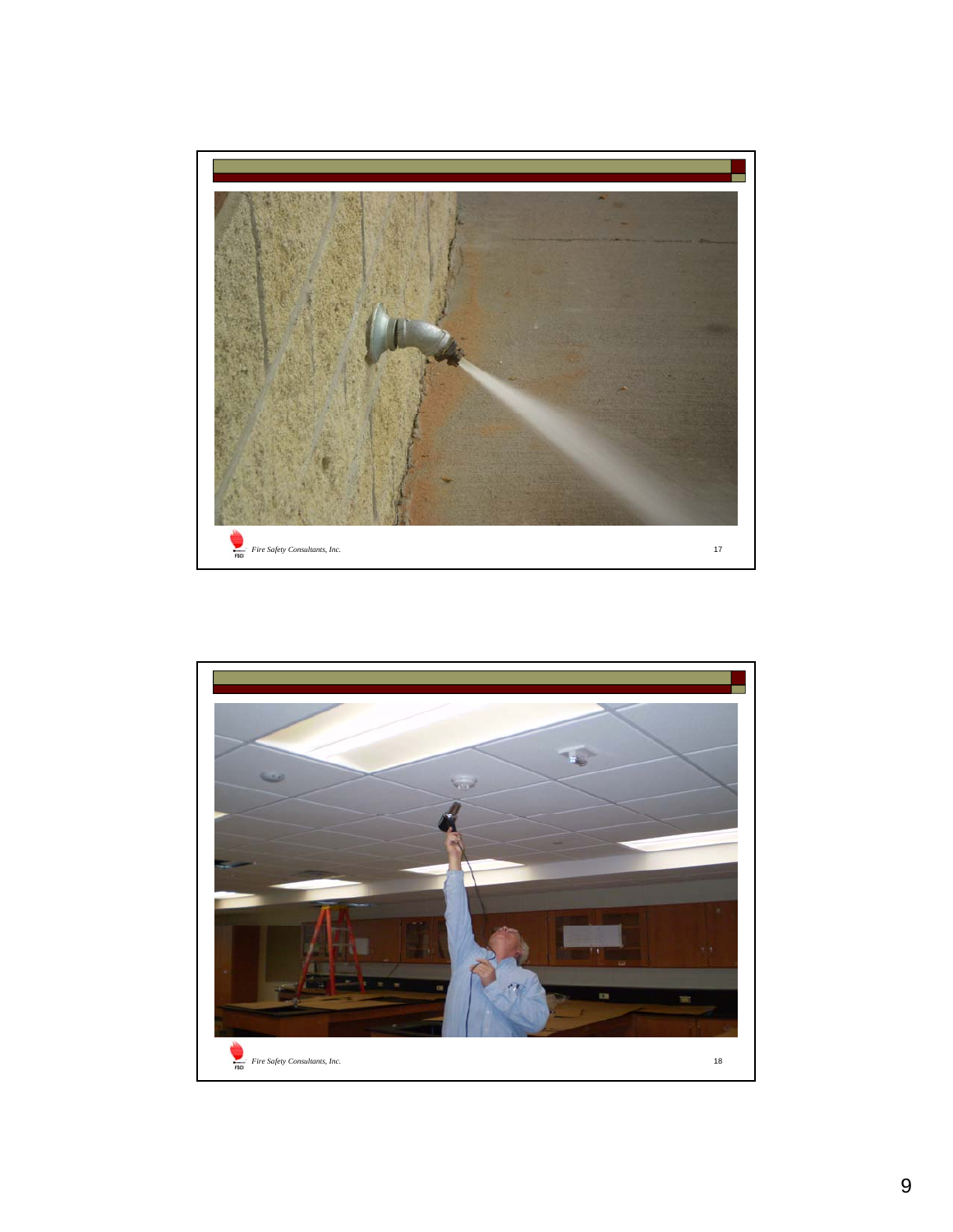

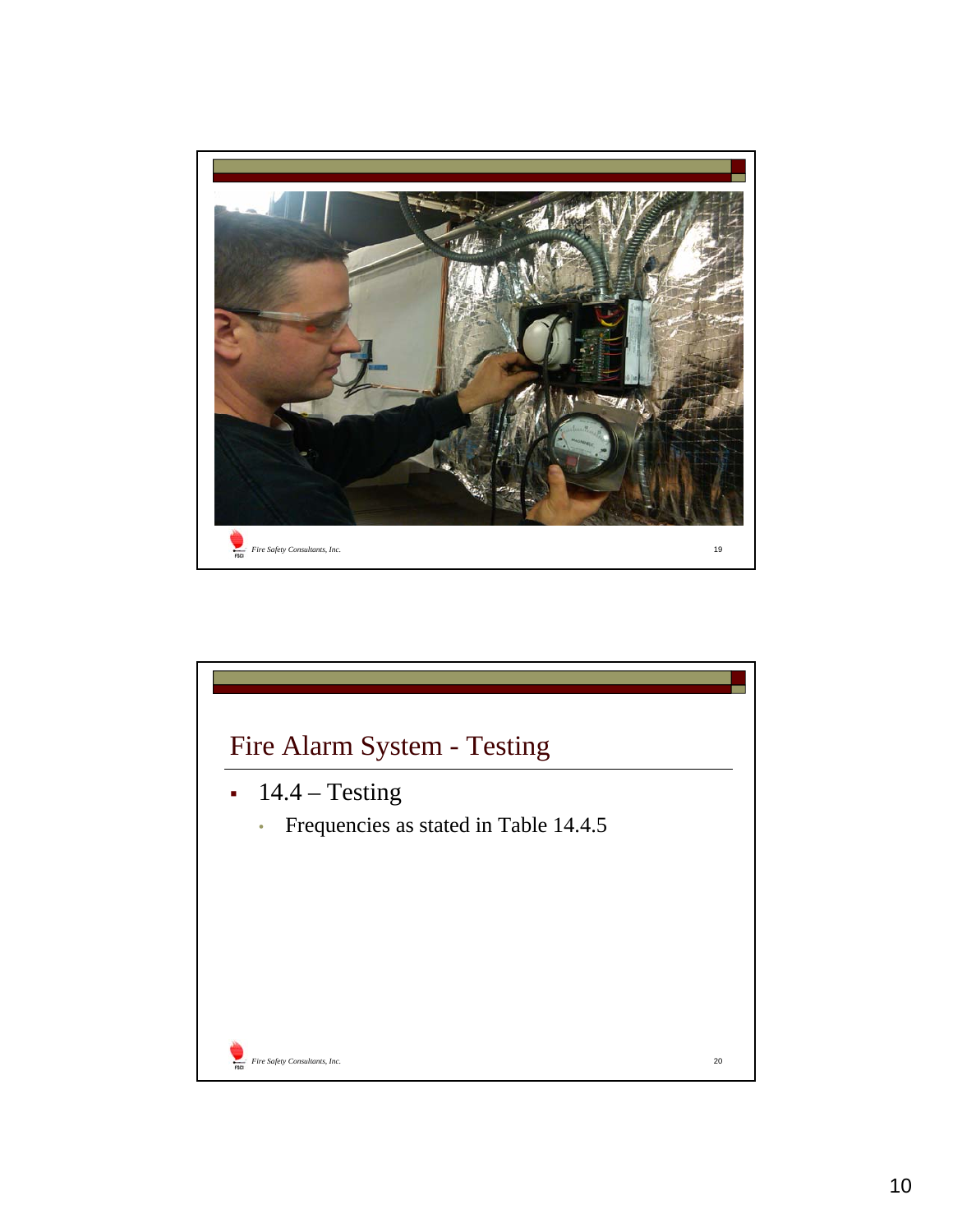| Table 14.4.5 Testing Frequencies<br>Component<br>Control equipment - building<br>systems connected to supervising<br>station<br>(a) Functions<br>(b) Fuses<br>(c) Interfaced equipment.<br>(d) Lamps and LEDs<br>(e) Primary (main) power supply<br>(f) Transponders<br>Control equipment - building<br>systems not connected to a<br>supervising station<br>(a) Functions<br>(b) Fines<br>(c) Interfaced equipment<br>(d) Lamps and LEDs<br>(e) Primary (main) power supply<br>(f) Transponders<br>Engine-driven generator - central<br>station facilities and fire alarm.<br>systems.<br>Engine-driven generator - public<br>emergency alarm reporting systems<br>Batteries - central station facilities<br>(a) Lead-acid type<br>(1) Charger test (Replace | Tritial/<br>Reacceptance.<br>x x x x x x<br>xxxxxx<br>$\infty$<br>X (weekly)                                                                                                                                                                                                                                       | Monthly<br>$\mathbf{x}$<br>$\frac{1}{2}$                                                           | xxxxxx                 | Quarterly Semiannually Annually | $\mathbf x$<br>X<br>×<br>$\overline{\mathbf{x}}$<br>$\propto$ | Table 14.4.2.2<br>Reference<br>1, 7, 18, 19<br>$\mathbf{1}$ |
|---------------------------------------------------------------------------------------------------------------------------------------------------------------------------------------------------------------------------------------------------------------------------------------------------------------------------------------------------------------------------------------------------------------------------------------------------------------------------------------------------------------------------------------------------------------------------------------------------------------------------------------------------------------------------------------------------------------------------------------------------------------|--------------------------------------------------------------------------------------------------------------------------------------------------------------------------------------------------------------------------------------------------------------------------------------------------------------------|----------------------------------------------------------------------------------------------------|------------------------|---------------------------------|---------------------------------------------------------------|-------------------------------------------------------------|
|                                                                                                                                                                                                                                                                                                                                                                                                                                                                                                                                                                                                                                                                                                                                                               |                                                                                                                                                                                                                                                                                                                    |                                                                                                    |                        |                                 |                                                               |                                                             |
|                                                                                                                                                                                                                                                                                                                                                                                                                                                                                                                                                                                                                                                                                                                                                               |                                                                                                                                                                                                                                                                                                                    |                                                                                                    |                        |                                 |                                                               |                                                             |
|                                                                                                                                                                                                                                                                                                                                                                                                                                                                                                                                                                                                                                                                                                                                                               |                                                                                                                                                                                                                                                                                                                    |                                                                                                    |                        |                                 |                                                               |                                                             |
|                                                                                                                                                                                                                                                                                                                                                                                                                                                                                                                                                                                                                                                                                                                                                               |                                                                                                                                                                                                                                                                                                                    |                                                                                                    |                        |                                 |                                                               |                                                             |
|                                                                                                                                                                                                                                                                                                                                                                                                                                                                                                                                                                                                                                                                                                                                                               |                                                                                                                                                                                                                                                                                                                    |                                                                                                    |                        |                                 |                                                               |                                                             |
|                                                                                                                                                                                                                                                                                                                                                                                                                                                                                                                                                                                                                                                                                                                                                               |                                                                                                                                                                                                                                                                                                                    |                                                                                                    |                        |                                 |                                                               |                                                             |
|                                                                                                                                                                                                                                                                                                                                                                                                                                                                                                                                                                                                                                                                                                                                                               |                                                                                                                                                                                                                                                                                                                    |                                                                                                    |                        |                                 |                                                               |                                                             |
|                                                                                                                                                                                                                                                                                                                                                                                                                                                                                                                                                                                                                                                                                                                                                               |                                                                                                                                                                                                                                                                                                                    |                                                                                                    |                        |                                 |                                                               |                                                             |
|                                                                                                                                                                                                                                                                                                                                                                                                                                                                                                                                                                                                                                                                                                                                                               |                                                                                                                                                                                                                                                                                                                    |                                                                                                    |                        |                                 |                                                               |                                                             |
|                                                                                                                                                                                                                                                                                                                                                                                                                                                                                                                                                                                                                                                                                                                                                               |                                                                                                                                                                                                                                                                                                                    |                                                                                                    |                        |                                 |                                                               |                                                             |
|                                                                                                                                                                                                                                                                                                                                                                                                                                                                                                                                                                                                                                                                                                                                                               |                                                                                                                                                                                                                                                                                                                    |                                                                                                    |                        |                                 |                                                               |                                                             |
|                                                                                                                                                                                                                                                                                                                                                                                                                                                                                                                                                                                                                                                                                                                                                               |                                                                                                                                                                                                                                                                                                                    |                                                                                                    |                        |                                 |                                                               |                                                             |
|                                                                                                                                                                                                                                                                                                                                                                                                                                                                                                                                                                                                                                                                                                                                                               |                                                                                                                                                                                                                                                                                                                    |                                                                                                    |                        |                                 |                                                               |                                                             |
|                                                                                                                                                                                                                                                                                                                                                                                                                                                                                                                                                                                                                                                                                                                                                               |                                                                                                                                                                                                                                                                                                                    |                                                                                                    |                        |                                 |                                                               |                                                             |
|                                                                                                                                                                                                                                                                                                                                                                                                                                                                                                                                                                                                                                                                                                                                                               |                                                                                                                                                                                                                                                                                                                    |                                                                                                    |                        |                                 |                                                               |                                                             |
|                                                                                                                                                                                                                                                                                                                                                                                                                                                                                                                                                                                                                                                                                                                                                               |                                                                                                                                                                                                                                                                                                                    |                                                                                                    |                        |                                 |                                                               |                                                             |
|                                                                                                                                                                                                                                                                                                                                                                                                                                                                                                                                                                                                                                                                                                                                                               |                                                                                                                                                                                                                                                                                                                    |                                                                                                    | <b>START</b>           |                                 | --                                                            |                                                             |
|                                                                                                                                                                                                                                                                                                                                                                                                                                                                                                                                                                                                                                                                                                                                                               |                                                                                                                                                                                                                                                                                                                    |                                                                                                    |                        |                                 |                                                               |                                                             |
|                                                                                                                                                                                                                                                                                                                                                                                                                                                                                                                                                                                                                                                                                                                                                               | $\mathbf{x}$                                                                                                                                                                                                                                                                                                       |                                                                                                    |                        |                                 | $\mathbf{x}$                                                  | Ghs.                                                        |
| battery as needed.)                                                                                                                                                                                                                                                                                                                                                                                                                                                                                                                                                                                                                                                                                                                                           |                                                                                                                                                                                                                                                                                                                    |                                                                                                    |                        |                                 |                                                               |                                                             |
| (2) Discharge test (30                                                                                                                                                                                                                                                                                                                                                                                                                                                                                                                                                                                                                                                                                                                                        | $\mathbf{x}$                                                                                                                                                                                                                                                                                                       | $\propto$                                                                                          |                        |                                 |                                                               |                                                             |
| (estuaine<br>(3) Load voltage test                                                                                                                                                                                                                                                                                                                                                                                                                                                                                                                                                                                                                                                                                                                            | $\propto$                                                                                                                                                                                                                                                                                                          | $\propto$                                                                                          |                        |                                 |                                                               |                                                             |
| (4) Specific gravity                                                                                                                                                                                                                                                                                                                                                                                                                                                                                                                                                                                                                                                                                                                                          | $\mathbf{x}$                                                                                                                                                                                                                                                                                                       |                                                                                                    |                        | $\boldsymbol{\times}$           |                                                               |                                                             |
| (b) Nickel-cadmium type                                                                                                                                                                                                                                                                                                                                                                                                                                                                                                                                                                                                                                                                                                                                       |                                                                                                                                                                                                                                                                                                                    |                                                                                                    |                        |                                 |                                                               | <b>ESC</b>                                                  |
| (1) Charger test (Replace                                                                                                                                                                                                                                                                                                                                                                                                                                                                                                                                                                                                                                                                                                                                     | $\mathbf{x}$                                                                                                                                                                                                                                                                                                       |                                                                                                    |                        |                                 |                                                               |                                                             |
| battery as needed.)                                                                                                                                                                                                                                                                                                                                                                                                                                                                                                                                                                                                                                                                                                                                           |                                                                                                                                                                                                                                                                                                                    |                                                                                                    |                        |                                 |                                                               |                                                             |
| (2) Discharge test (30)<br>minutes)                                                                                                                                                                                                                                                                                                                                                                                                                                                                                                                                                                                                                                                                                                                           | $\mathbf x$                                                                                                                                                                                                                                                                                                        |                                                                                                    |                        |                                 | $\propto$                                                     |                                                             |
| (3) Load voltage test                                                                                                                                                                                                                                                                                                                                                                                                                                                                                                                                                                                                                                                                                                                                         | $\infty$                                                                                                                                                                                                                                                                                                           | $\sim$                                                                                             |                        |                                 | $\times$                                                      |                                                             |
|                                                                                                                                                                                                                                                                                                                                                                                                                                                                                                                                                                                                                                                                                                                                                               |                                                                                                                                                                                                                                                                                                                    |                                                                                                    |                        |                                 |                                                               | Get                                                         |
|                                                                                                                                                                                                                                                                                                                                                                                                                                                                                                                                                                                                                                                                                                                                                               |                                                                                                                                                                                                                                                                                                                    |                                                                                                    |                        |                                 |                                                               |                                                             |
| manufacture or more frequently                                                                                                                                                                                                                                                                                                                                                                                                                                                                                                                                                                                                                                                                                                                                |                                                                                                                                                                                                                                                                                                                    |                                                                                                    |                        |                                 |                                                               |                                                             |
|                                                                                                                                                                                                                                                                                                                                                                                                                                                                                                                                                                                                                                                                                                                                                               |                                                                                                                                                                                                                                                                                                                    | $\mathbf{x}$                                                                                       |                        |                                 |                                                               |                                                             |
| minutes)                                                                                                                                                                                                                                                                                                                                                                                                                                                                                                                                                                                                                                                                                                                                                      |                                                                                                                                                                                                                                                                                                                    |                                                                                                    |                        |                                 |                                                               |                                                             |
|                                                                                                                                                                                                                                                                                                                                                                                                                                                                                                                                                                                                                                                                                                                                                               |                                                                                                                                                                                                                                                                                                                    |                                                                                                    |                        |                                 |                                                               |                                                             |
|                                                                                                                                                                                                                                                                                                                                                                                                                                                                                                                                                                                                                                                                                                                                                               |                                                                                                                                                                                                                                                                                                                    |                                                                                                    |                        |                                 |                                                               | Gb                                                          |
|                                                                                                                                                                                                                                                                                                                                                                                                                                                                                                                                                                                                                                                                                                                                                               |                                                                                                                                                                                                                                                                                                                    |                                                                                                    |                        |                                 | $^{\rm \times}$                                               |                                                             |
| battery as needed.)                                                                                                                                                                                                                                                                                                                                                                                                                                                                                                                                                                                                                                                                                                                                           |                                                                                                                                                                                                                                                                                                                    |                                                                                                    |                        |                                 |                                                               |                                                             |
| (2) Discharge test                                                                                                                                                                                                                                                                                                                                                                                                                                                                                                                                                                                                                                                                                                                                            | $\mathbf{x}$                                                                                                                                                                                                                                                                                                       |                                                                                                    |                        | $\boldsymbol{\times}$           |                                                               |                                                             |
|                                                                                                                                                                                                                                                                                                                                                                                                                                                                                                                                                                                                                                                                                                                                                               |                                                                                                                                                                                                                                                                                                                    |                                                                                                    |                        |                                 |                                                               |                                                             |
|                                                                                                                                                                                                                                                                                                                                                                                                                                                                                                                                                                                                                                                                                                                                                               |                                                                                                                                                                                                                                                                                                                    |                                                                                                    |                        |                                 |                                                               |                                                             |
|                                                                                                                                                                                                                                                                                                                                                                                                                                                                                                                                                                                                                                                                                                                                                               |                                                                                                                                                                                                                                                                                                                    |                                                                                                    |                        |                                 |                                                               | (continues):                                                |
|                                                                                                                                                                                                                                                                                                                                                                                                                                                                                                                                                                                                                                                                                                                                                               | (c) Sealed lead-acid type<br>(1) Charger test (Replace<br>battery within 5 years after-<br>as needed.)<br>(2) Discharge test (30)<br>(3) Load voltage test<br>Batteries --- fire alarm systems<br>(a) Lead-acid type<br>(1) Charger test (Replace<br>(30 minutes)<br>(3) Load voltage test<br>(4) Specific gravity | $\mathbf{x}$<br>$\boldsymbol{\mathrm{x}}$<br>$\mathbf x$<br>$\boldsymbol{\times}$<br>$\frac{x}{x}$ | $\propto$<br>$\propto$ | $\mathbf{x}$                    | $\boldsymbol{\times}$<br>$\propto$                            |                                                             |

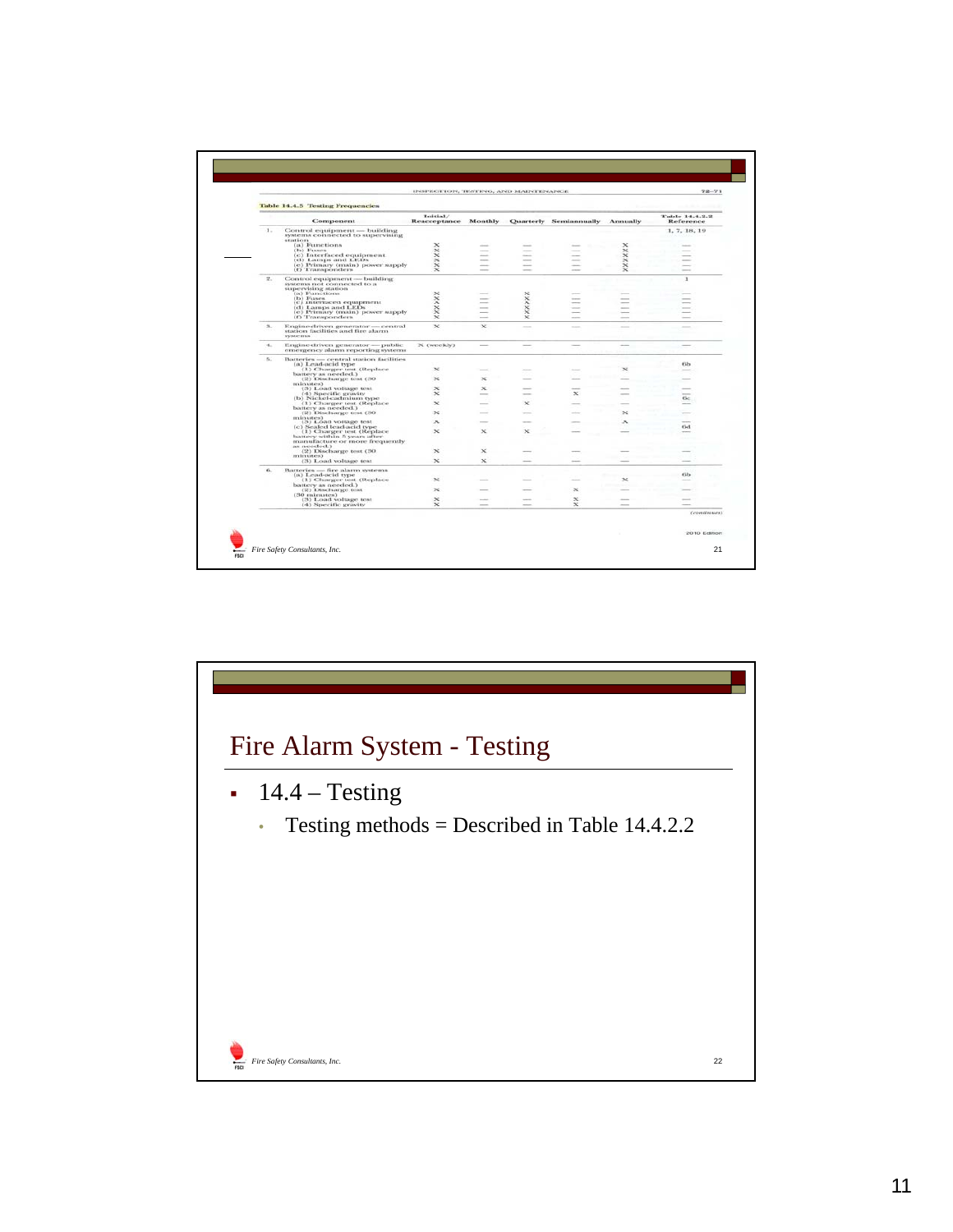

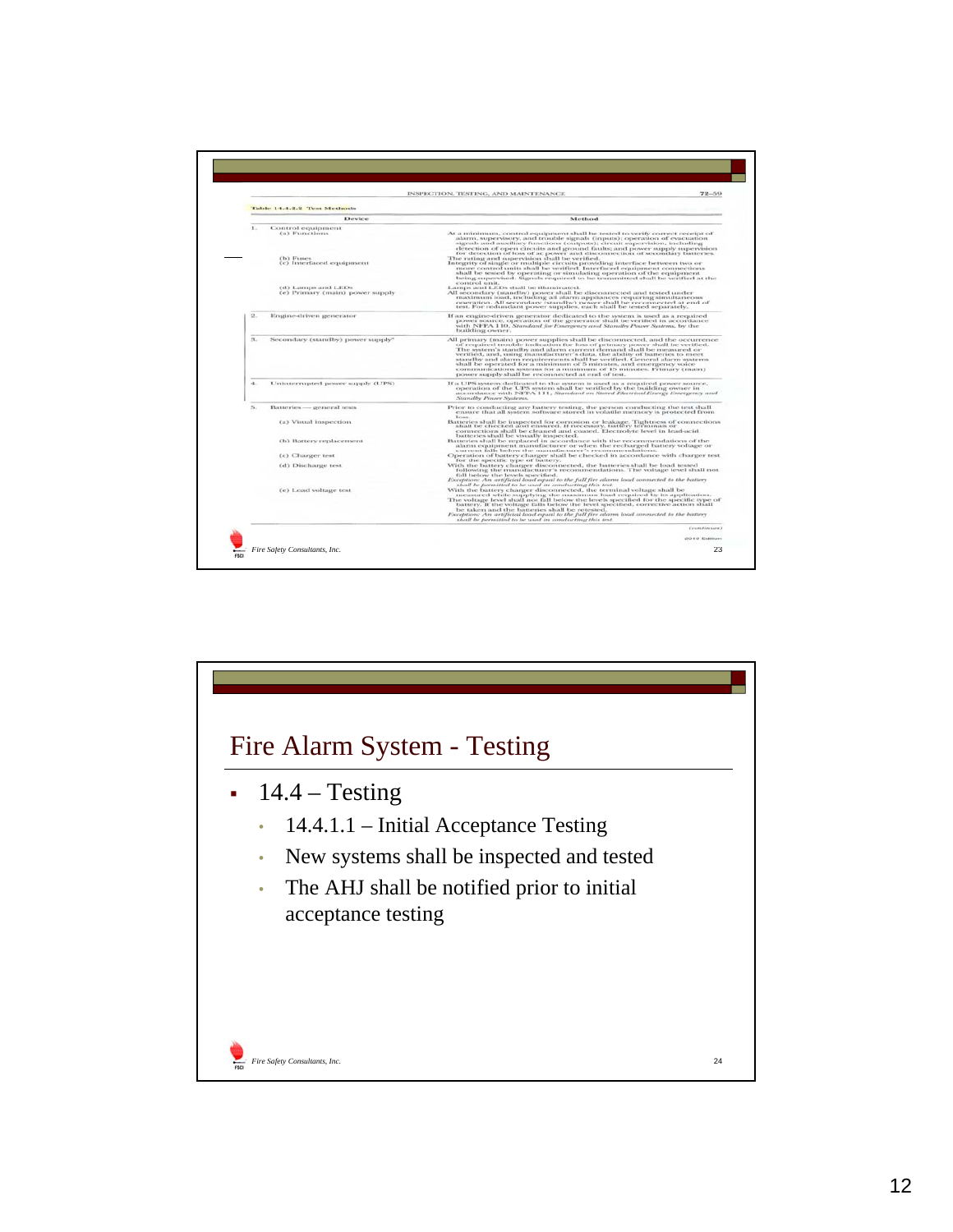## Fire Alarm System - Testing

- 14.4 Testing
	- $\cdot$  14.4.1.2 Reacceptance Testing
	- When an initiating device, notification appliance or control relay is added – functional test required
	- When an initiating device, notification appliance or control relay is removed – functional test required on another device, appliance or relay on the circuit

*Fire Safety Consultants, Inc.* 25

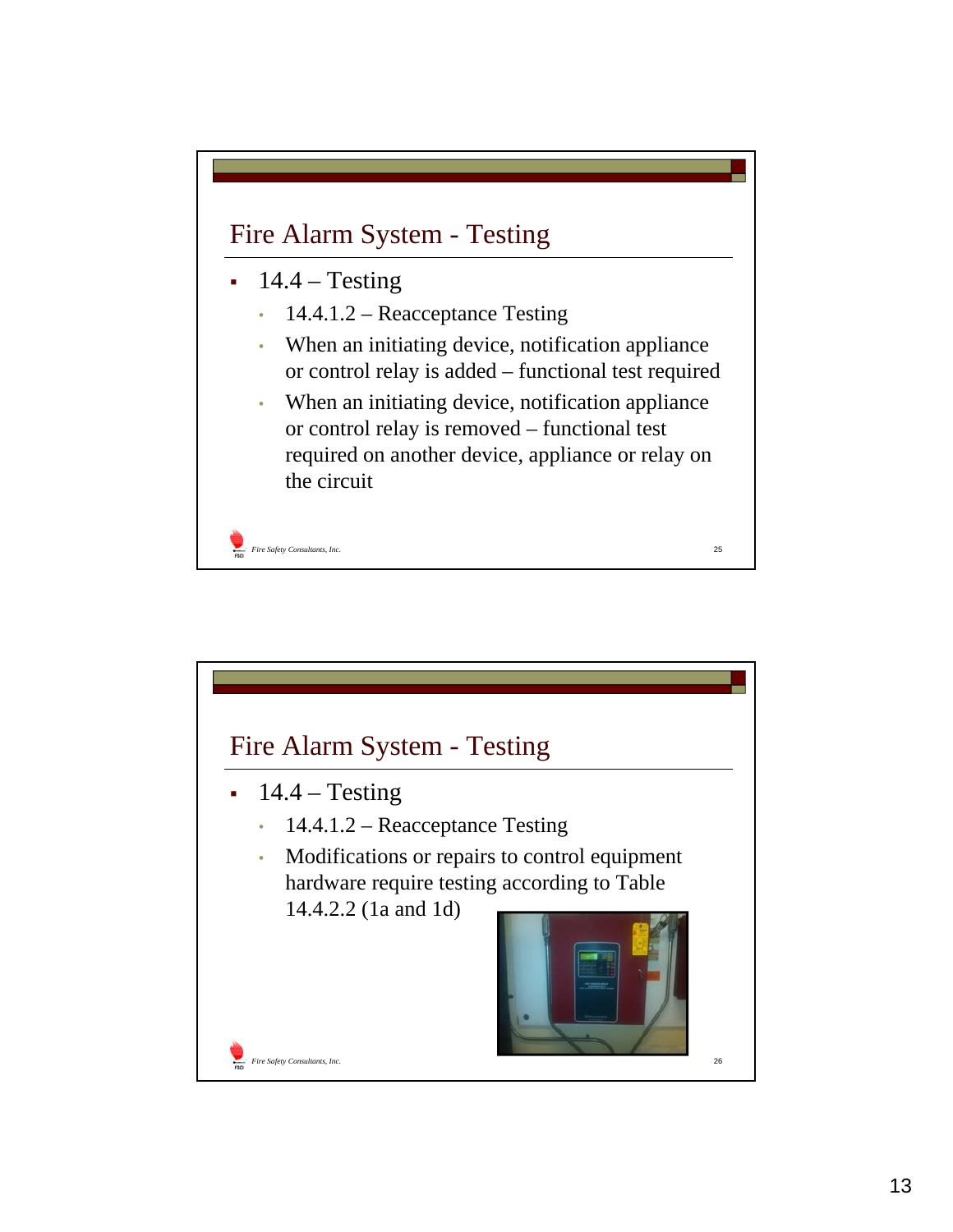## Fire Alarm System - Testing

- 14.4 Testing
	- $\cdot$  14.4.1.2 Reacceptance Testing
	- Changes to site-specific software require:
		- $\sim$  100% test of all functions known to be affected by the change
		- $\sim$  Additionally, 10% of initiating devices that are not directly affected by the change (up to 50 devices) shall be tested to verify correct system operation
		- $\checkmark$  Record of Completion shall be revised

*Fire Safety Consultants, Inc.* 27

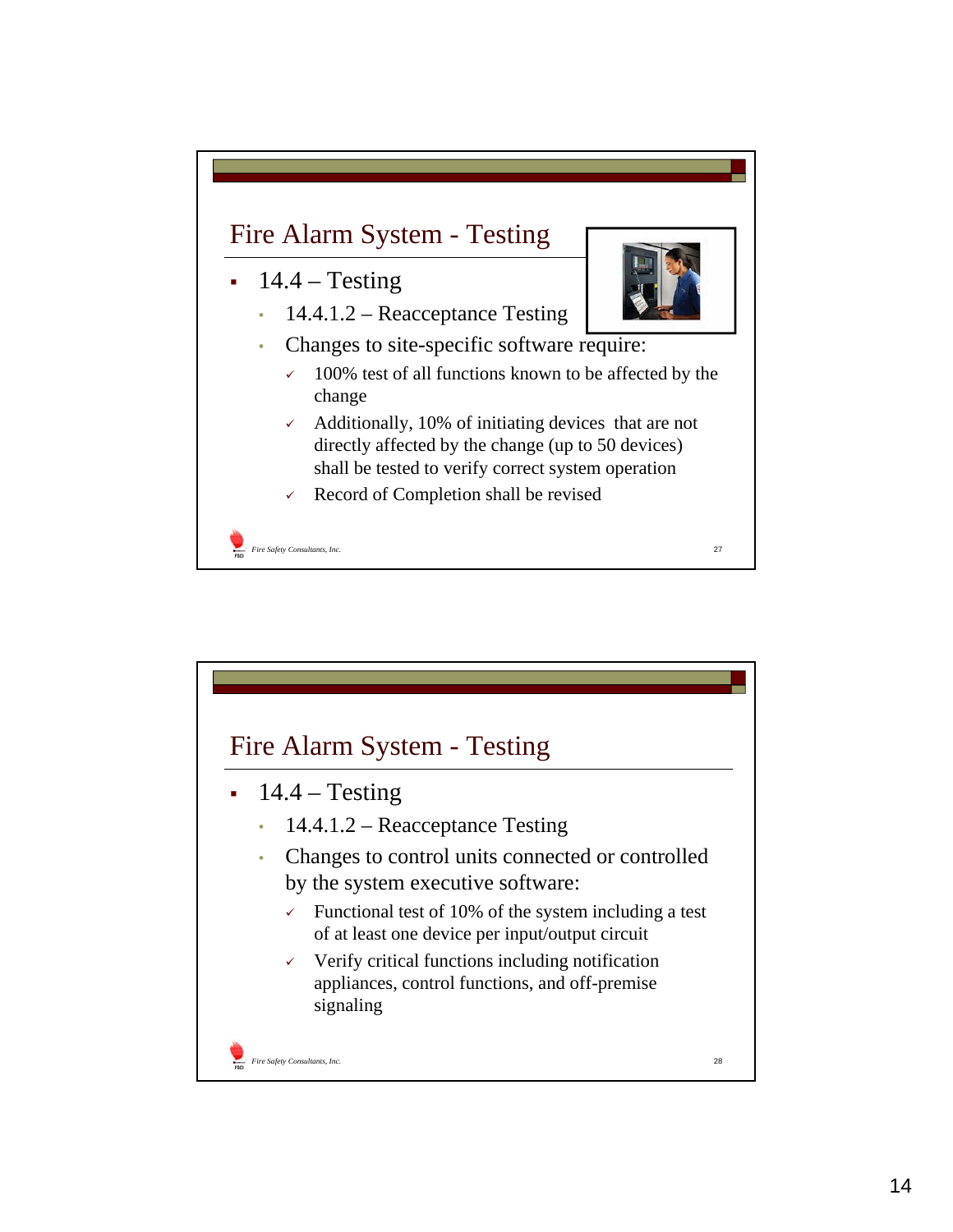

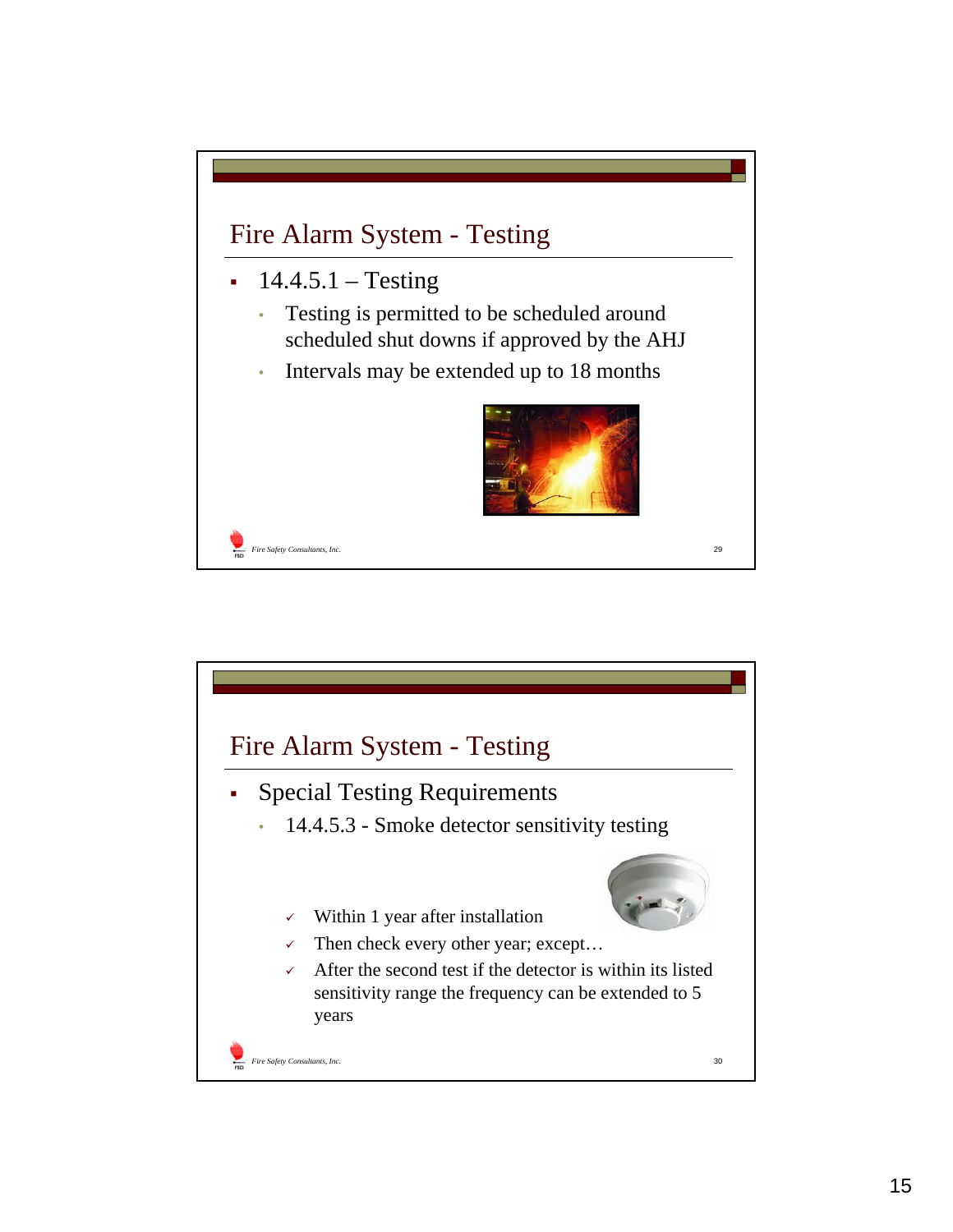

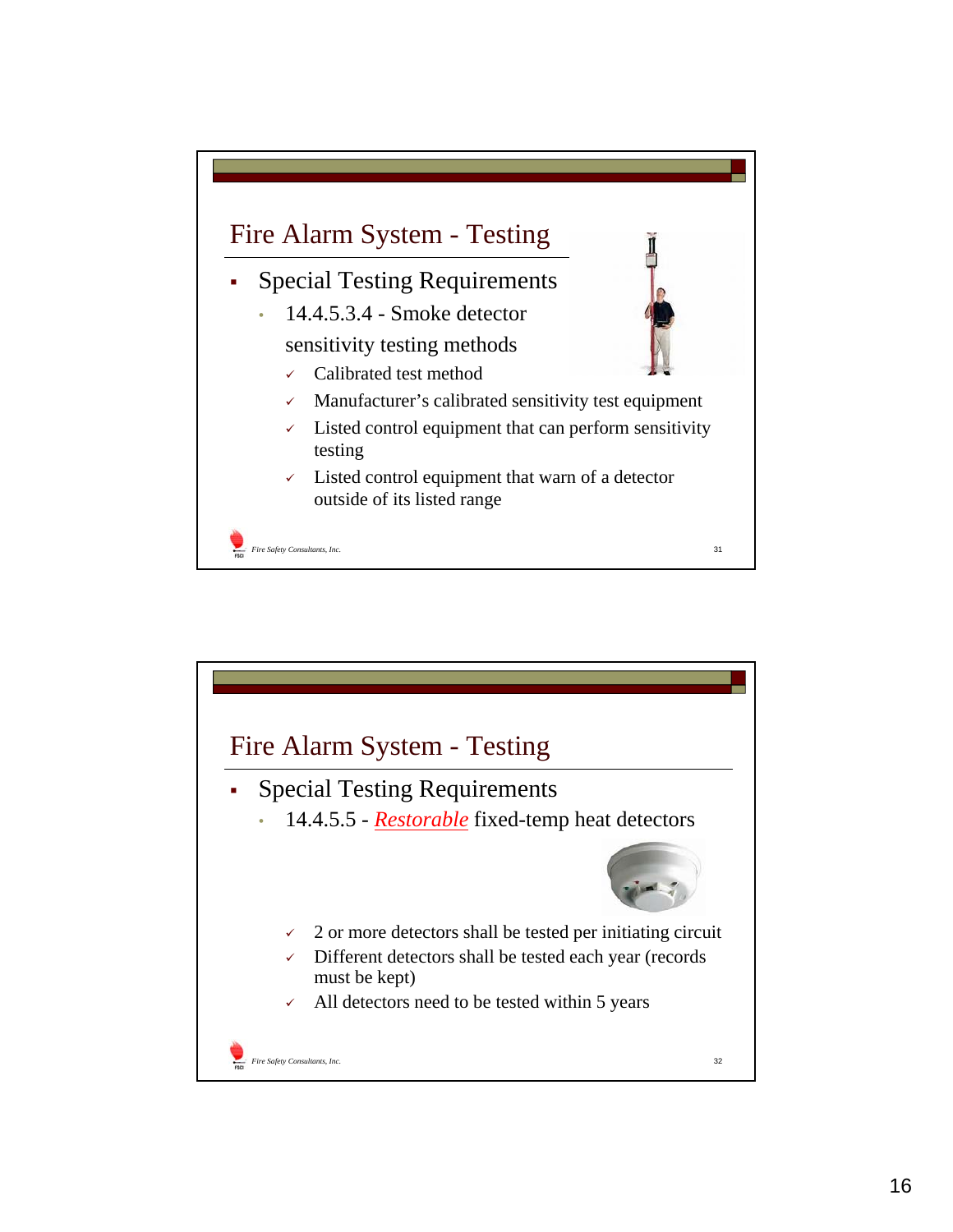

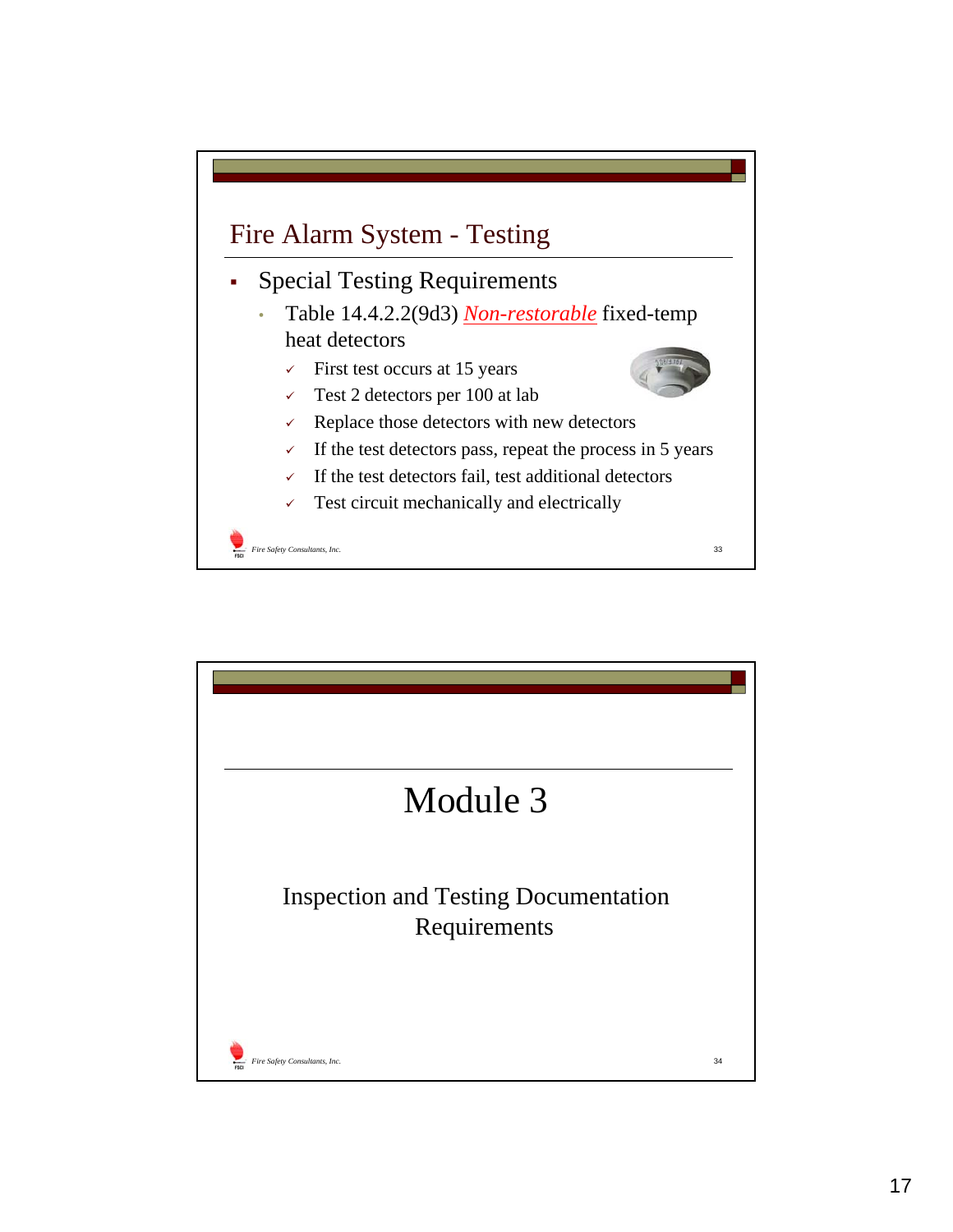

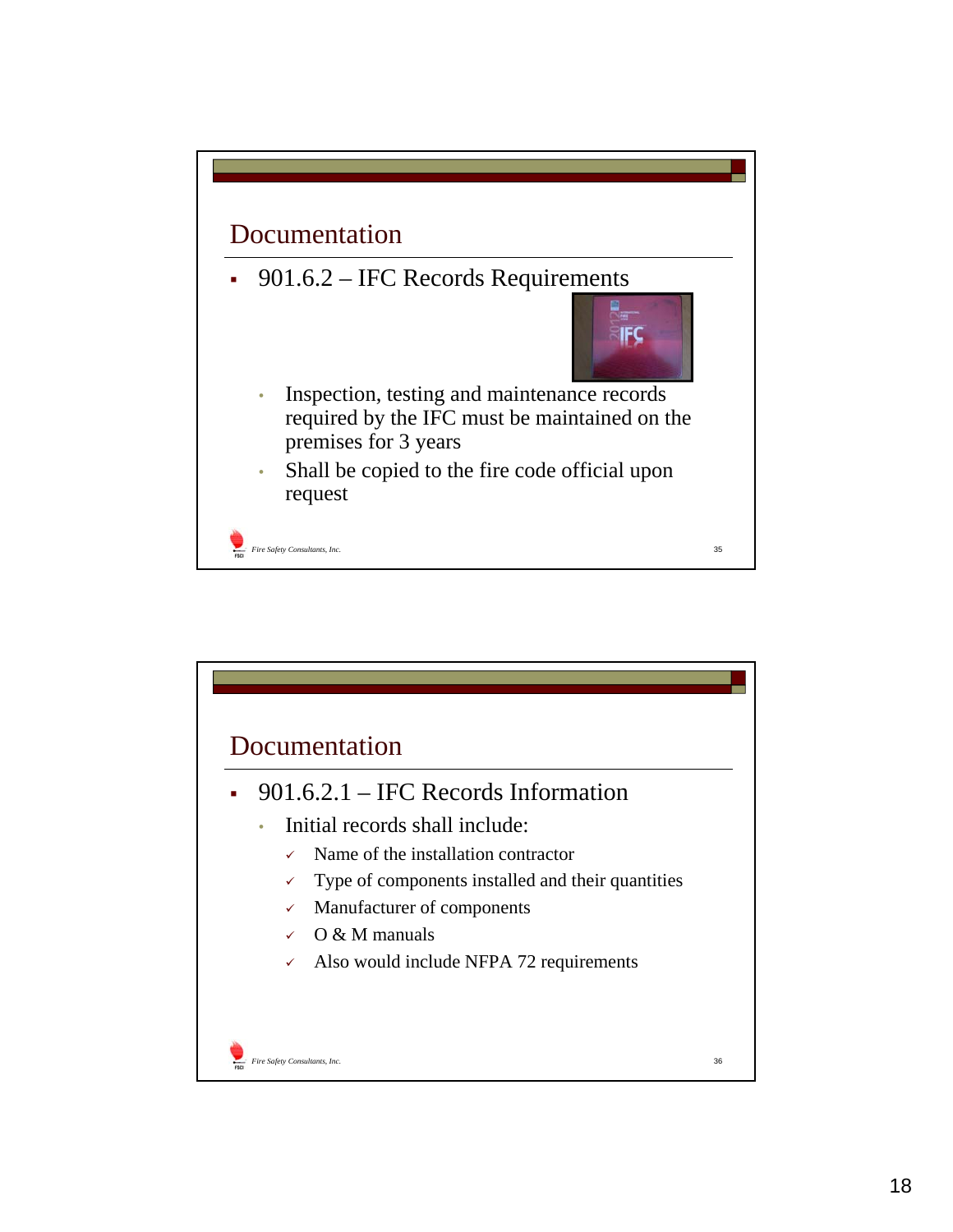

| $72 - 78$                                   |                                                                                         | NATIONAL FIRE ALARM AND SIGNALING CODE                                                                                                                                                                                                                                                                                           |
|---------------------------------------------|-----------------------------------------------------------------------------------------|----------------------------------------------------------------------------------------------------------------------------------------------------------------------------------------------------------------------------------------------------------------------------------------------------------------------------------|
|                                             |                                                                                         | FIRE ALARM AND EMERGENCY COMMUNICATION SYSTEM INSPECTION AND TESTING FORM                                                                                                                                                                                                                                                        |
|                                             |                                                                                         | To be completed by the system inspector or tester at the time of the inspection or test.<br>It shall be permitted to modify this form as needed to provide a more complete and/or clear record.<br>Insert N/A in all unused lines.<br>Attach additional sheets, data, or calculations as necessary to provide a complete record. |
| Date of this inspection or test:            |                                                                                         | Time of inspection or test:                                                                                                                                                                                                                                                                                                      |
| 1. PROPERTY INFORMATION                     |                                                                                         |                                                                                                                                                                                                                                                                                                                                  |
| Name of property:                           |                                                                                         |                                                                                                                                                                                                                                                                                                                                  |
| Address:                                    |                                                                                         |                                                                                                                                                                                                                                                                                                                                  |
| Description of property:                    |                                                                                         |                                                                                                                                                                                                                                                                                                                                  |
| Occupancy type:                             |                                                                                         |                                                                                                                                                                                                                                                                                                                                  |
| Name of property representative:            |                                                                                         |                                                                                                                                                                                                                                                                                                                                  |
| Address:                                    |                                                                                         |                                                                                                                                                                                                                                                                                                                                  |
| Phone:                                      | $P_{PXX}$                                                                               | E-mail:                                                                                                                                                                                                                                                                                                                          |
|                                             | Authority having jurisdiction over this property:                                       |                                                                                                                                                                                                                                                                                                                                  |
| Phone:                                      | Past:                                                                                   | Hiermath:                                                                                                                                                                                                                                                                                                                        |
|                                             | 2. INSTALLATION, SERVICE, AND TESTING CONTRACTOR INFORMATION                            |                                                                                                                                                                                                                                                                                                                                  |
|                                             | Service and/or testing organization for this equipment:                                 |                                                                                                                                                                                                                                                                                                                                  |
| Address:                                    |                                                                                         |                                                                                                                                                                                                                                                                                                                                  |
| Phone:                                      |                                                                                         | Fax: E-mail:                                                                                                                                                                                                                                                                                                                     |
| Service technician or tester:               |                                                                                         |                                                                                                                                                                                                                                                                                                                                  |
| Qualifications of technician or tester:     |                                                                                         |                                                                                                                                                                                                                                                                                                                                  |
|                                             | A contract for test and impection in accordance with NFPA standards is in effect as of: |                                                                                                                                                                                                                                                                                                                                  |
|                                             |                                                                                         | The contract expires: Contract number: Frequency of tests and inspections:                                                                                                                                                                                                                                                       |
|                                             | Monitoring organization for this equipment:                                             |                                                                                                                                                                                                                                                                                                                                  |
| Address:                                    |                                                                                         |                                                                                                                                                                                                                                                                                                                                  |
| Phone:                                      | Fax:                                                                                    | and the season of the contract of the<br>E-mail:                                                                                                                                                                                                                                                                                 |
|                                             | Entity to which alarms are retransmitted:                                               | Phone:                                                                                                                                                                                                                                                                                                                           |
|                                             |                                                                                         |                                                                                                                                                                                                                                                                                                                                  |
| 3. TYPE OF SYSTEM OR SERVICE                |                                                                                         |                                                                                                                                                                                                                                                                                                                                  |
| <b>Q</b> Fire alarm system (nonvoice)       |                                                                                         |                                                                                                                                                                                                                                                                                                                                  |
|                                             |                                                                                         | Q Fire alarm with in-building fire emergency voice alarm communication system (EVACS)                                                                                                                                                                                                                                            |
| <b>G</b> Mass notification system (MNS)     |                                                                                         |                                                                                                                                                                                                                                                                                                                                  |
| <b>D</b> Fire alarm                         | Q Combination system, with the following components:<br><b>O EVACS</b><br><b>Q MNS</b>  | <sup>[2]</sup> Two-way, in-building, emergency communication system-                                                                                                                                                                                                                                                             |
| a Other (specify):                          |                                                                                         |                                                                                                                                                                                                                                                                                                                                  |
|                                             |                                                                                         |                                                                                                                                                                                                                                                                                                                                  |
|                                             |                                                                                         |                                                                                                                                                                                                                                                                                                                                  |
| @ 2000 National Fire Protection Association |                                                                                         | <b>NFFM 72 (p. 1 of 11)</b>                                                                                                                                                                                                                                                                                                      |
|                                             | FIGURE 14.6.2.4 Example of an Inspection and Testing Form.                              |                                                                                                                                                                                                                                                                                                                                  |
|                                             |                                                                                         |                                                                                                                                                                                                                                                                                                                                  |
|                                             |                                                                                         |                                                                                                                                                                                                                                                                                                                                  |
| <b>2010 Edition</b>                         |                                                                                         |                                                                                                                                                                                                                                                                                                                                  |
|                                             |                                                                                         |                                                                                                                                                                                                                                                                                                                                  |
|                                             |                                                                                         |                                                                                                                                                                                                                                                                                                                                  |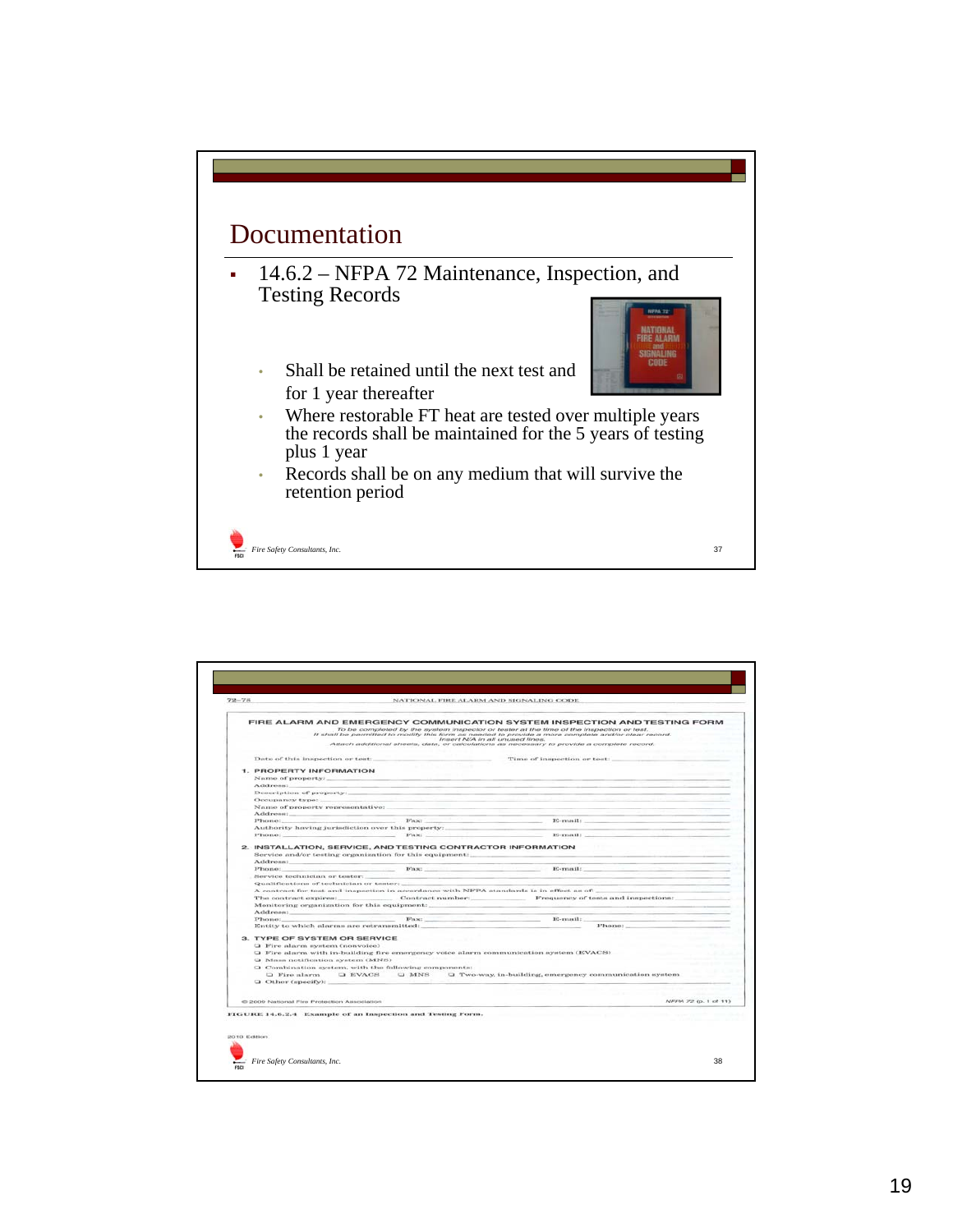

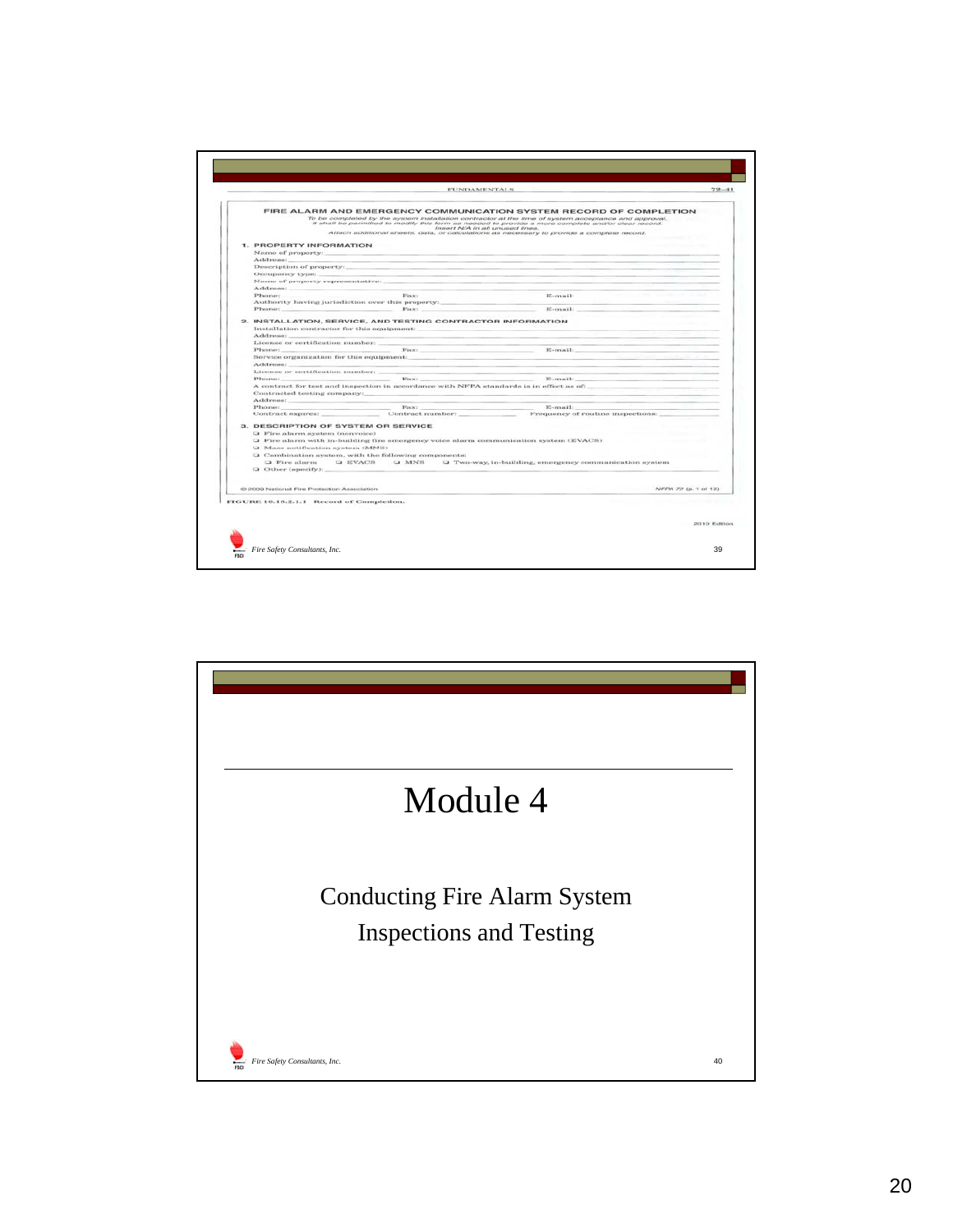

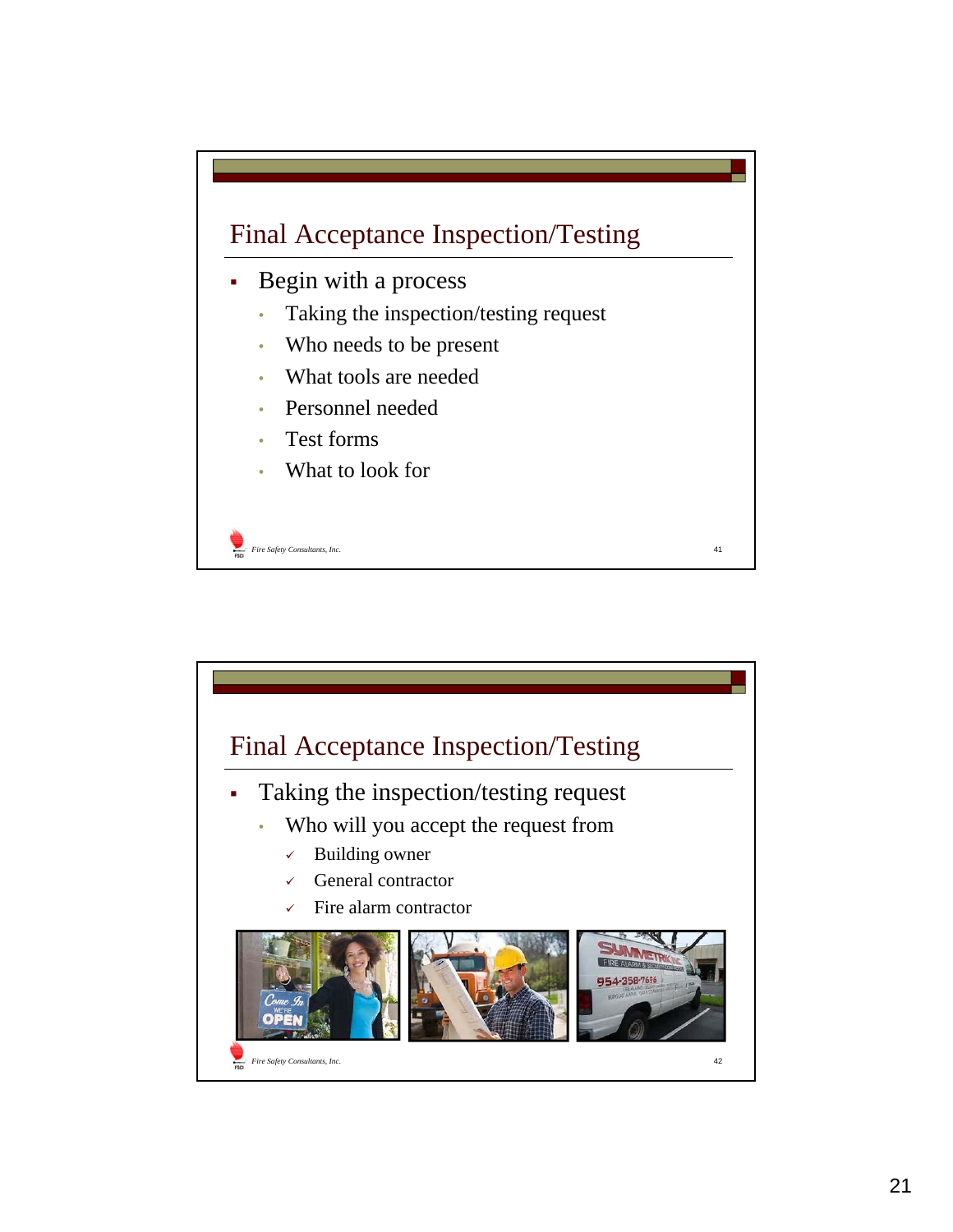

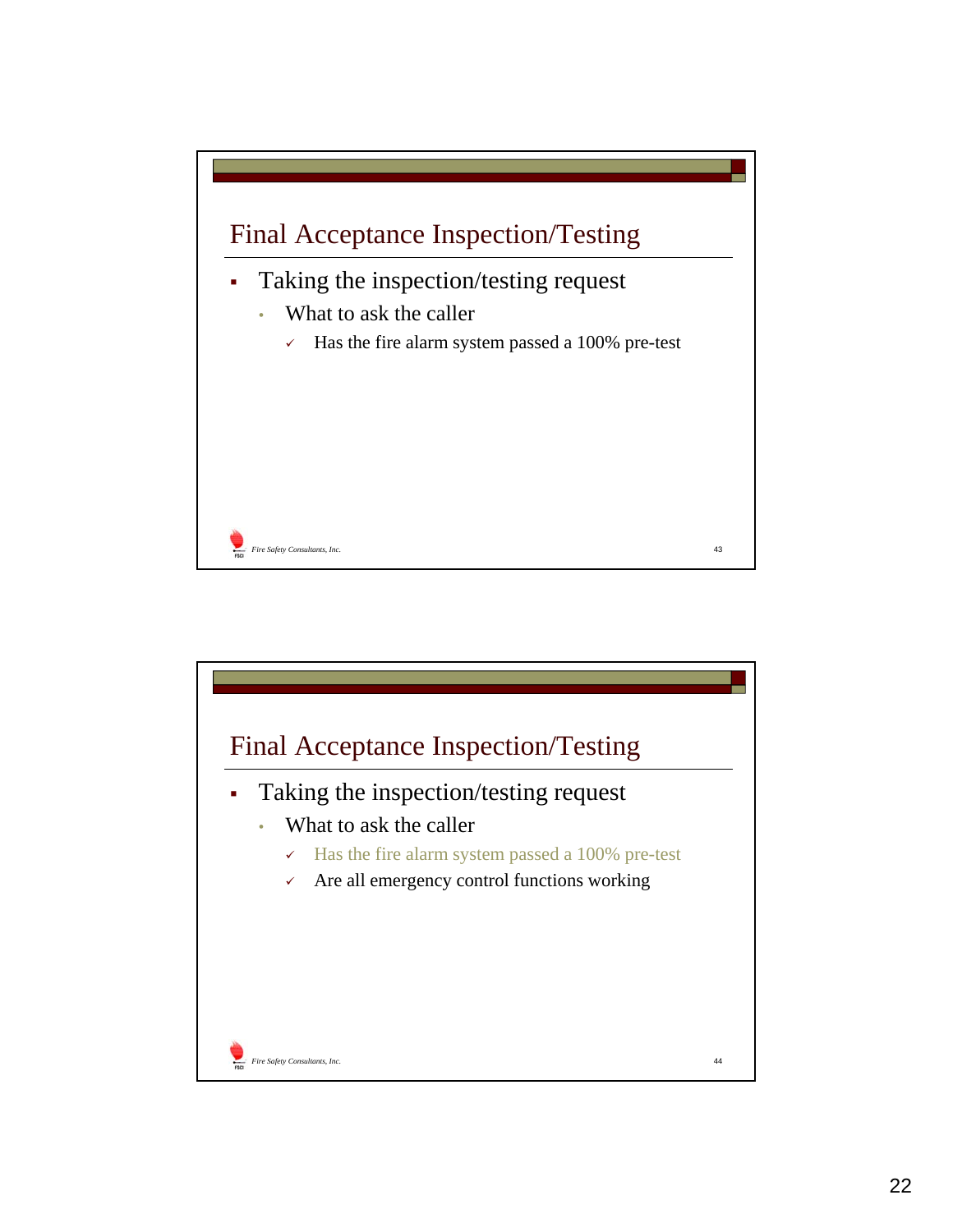

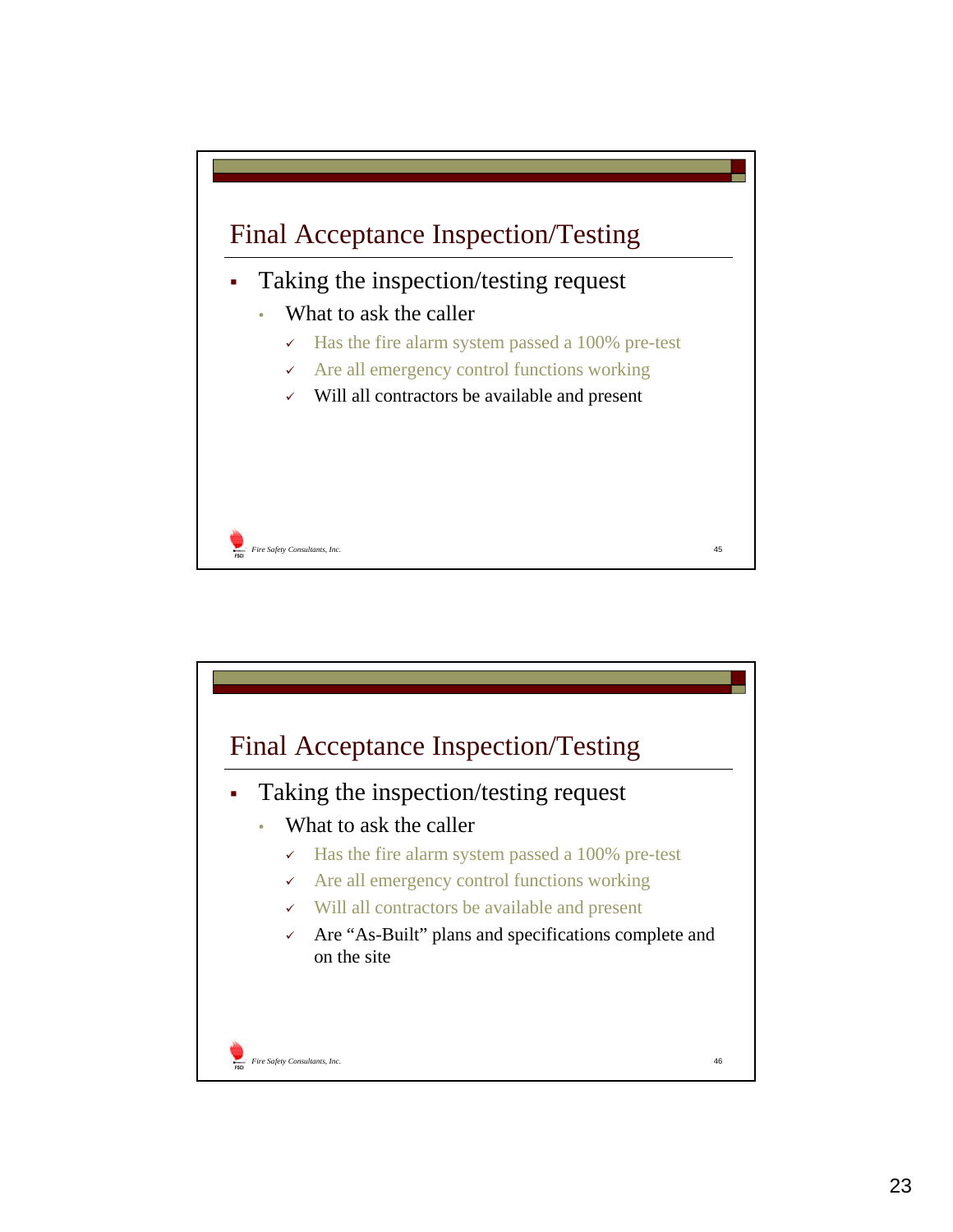

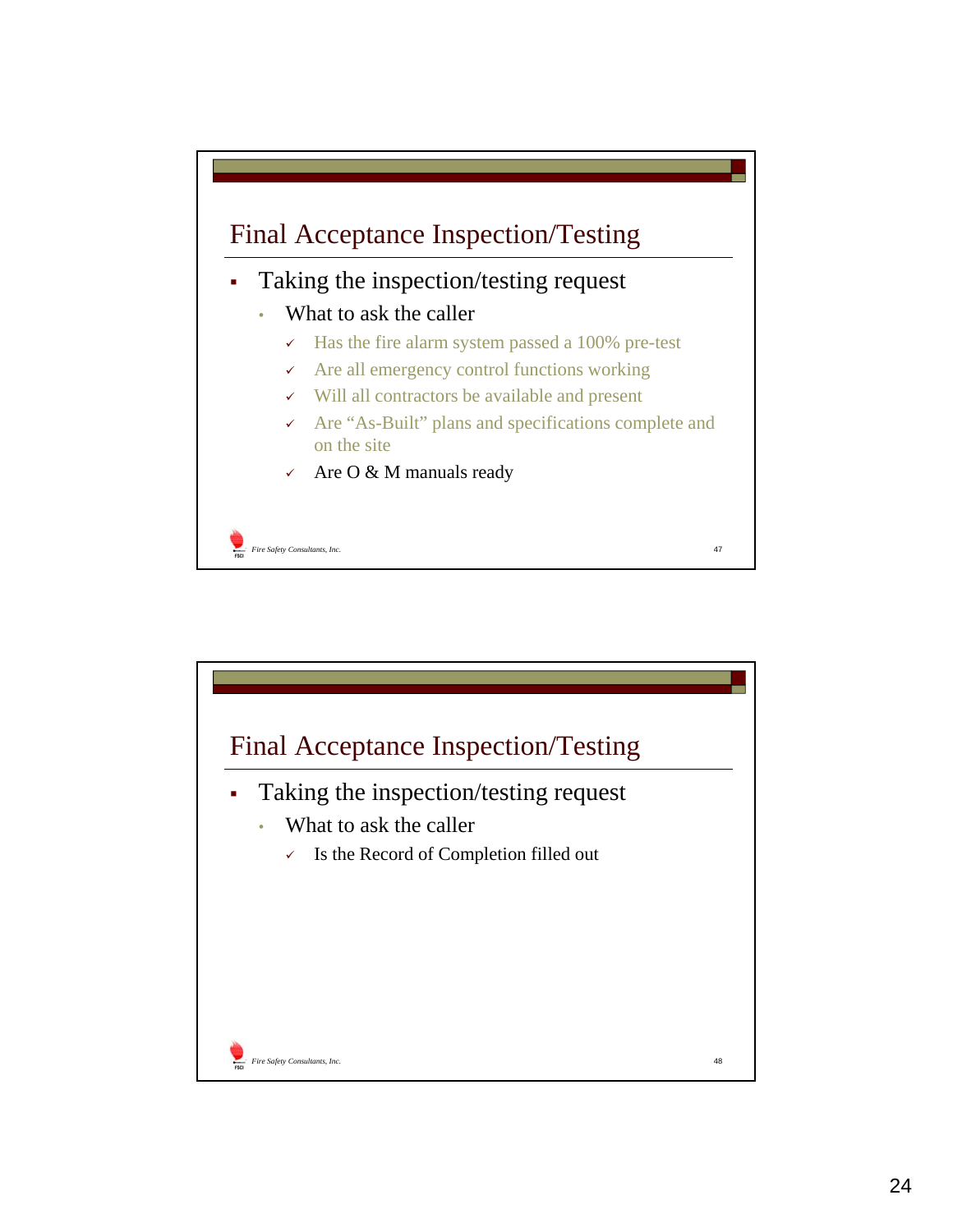

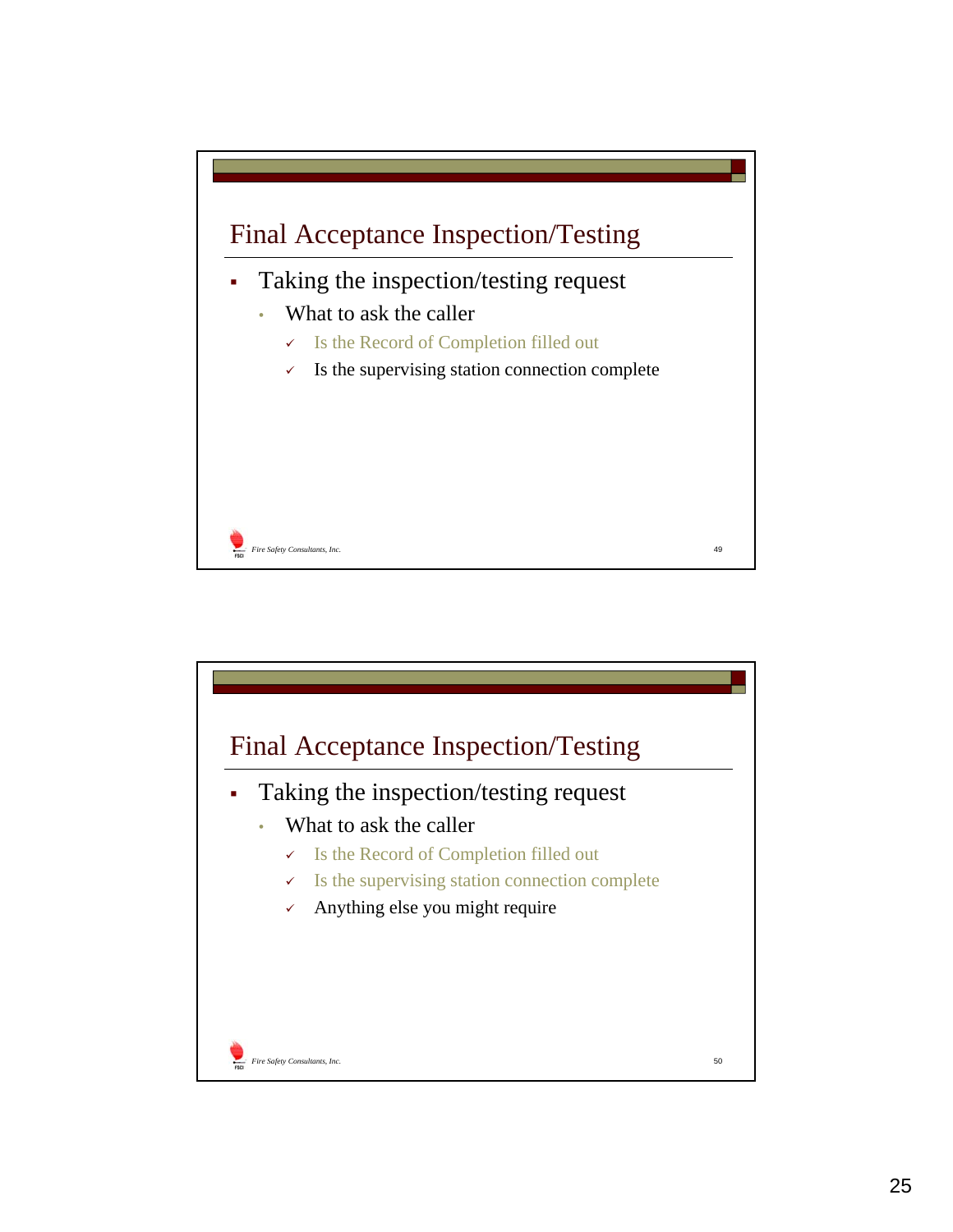

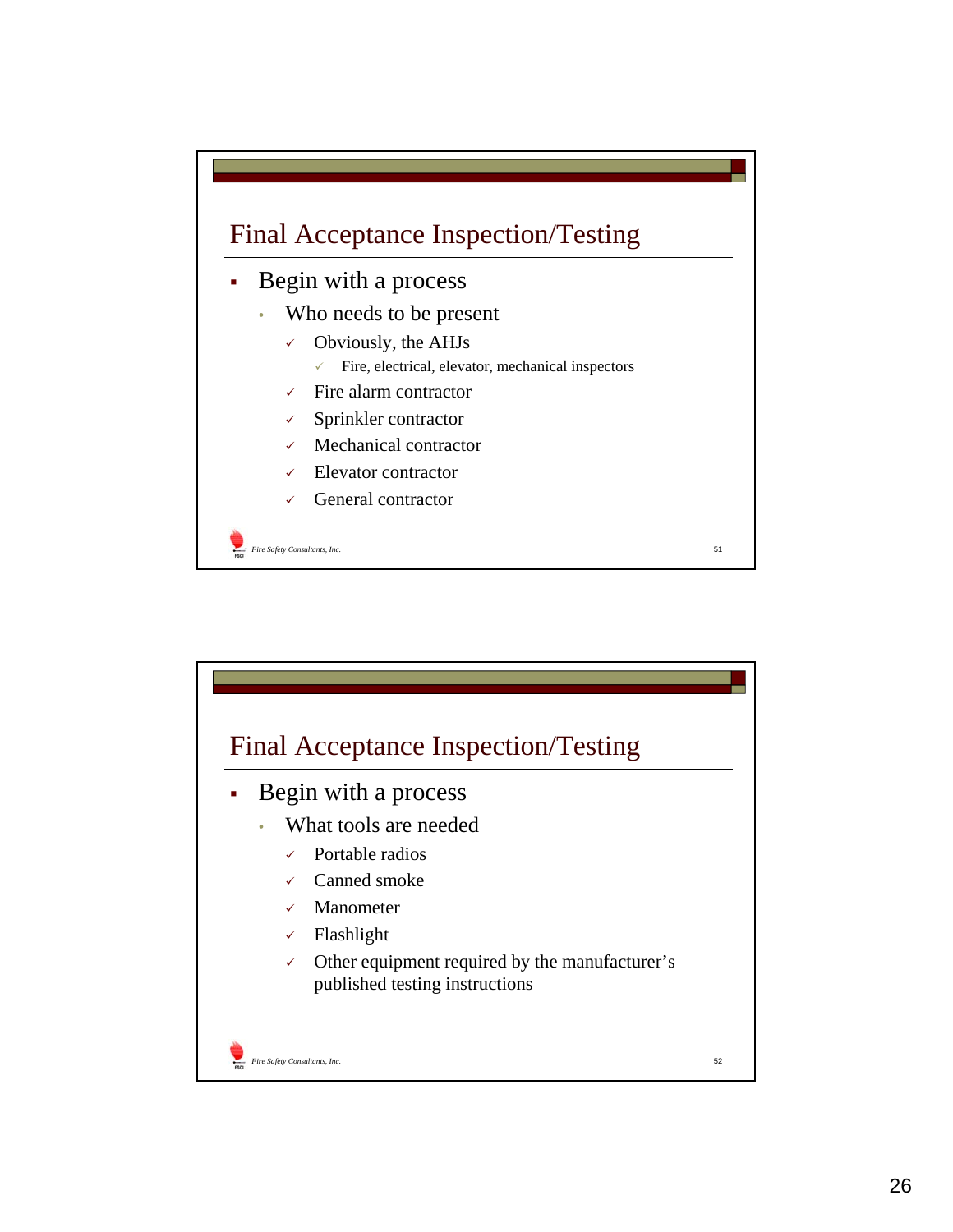

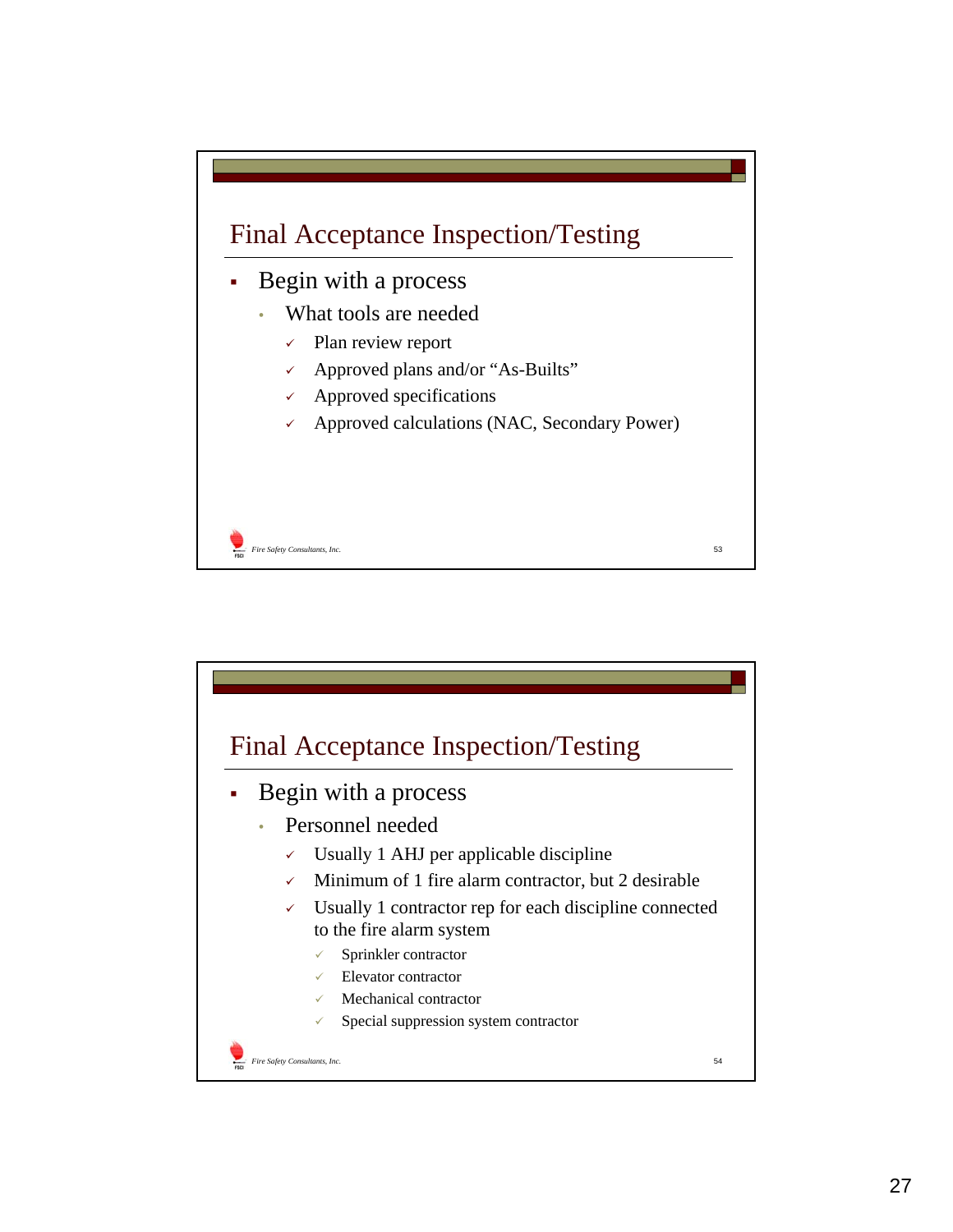

|   |           | <b>Acceptance Test Checklist</b>                                                               |              |                         |    |                                                                                                                |
|---|-----------|------------------------------------------------------------------------------------------------|--------------|-------------------------|----|----------------------------------------------------------------------------------------------------------------|
|   |           | <b>Property Name:</b> Property Name:                                                           |              |                         |    | Date: New York Street, Street, Street, Street, Street, Street, Street, Street, Street, Street, Street, Street, |
|   | Address:  |                                                                                                |              |                         |    | <b>Co. performing test research and contract the Co. performing test</b>                                       |
|   |           |                                                                                                |              |                         |    |                                                                                                                |
|   | N 1.      | <b>NOTIFICATION OF TESTING</b>                                                                 | $\mathbf{x}$ | $\overline{\mathbf{M}}$ |    |                                                                                                                |
|   |           | <b>Fire Department Dispatch</b>                                                                |              |                         |    | 7. Restore normal power.                                                                                       |
|   |           | <b>Building Occupants</b>                                                                      |              |                         |    | Power indicator on.                                                                                            |
|   |           | Monitoring Facility if monitored off-premises                                                  |              |                         |    | Audible and visual trouble indicators off.                                                                     |
|   |           | (after verification of acceptable call back)                                                   |              |                         | 8. | Battery verification.                                                                                          |
| Y |           | N II. CONTROL UNIT TEST                                                                        |              |                         |    | Batteries dated.                                                                                               |
|   | <b>T.</b> | Location of Record (As-Built) Drawings.                                                        |              |                         |    |                                                                                                                |
|   |           | Zone indicators labeled properly?                                                              |              |                         |    | Batteries same rating (or larger) as battery<br>calculations in Record of Completion.                          |
|   |           | Smoke detector protecting the control unit?                                                    |              |                         |    | Battery location recorded at control (if located                                                               |
|   |           | (If not in a constantly attended area)<br>(Use heat detector if ambient conditions do not      |              |                         |    | remote from control).                                                                                          |
|   |           | allow use of smoke detector)                                                                   |              |                         |    | 9. Contractor disconnects battery lead.                                                                        |
|   | 2.        | Panel in normal condition.                                                                     |              |                         |    | Audible and Visual trouble indicators on.                                                                      |
|   |           | Power indicator on.                                                                            |              |                         |    | Reconnect batteries.                                                                                           |
|   |           | No trouble or alarm indicators on.                                                             |              |                         |    | 10. Contractor initiates an alarm from any device<br>in the system.                                            |
|   | з.        | Operate the lamp test switch.                                                                  |              |                         |    | Alarm sounds.                                                                                                  |
|   |           | All indicators on.                                                                             |              |                         |    | Proper identification of actuated device.                                                                      |
|   |           | Check for ground fault indication - contractor                                                 |              |                         |    | 11. Operate alarm silence switch.                                                                              |
|   |           | to connect a jumper from an initiating or<br>signaling line circuit to ground [conduit, system |              |                         |    | Alarms silence.                                                                                                |
|   |           | cabinet, etc.).                                                                                |              |                         |    | Zone light or display stays on.                                                                                |
|   | Б.        | Ground fault indicator on (if applicable).                                                     |              |                         |    | 12. Contractor initiates another alarm from a                                                                  |
|   |           | Contractor trips main breaker to disconnect AC<br>DOWer.                                       |              |                         |    | device on a different initiating device circuit.                                                               |
|   |           | Location of breaker is indicated at control unit.                                              |              | JГ                      |    | Alarms resound.                                                                                                |
|   |           | Power indicator off.                                                                           |              |                         |    | 13. Reset devices and operate system reset<br>switch.                                                          |
|   |           | Audible and Visual trouble indicators on.                                                      |              |                         |    | System resets.                                                                                                 |
|   | ех.       | Operate trouble silence switch.                                                                |              |                         |    | Trouble indicators activate until alarm silence                                                                |
|   |           | Audible trouble sounder silences.                                                              |              |                         |    | switch is returned to normal.                                                                                  |
|   |           | Visual trouble indicator stays on.                                                             |              |                         |    |                                                                                                                |
|   |           |                                                                                                |              |                         |    |                                                                                                                |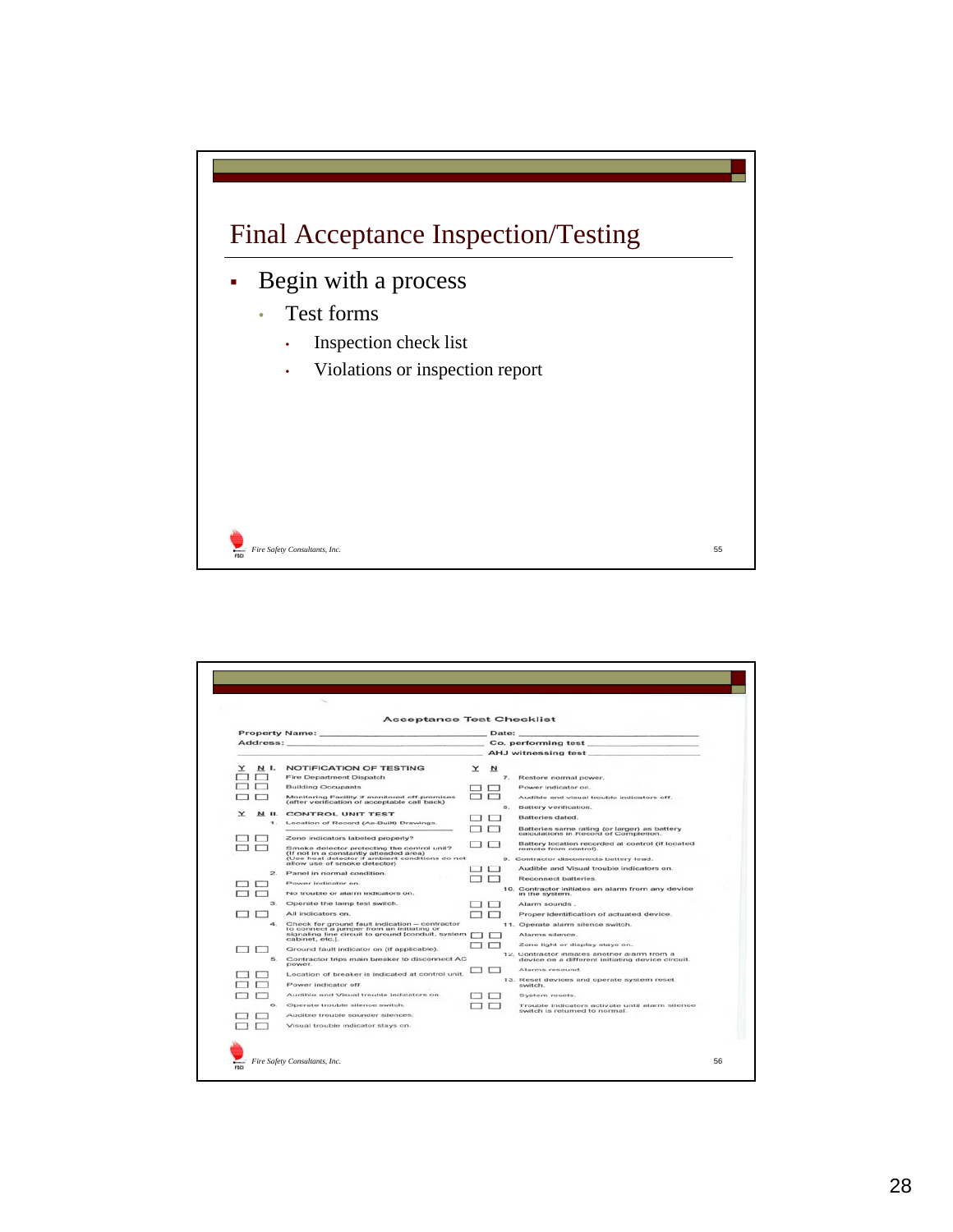

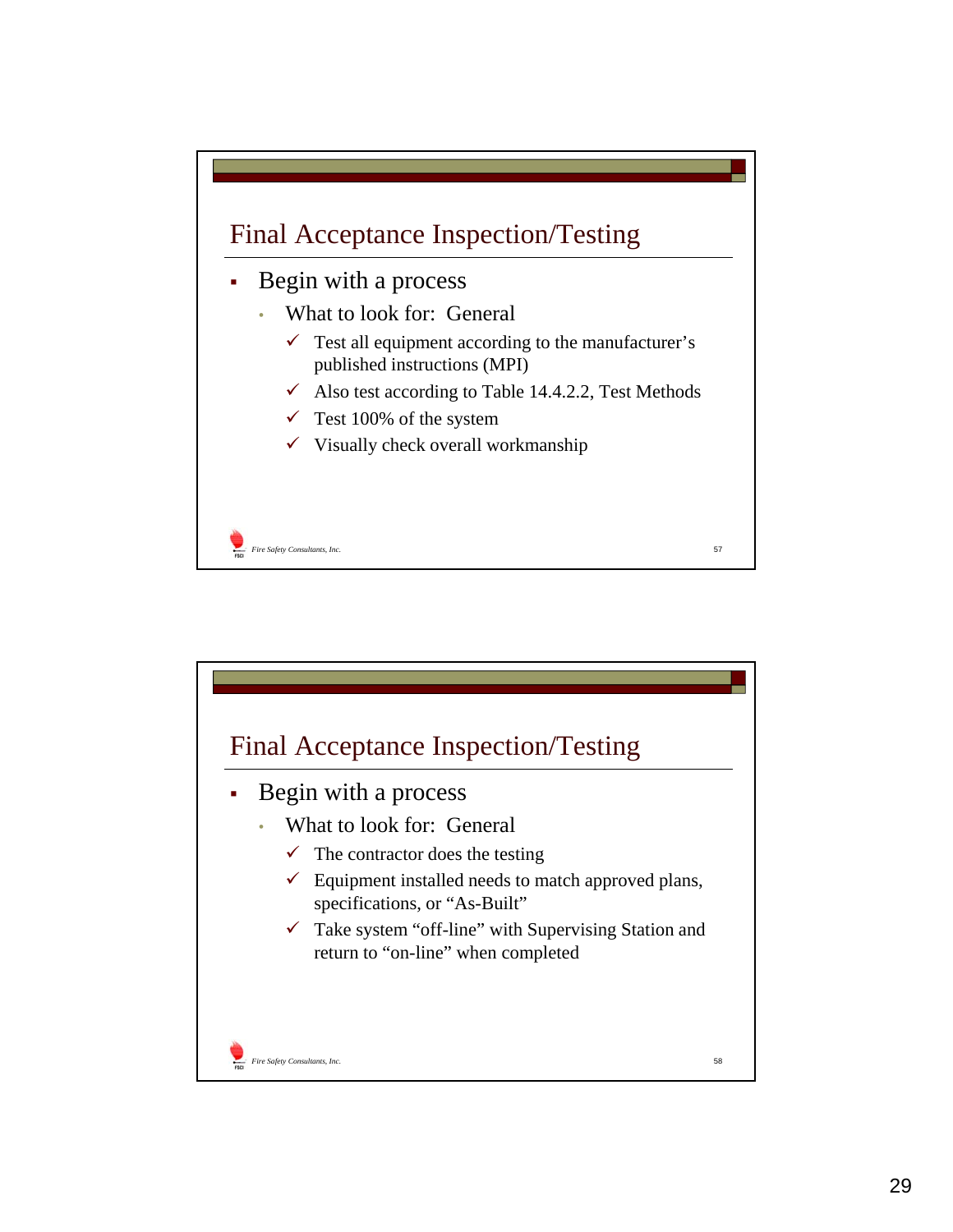

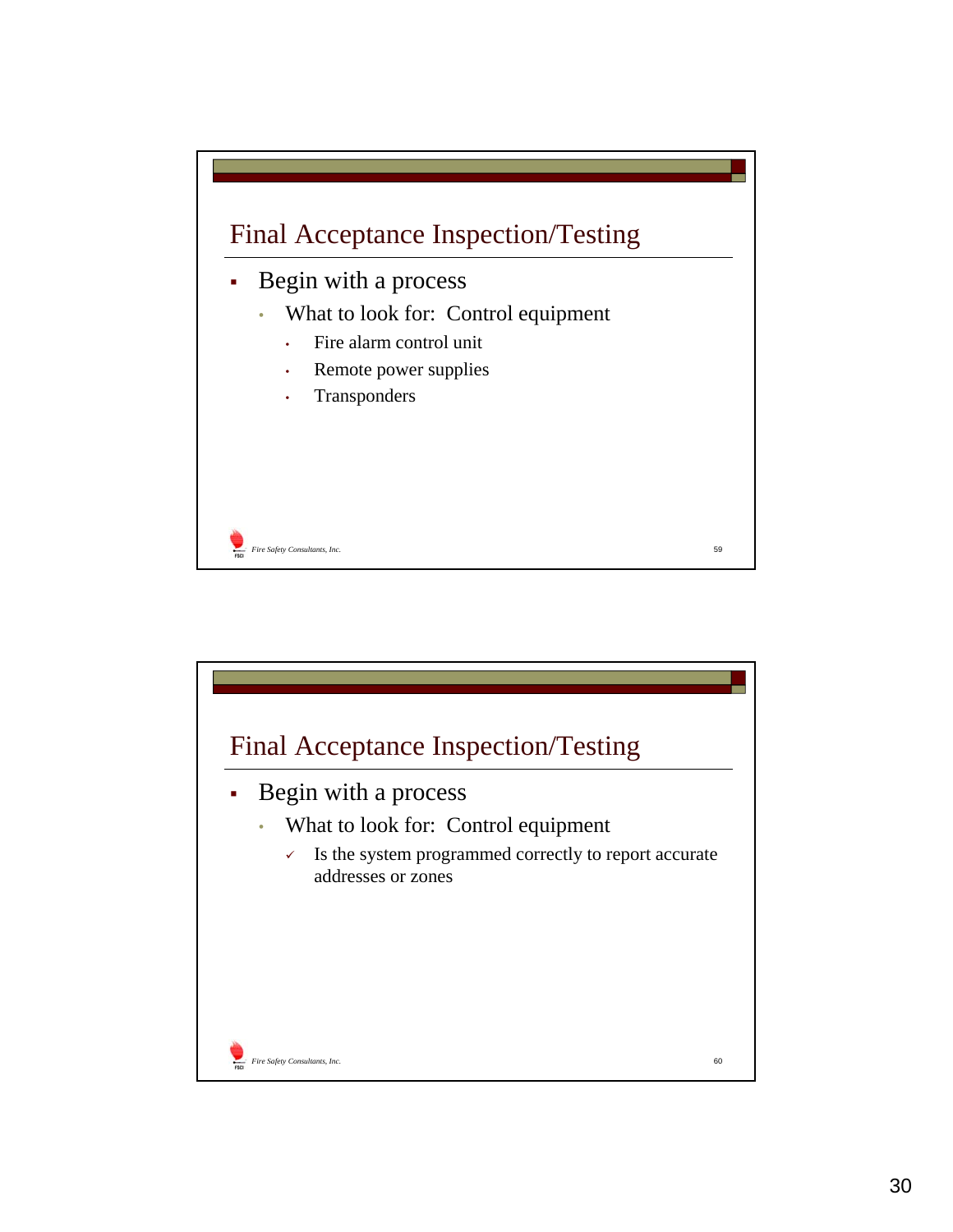

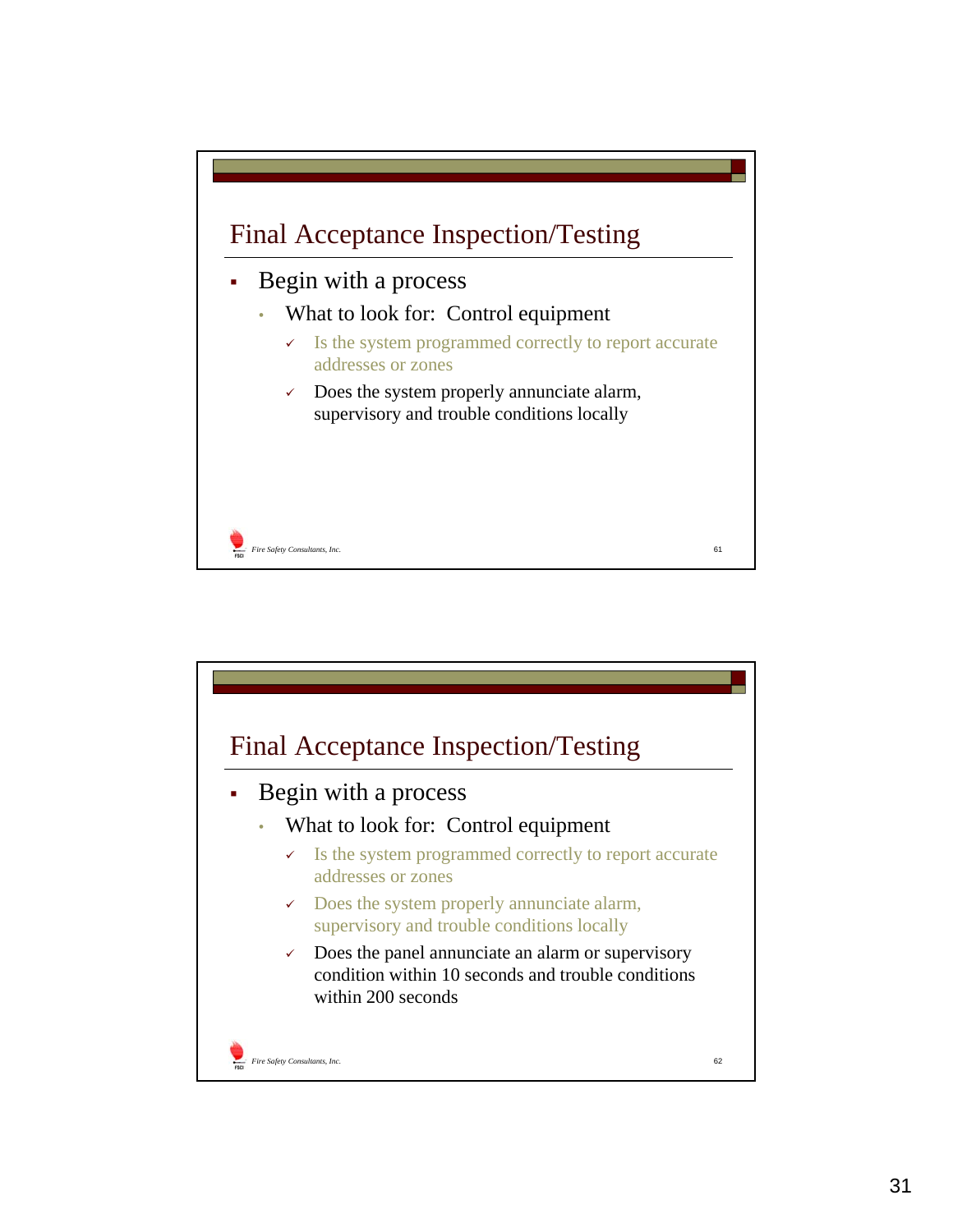

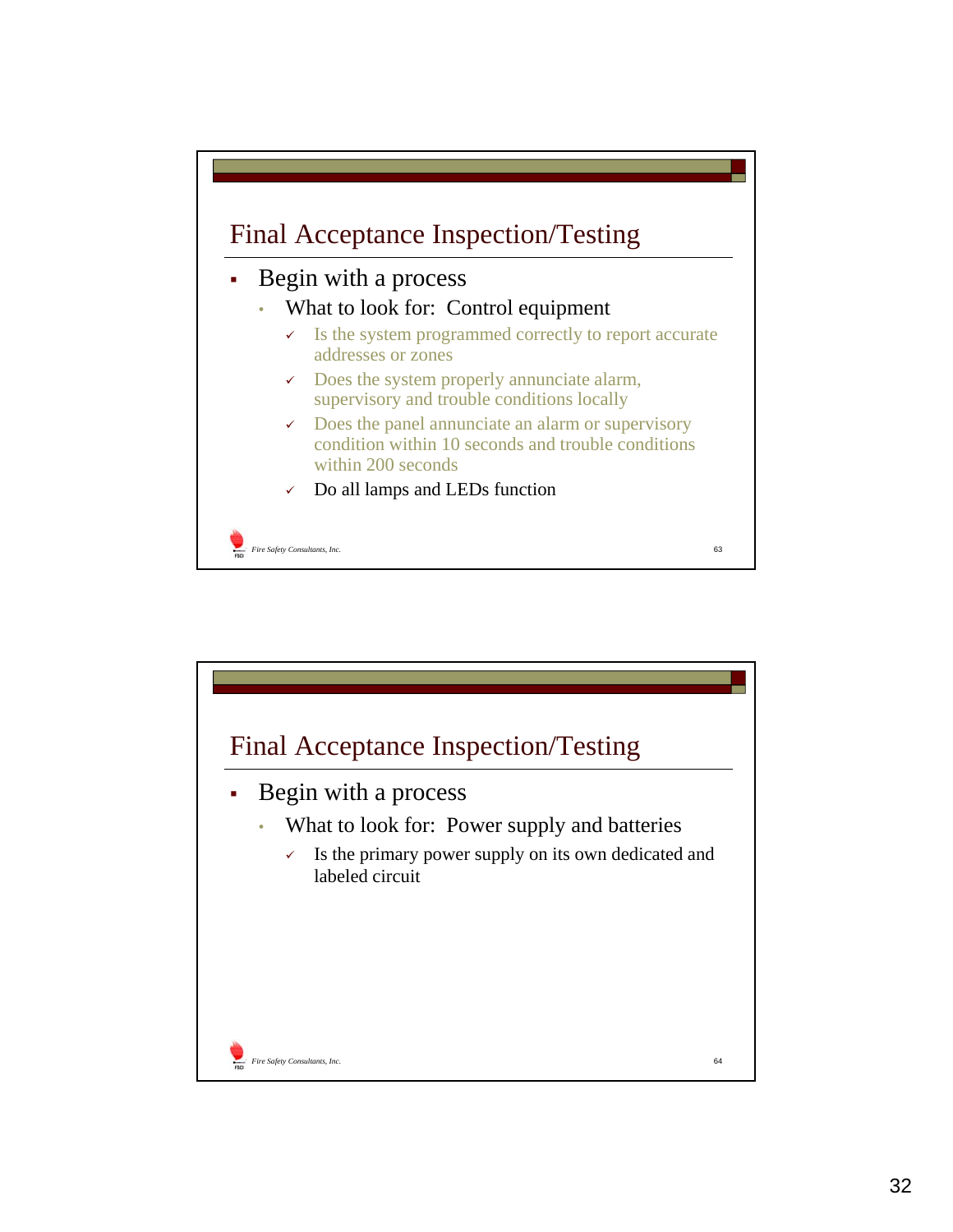

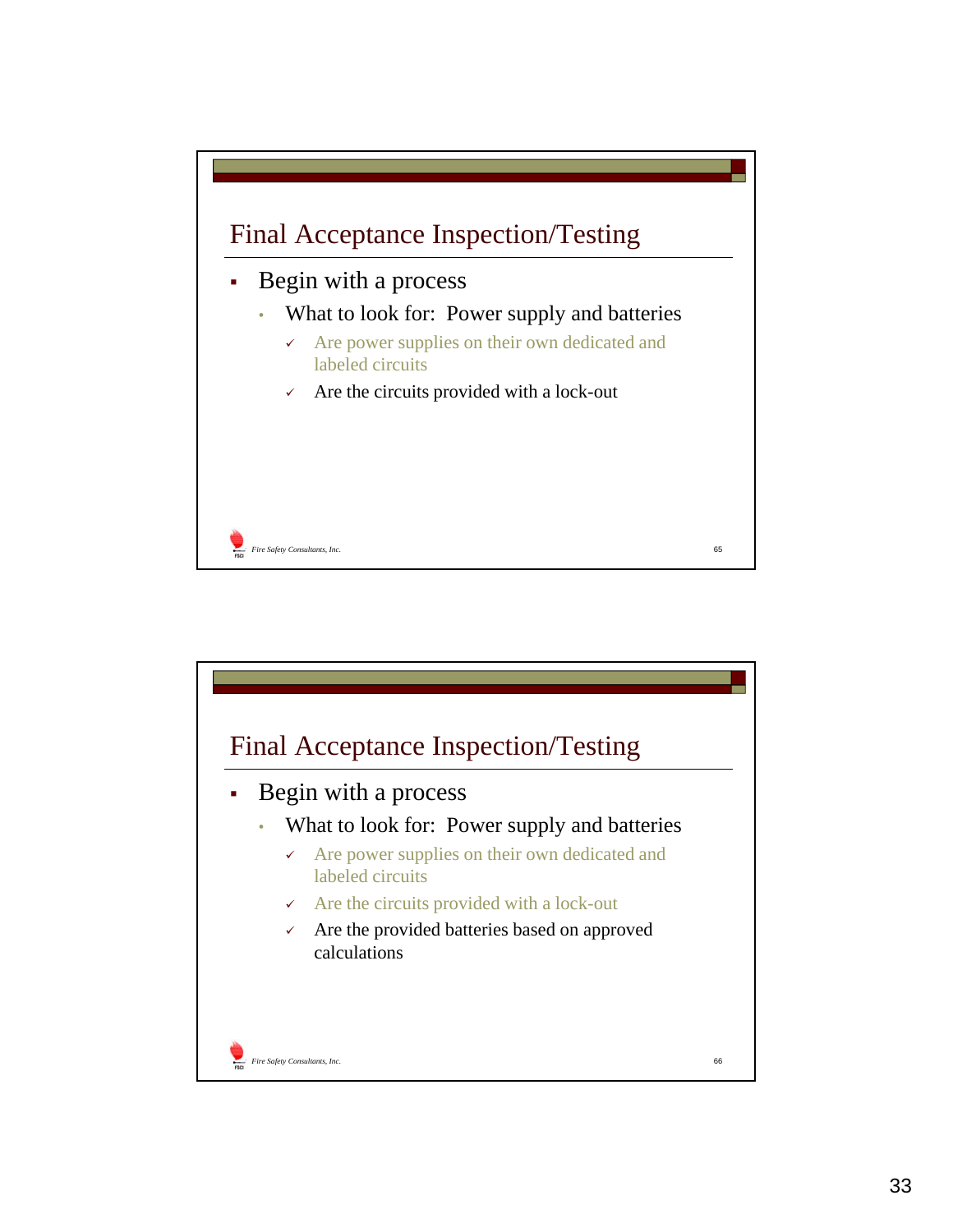

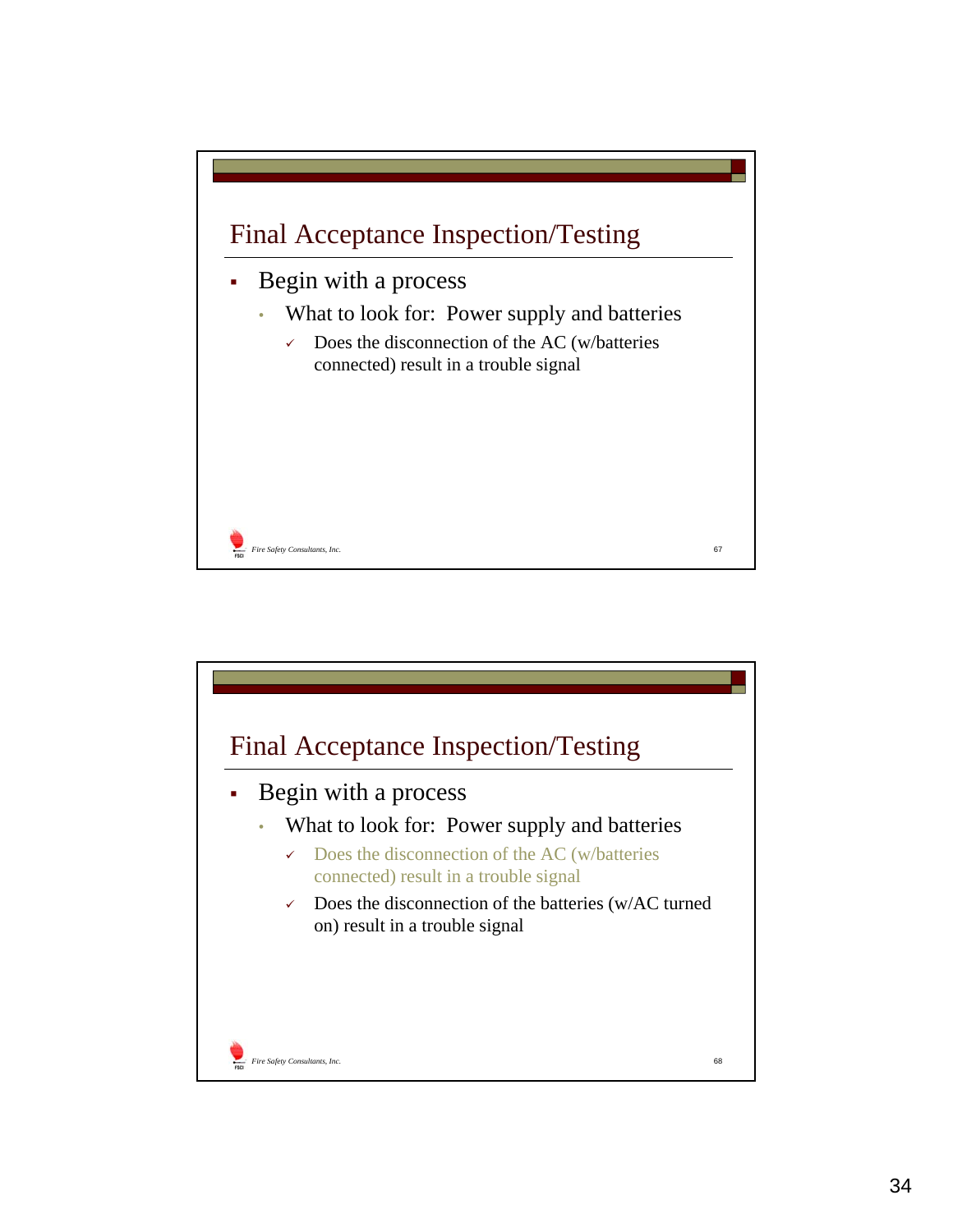

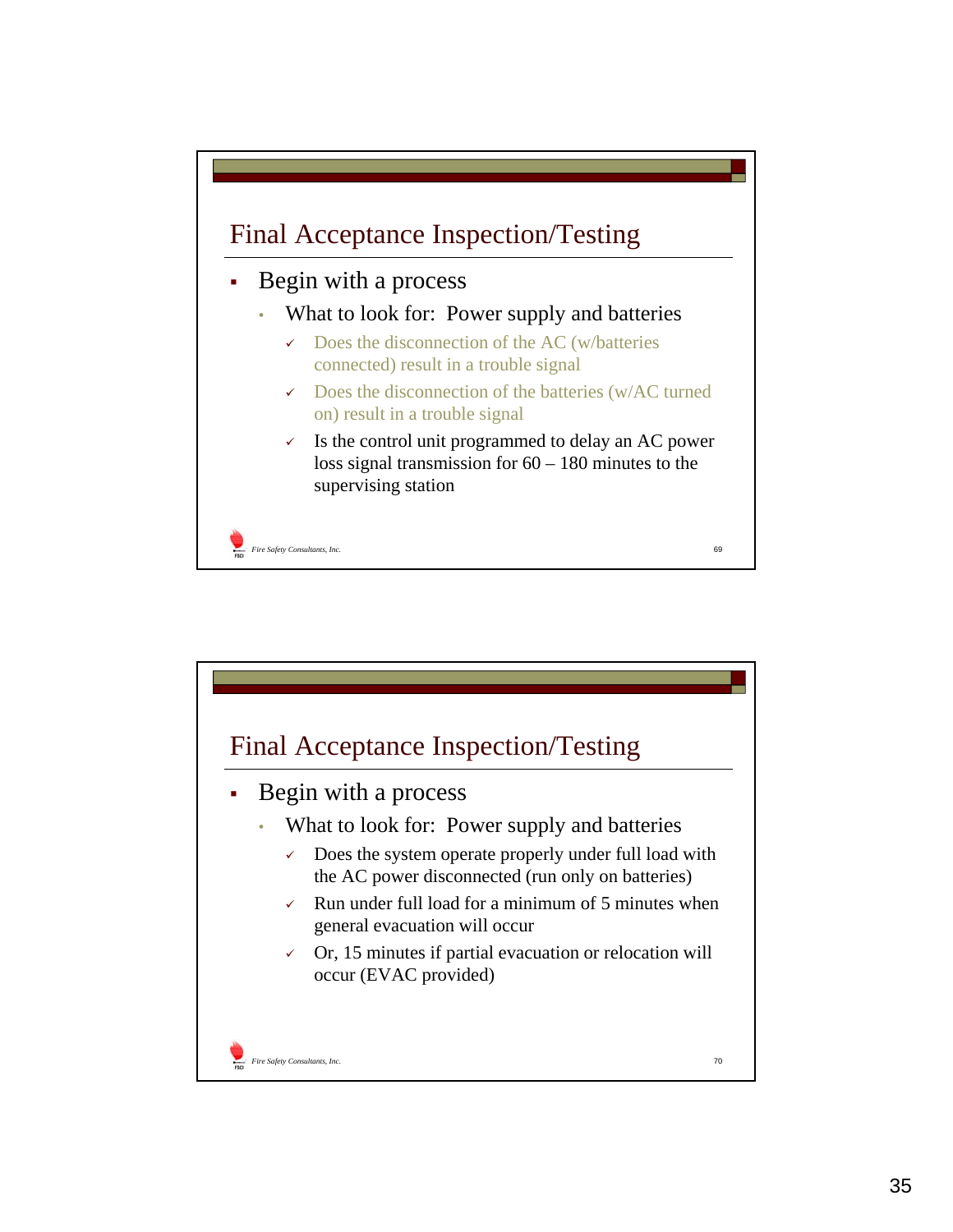

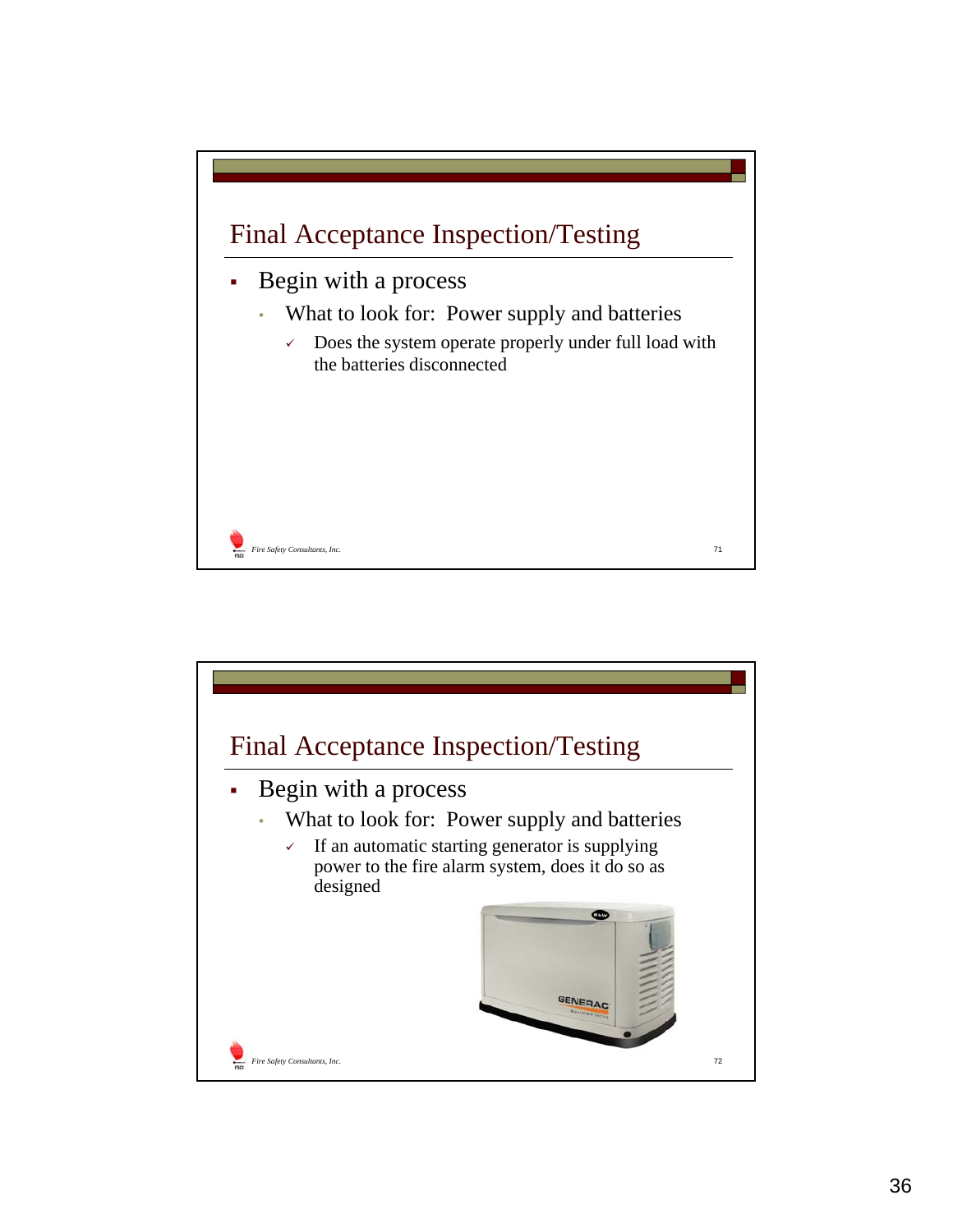

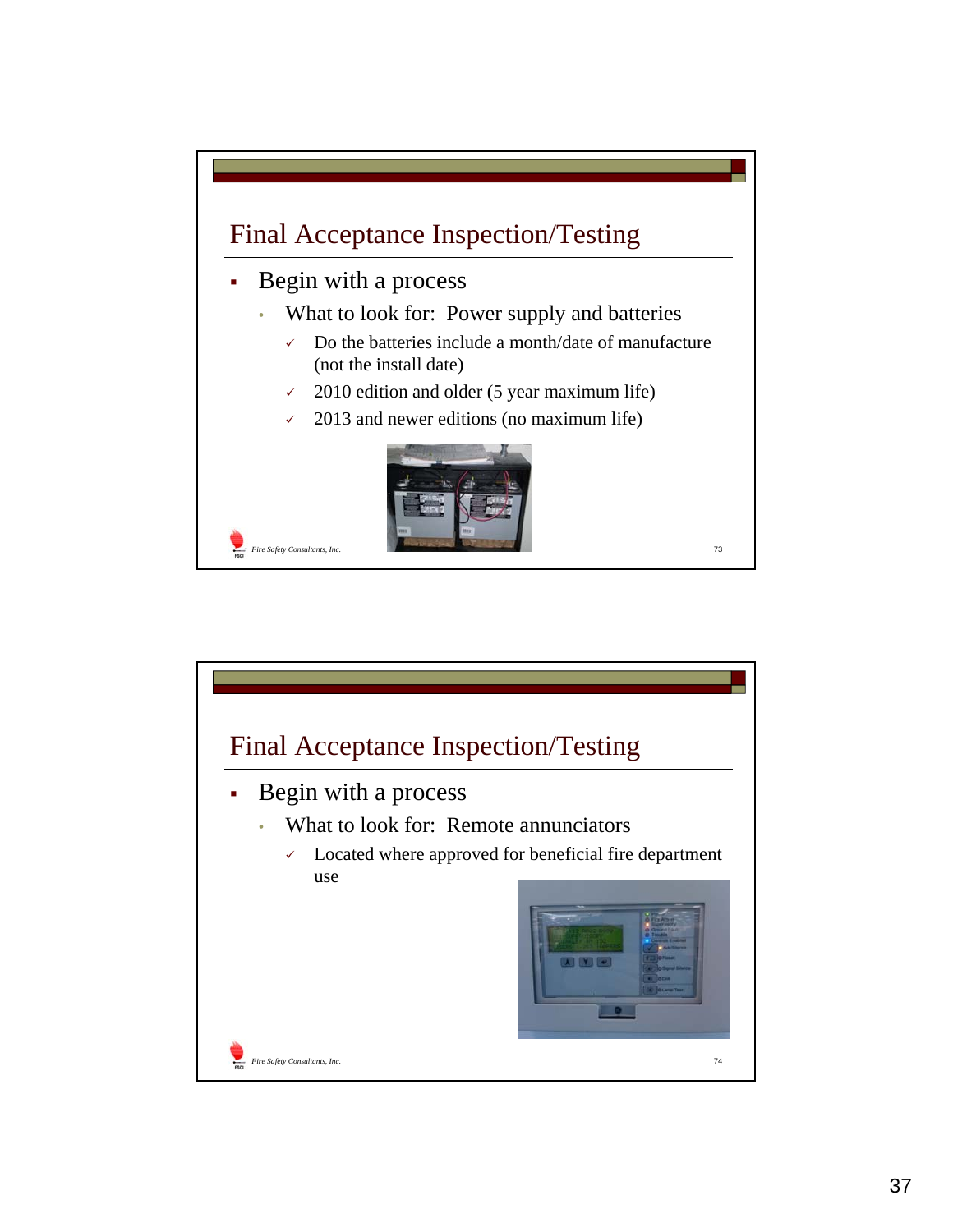

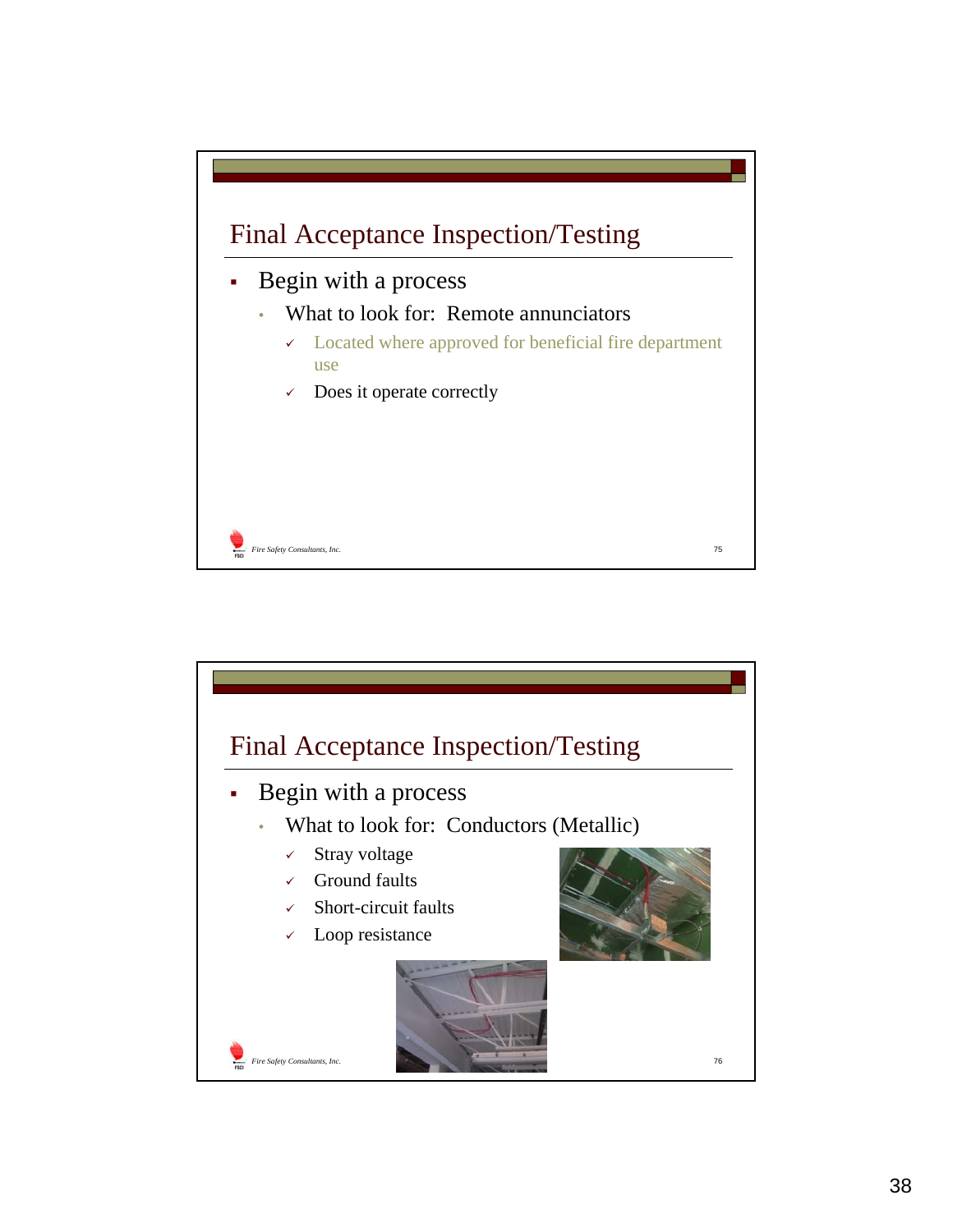

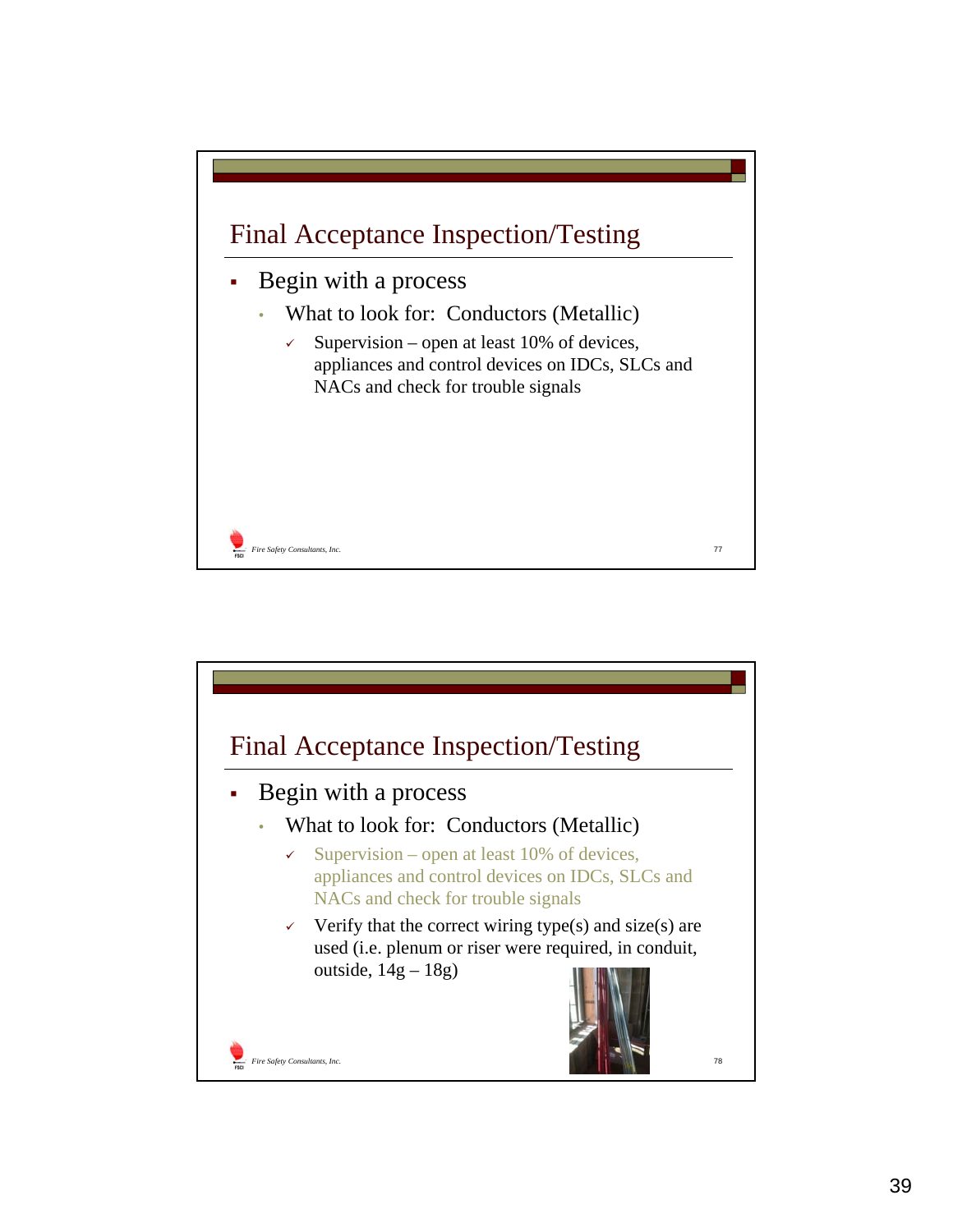

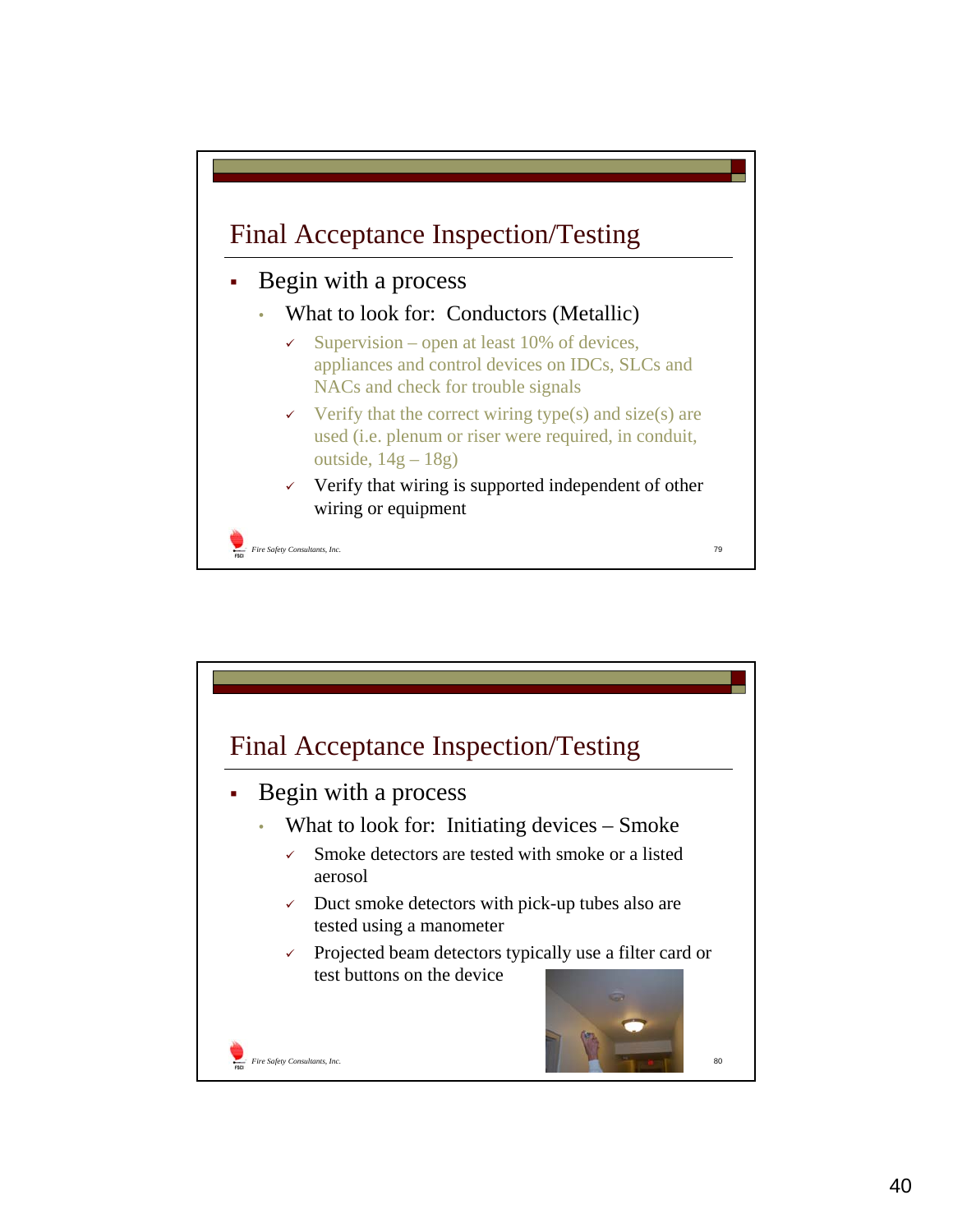

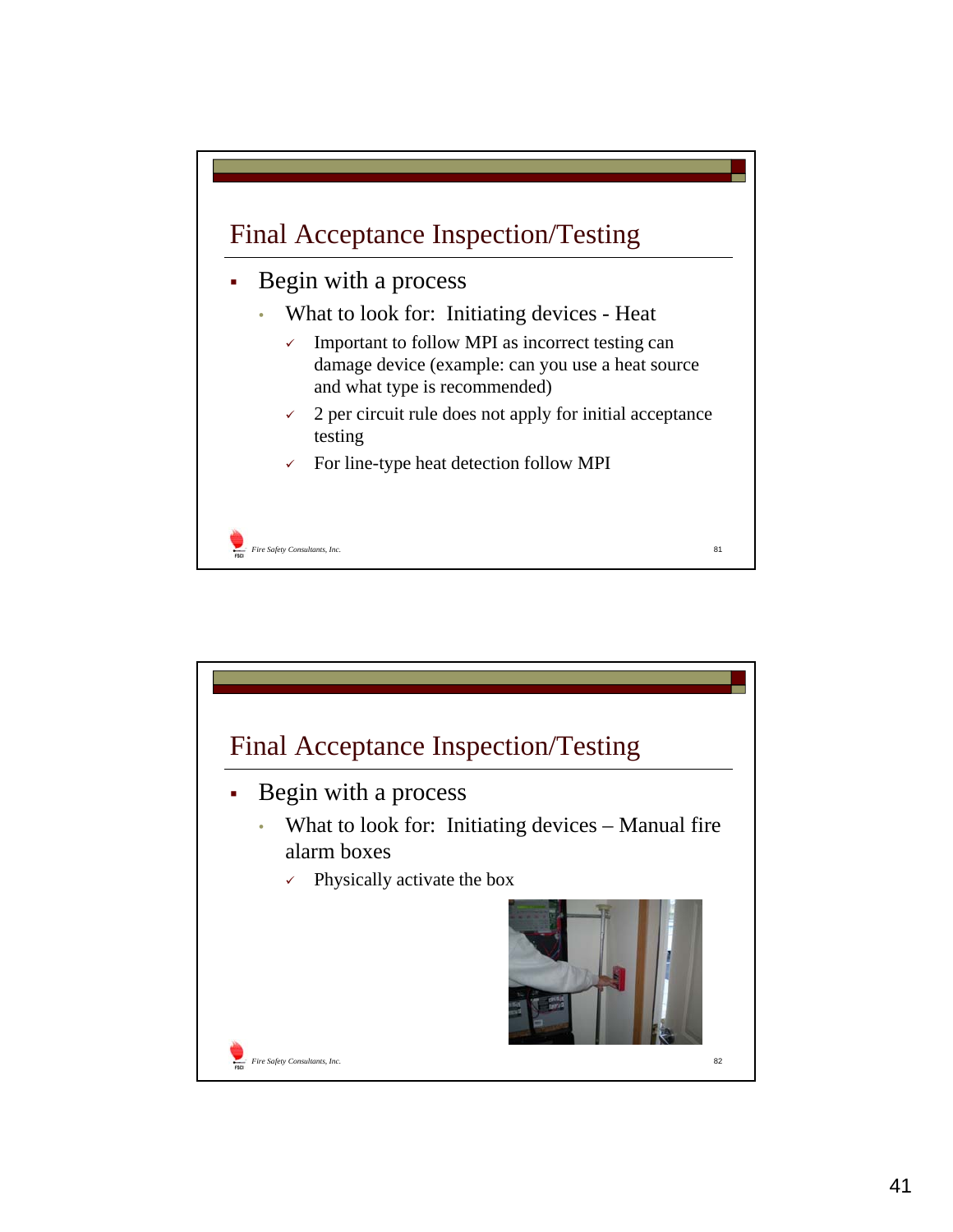

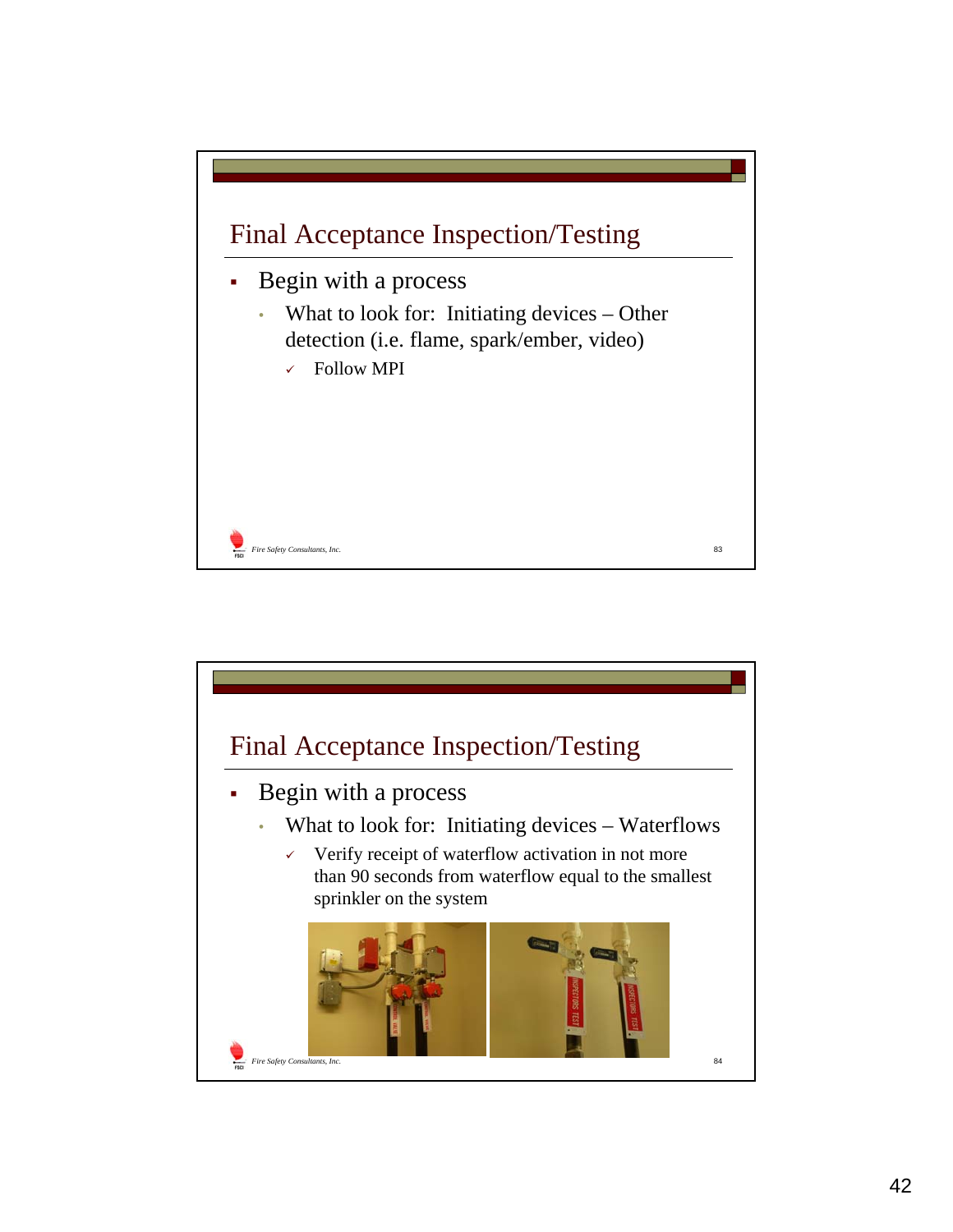

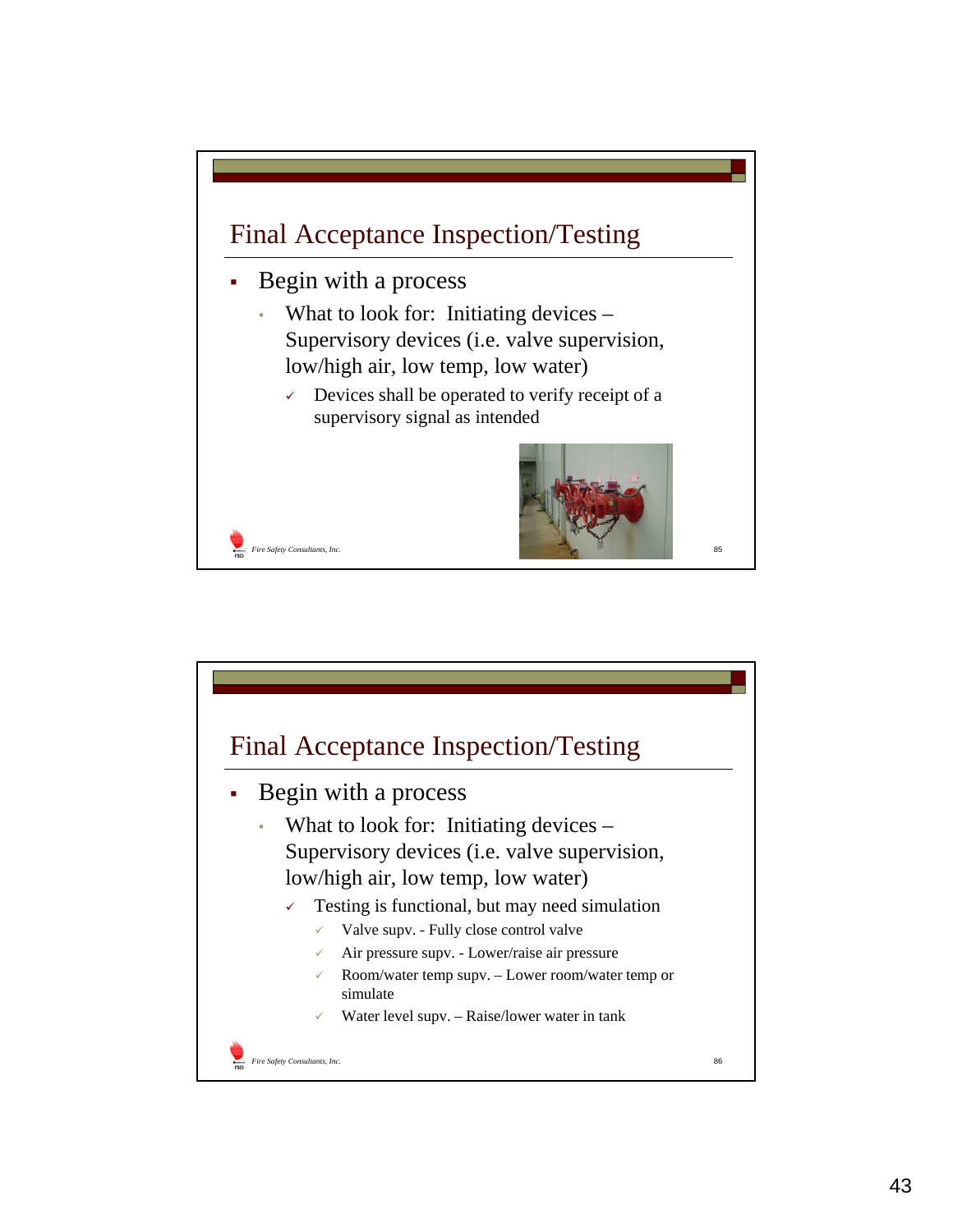

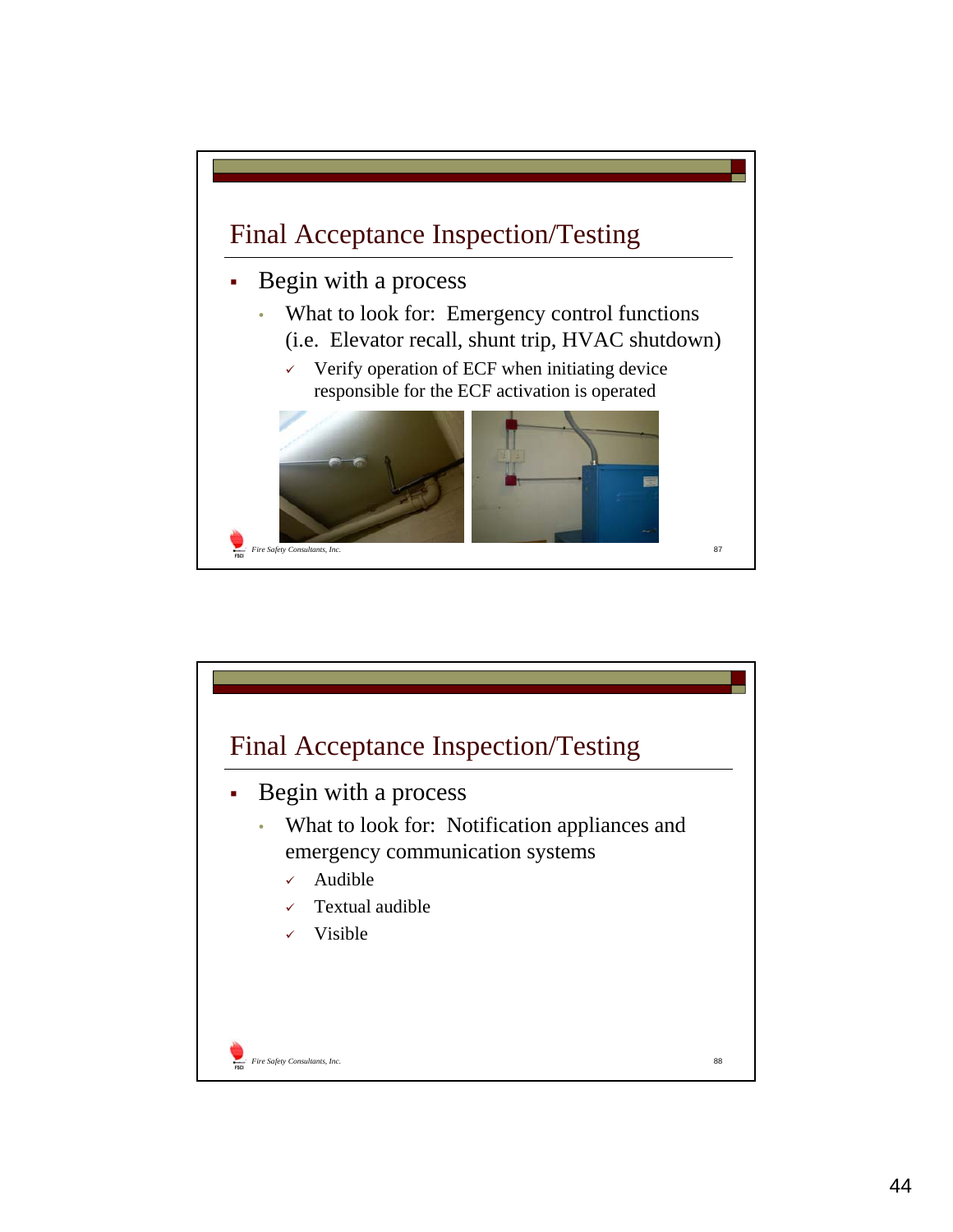

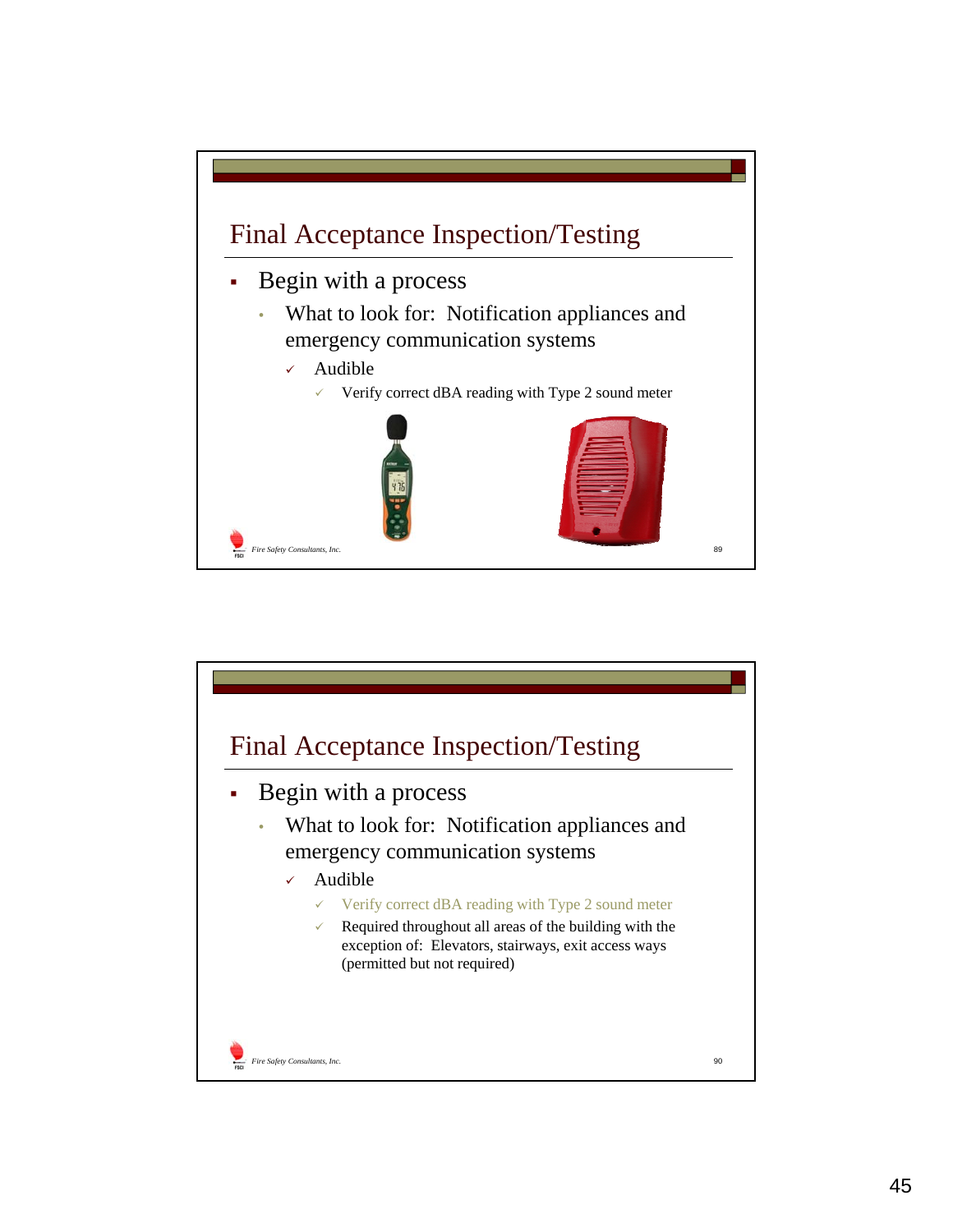

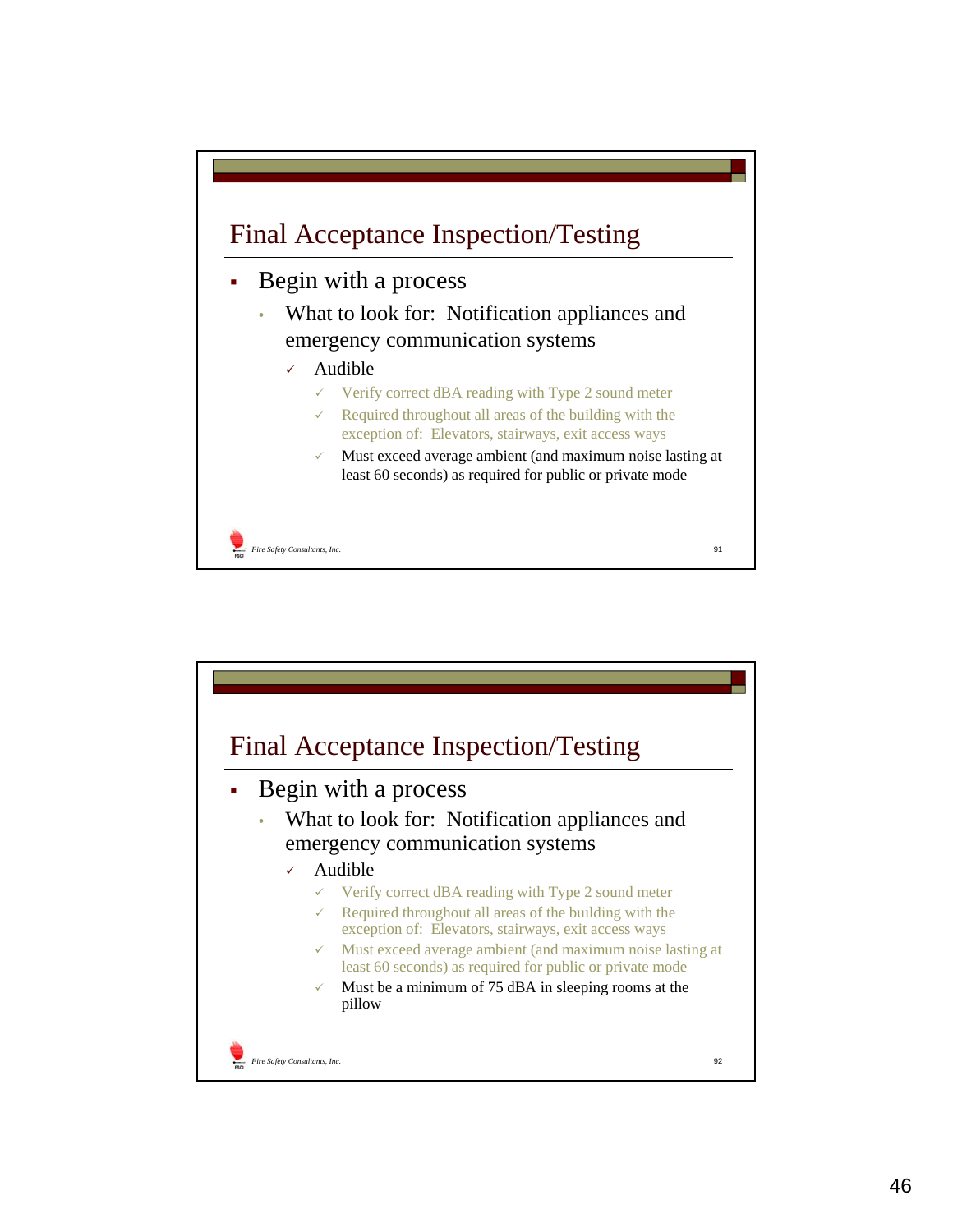

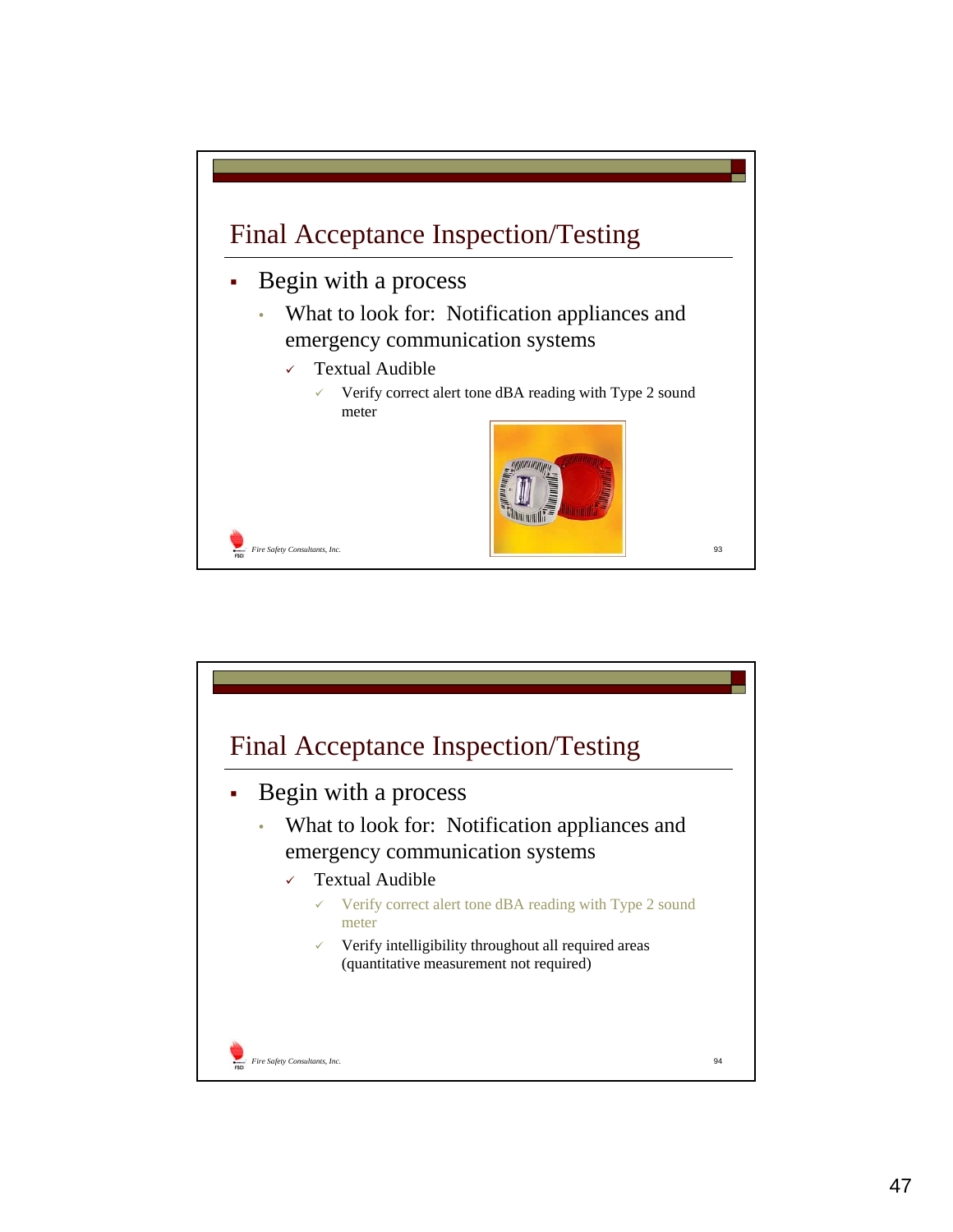

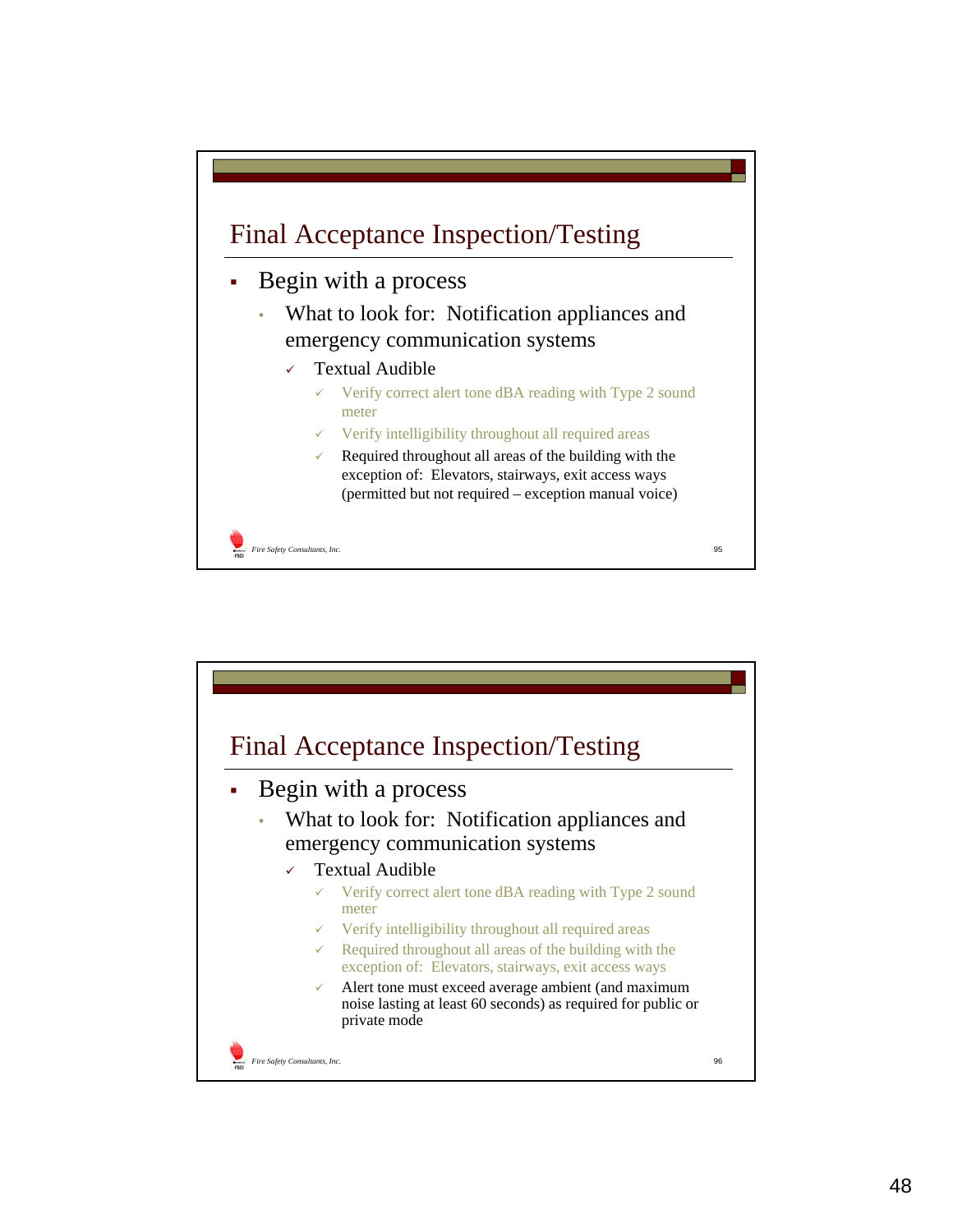

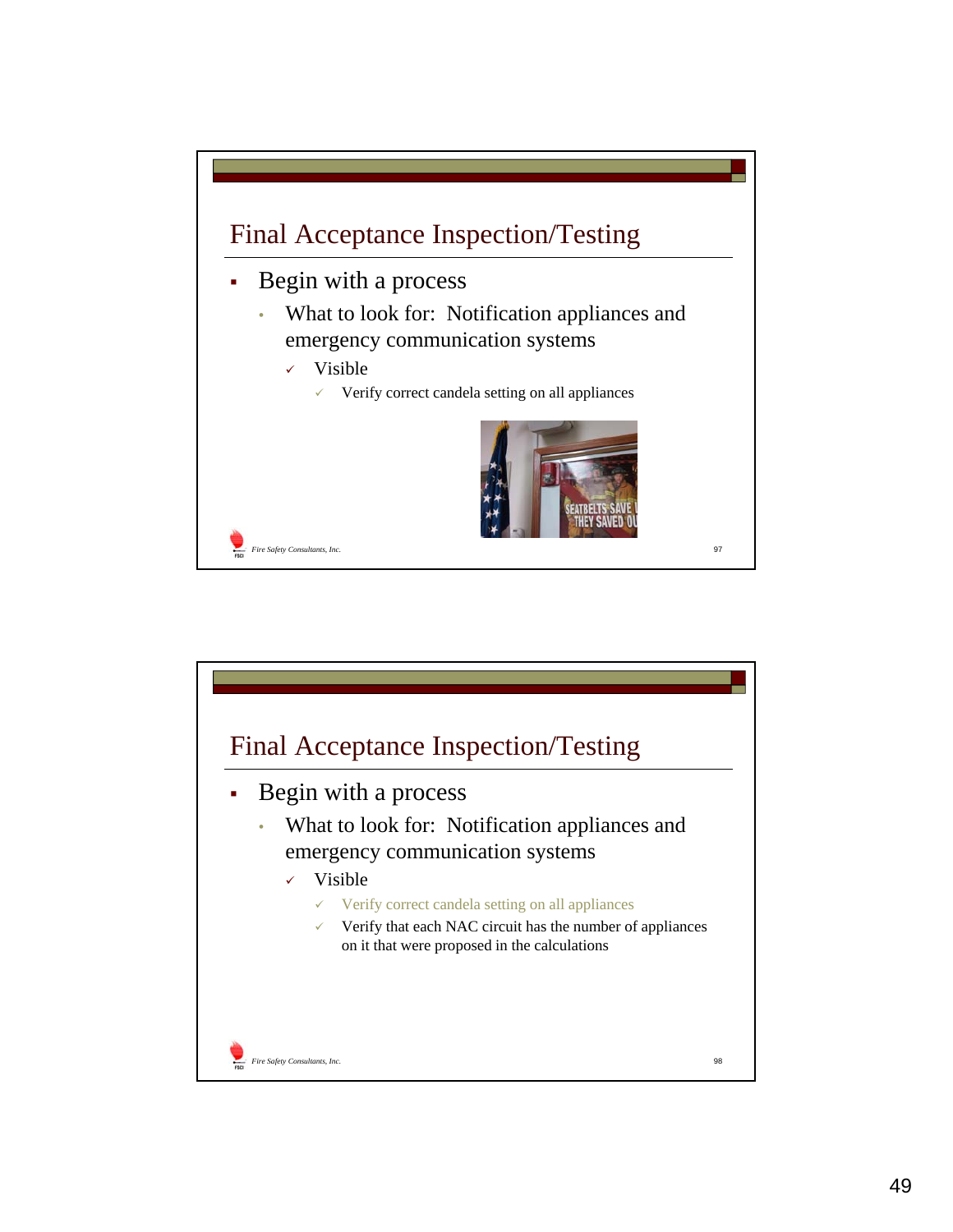

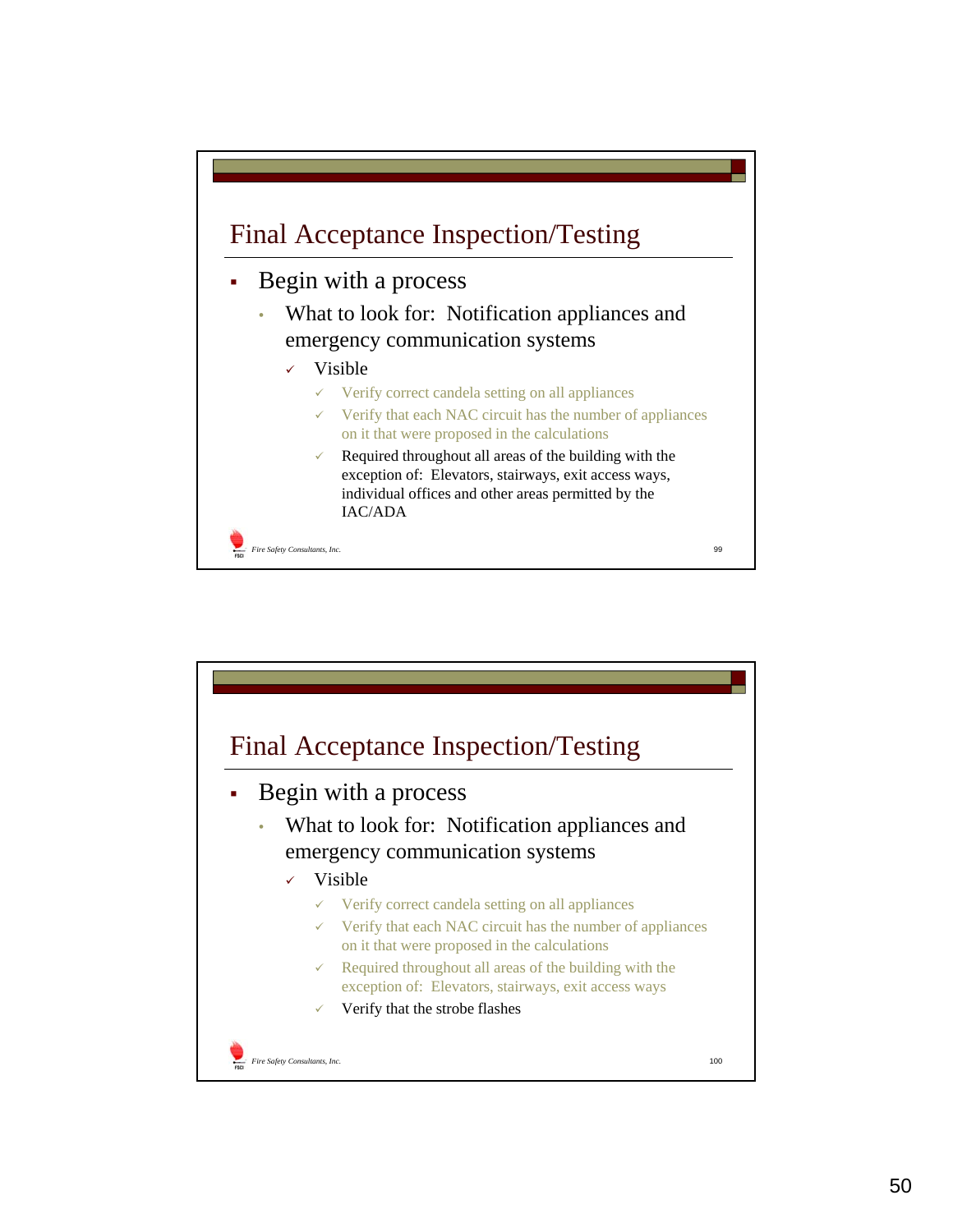

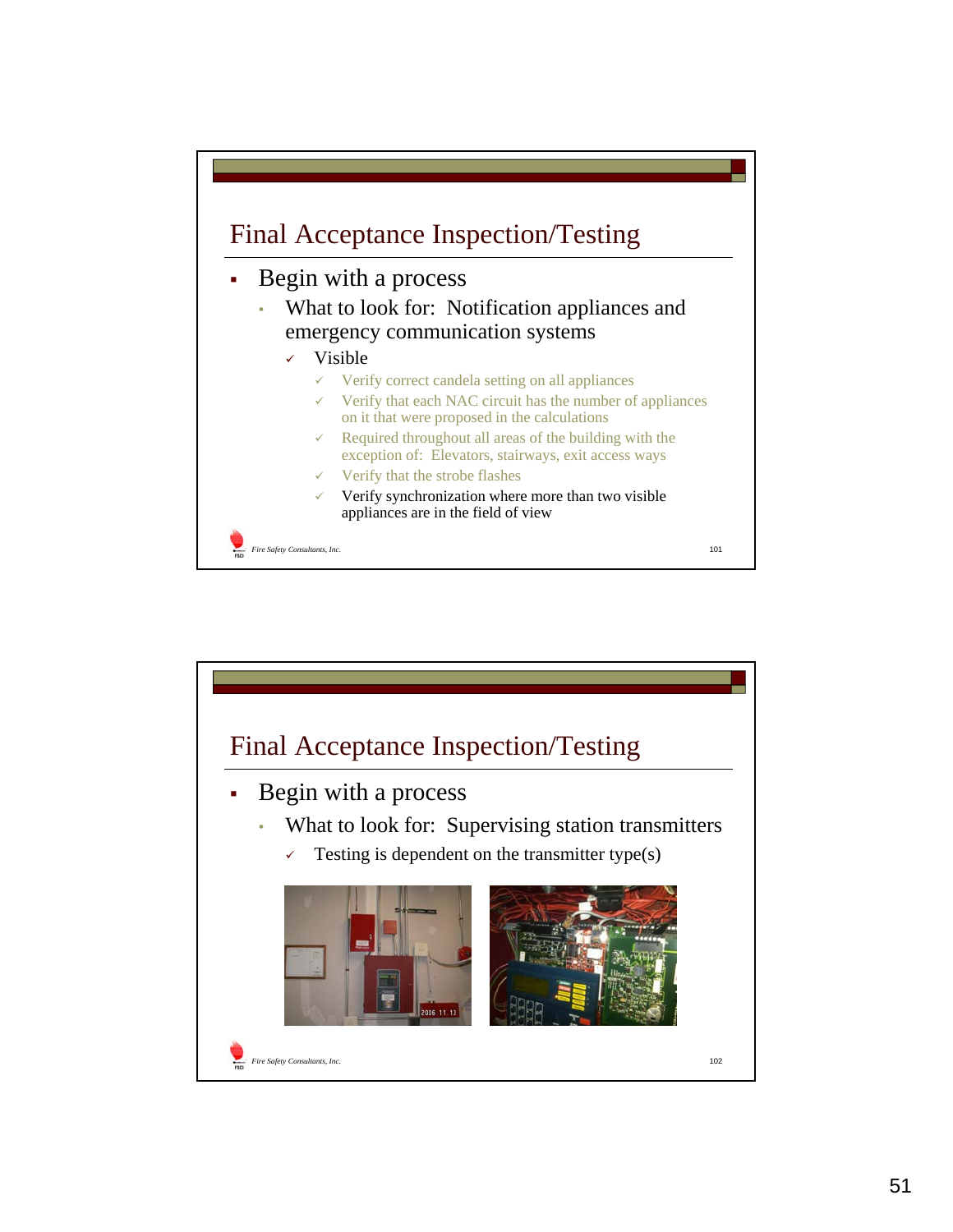

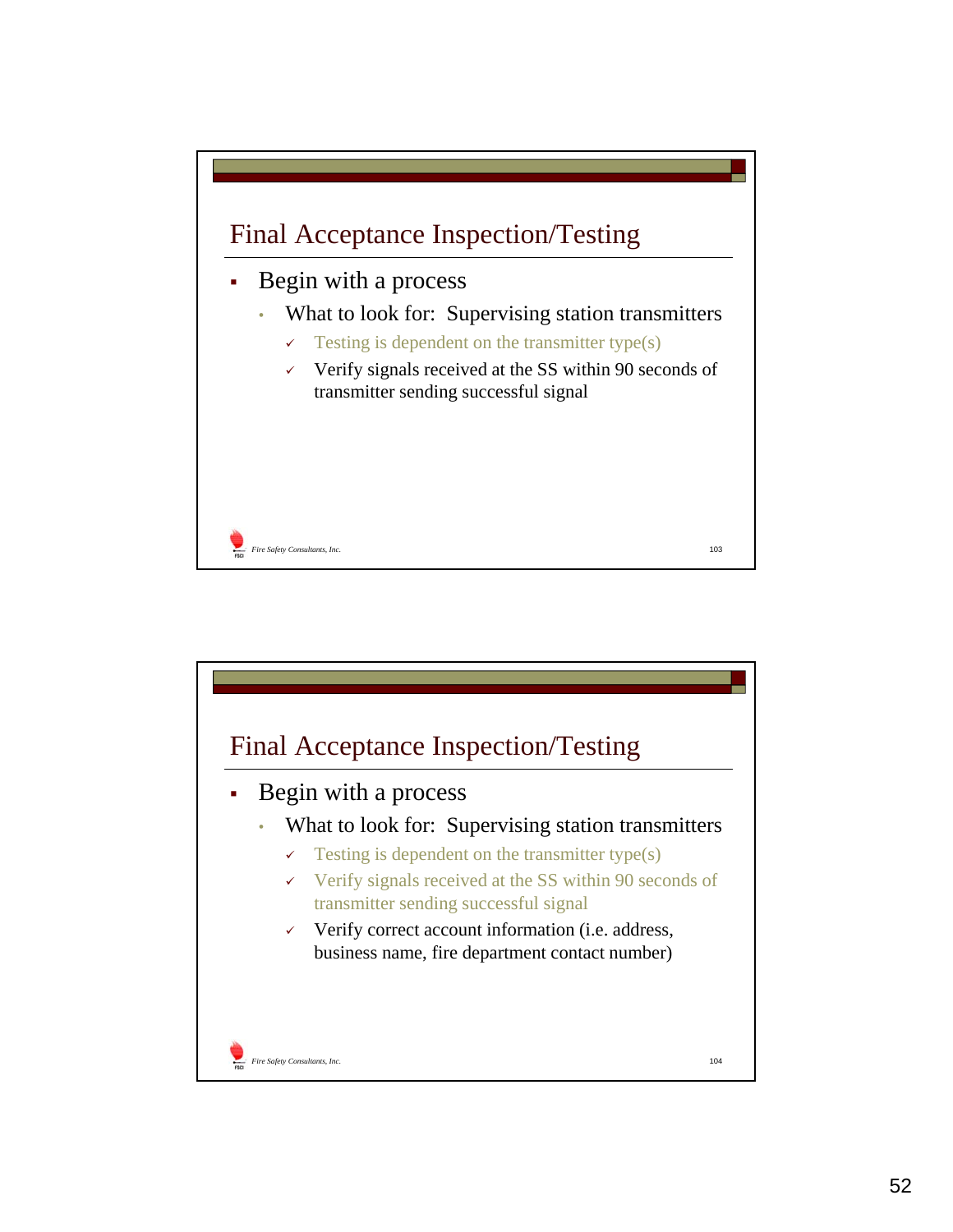

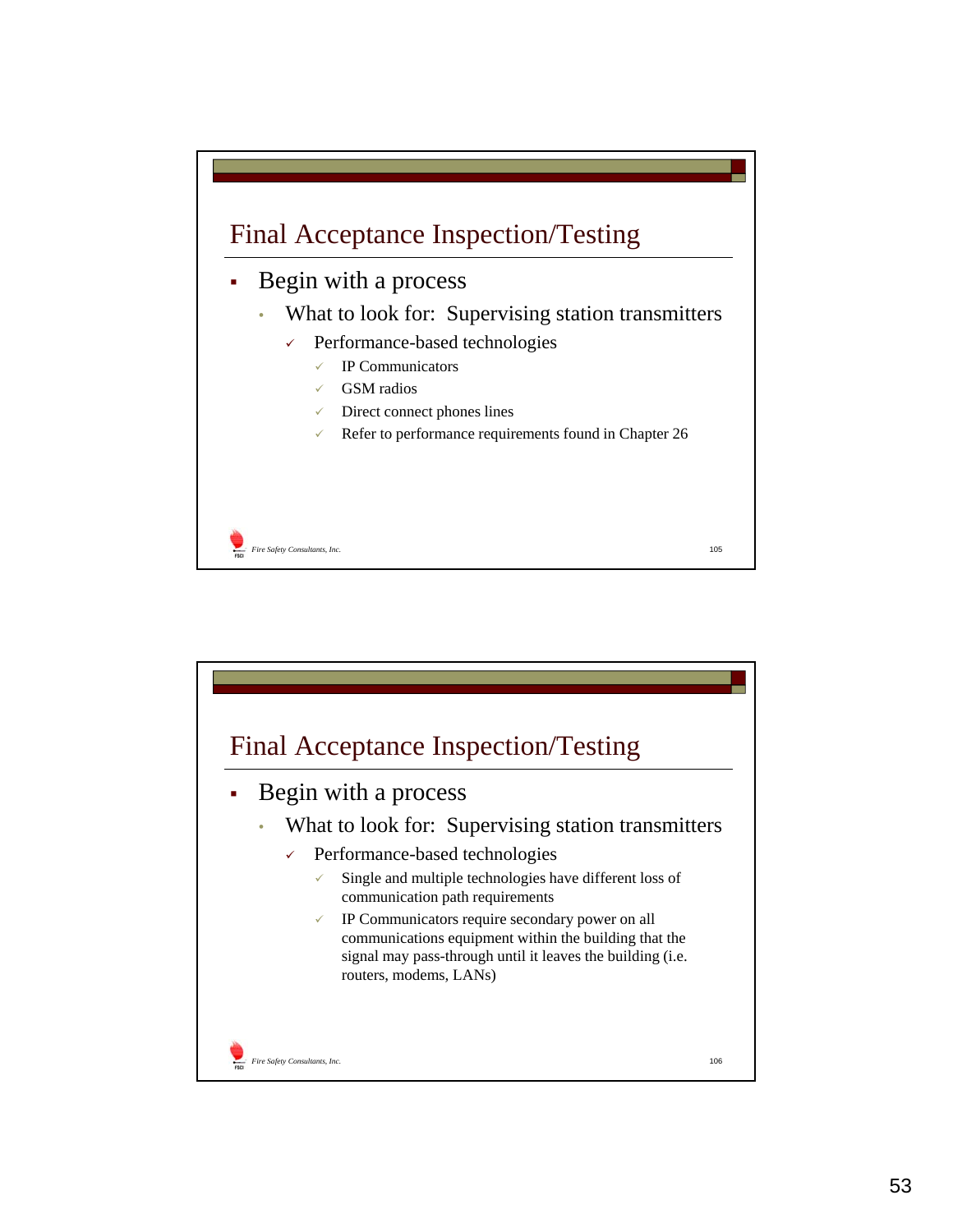

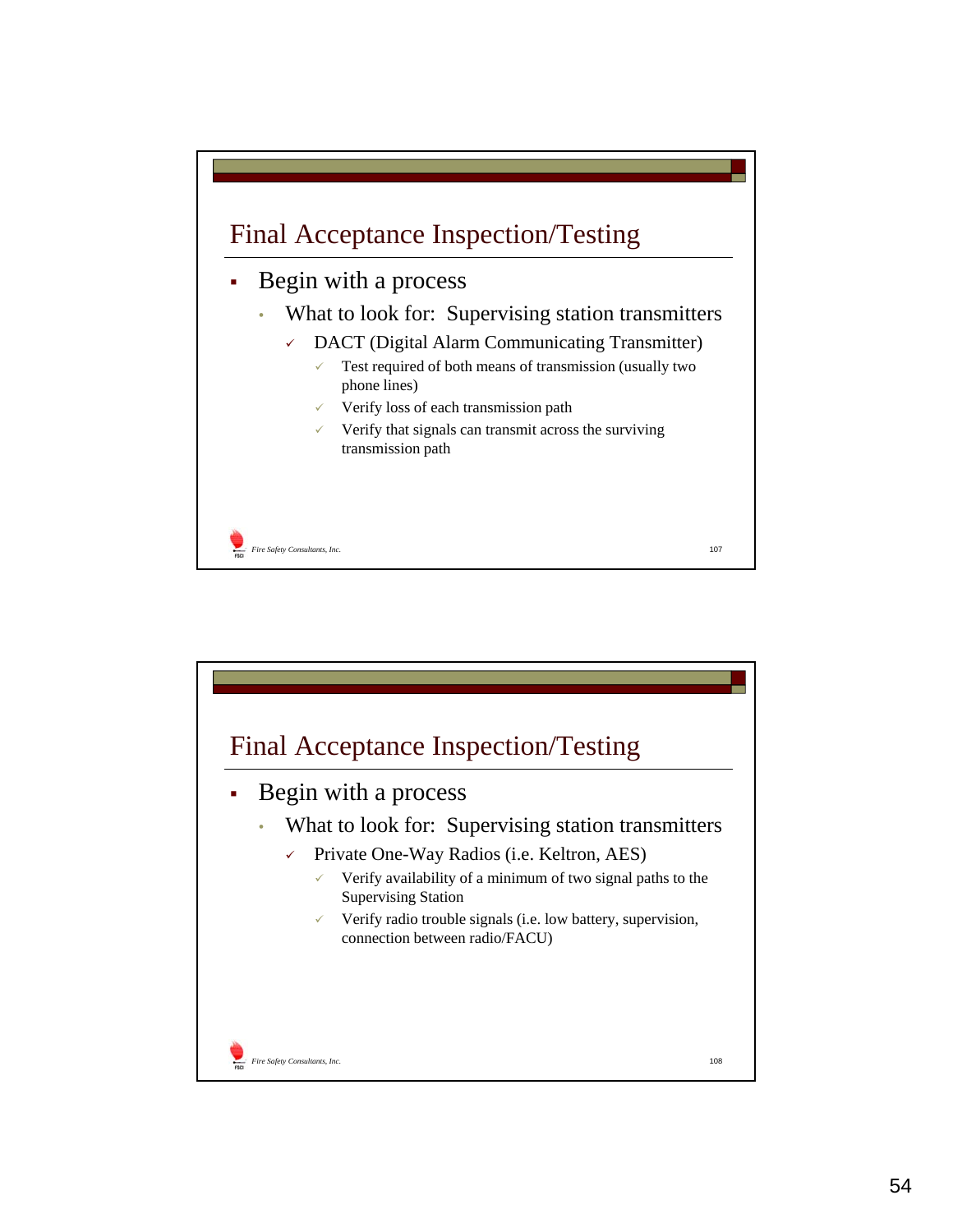

![](_page_54_Figure_1.jpeg)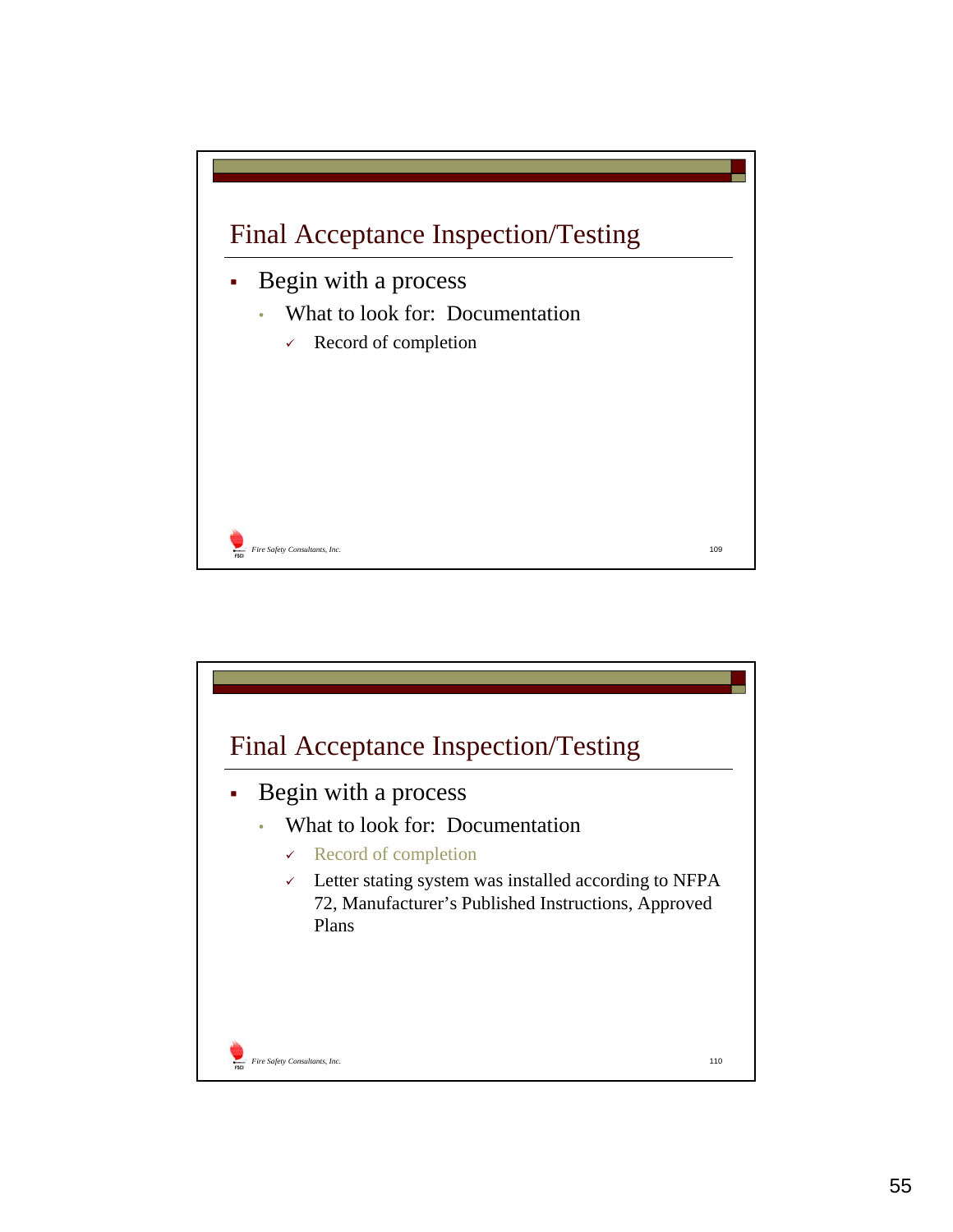![](_page_55_Figure_0.jpeg)

![](_page_55_Figure_1.jpeg)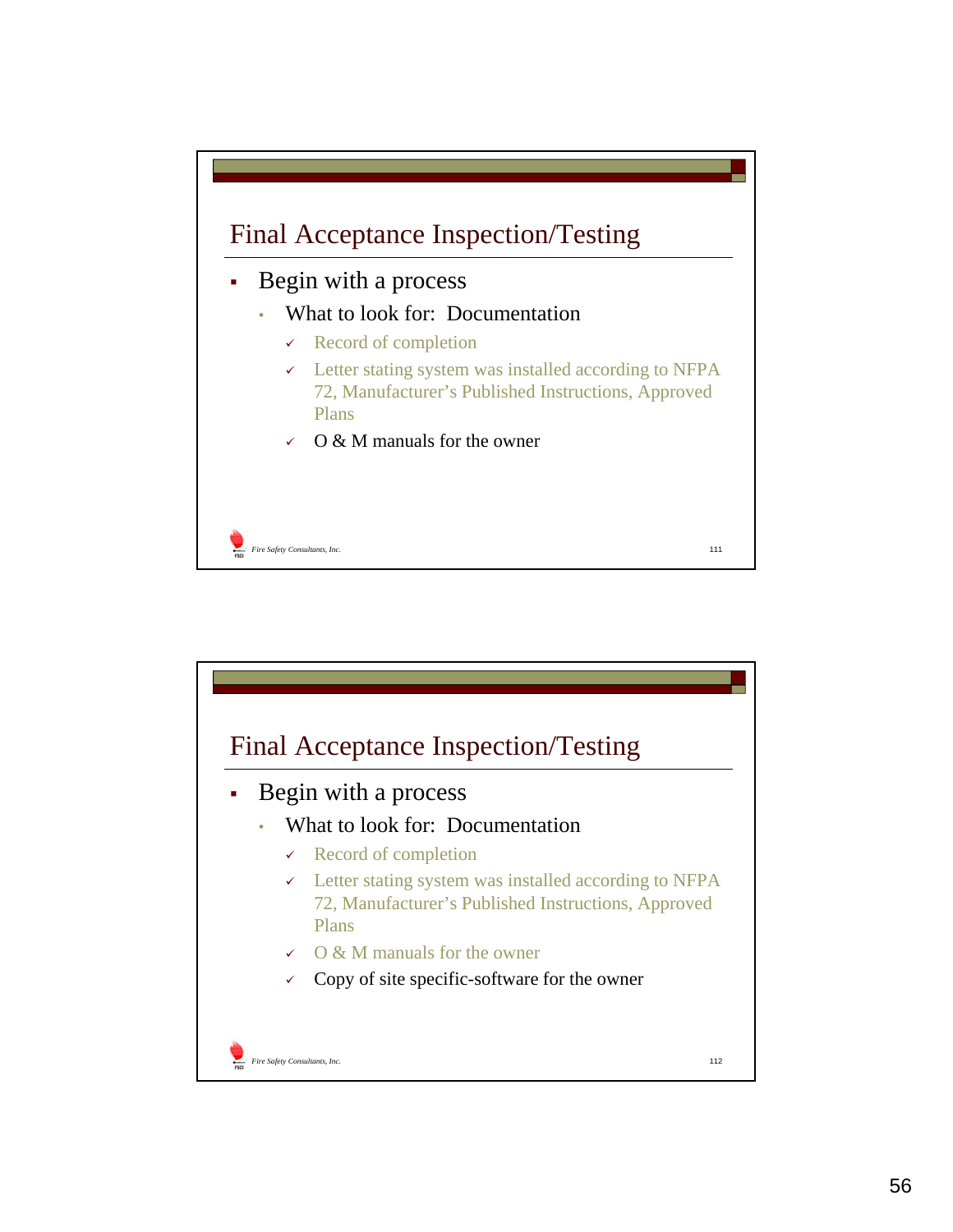![](_page_56_Figure_0.jpeg)

![](_page_56_Figure_1.jpeg)